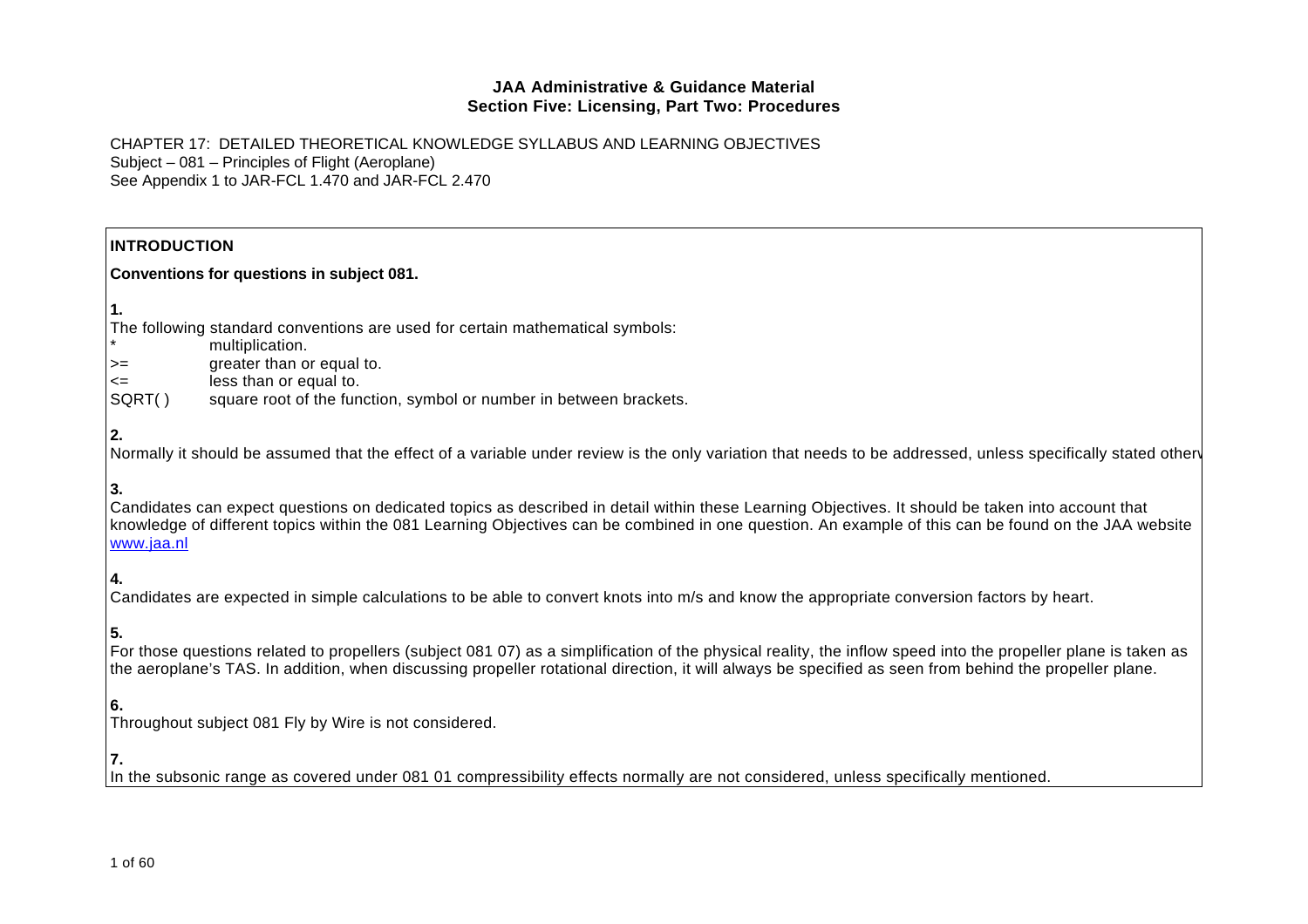|                              |                                                                                                                                              | Aeroplane   |     |                           | Helicopter |     | IR |
|------------------------------|----------------------------------------------------------------------------------------------------------------------------------------------|-------------|-----|---------------------------|------------|-----|----|
| <b>Syllabus</b><br>reference | Syllabus details and associated Learning Objectives                                                                                          | <b>ATPL</b> | CPL | ATPL/IR                   | ATPL       | CPL |    |
| 080 00 00 00                 | <b>PRINCIPLES OF FLIGHT</b>                                                                                                                  | x           | x   | $\boldsymbol{\mathsf{x}}$ | х          | x   |    |
| 081 00 00 00                 | <b>PRINCIPLES OF FLIGHT - AEROPLANE</b>                                                                                                      | X           | x   |                           |            |     |    |
| 081 01 00 00                 | <b>SUBSONIC AERODYNAMICS</b>                                                                                                                 |             |     |                           |            |     |    |
| 081 01 01 00                 | <b>Basics, laws and definitions</b>                                                                                                          |             |     |                           |            |     |    |
| 081 01 01 01                 | Laws and definitions                                                                                                                         | X           | x   |                           |            |     |    |
| LO                           | List the SI-units of measurement for mass, acceleration, weight, velocity, density,<br>temperature, pressure, force, wing loading and power. | х           | x   |                           |            |     |    |
|                              | Define mass, force, acceleration and weight.                                                                                                 |             |     |                           |            |     |    |
|                              | Describe Newton's Laws.                                                                                                                      |             |     |                           |            |     |    |
|                              | Describe Newton's first law.                                                                                                                 |             |     |                           |            |     |    |
|                              | Describe Newton's second law.                                                                                                                |             |     |                           |            |     |    |
|                              | Describe Newton's third law.                                                                                                                 |             |     |                           |            |     |    |
|                              | Explain air density.                                                                                                                         |             |     |                           |            |     |    |
|                              | List the atmospheric properties that effect air density.                                                                                     |             |     |                           |            |     |    |
|                              | Explain how temperature and pressure changes affect density.                                                                                 |             |     |                           |            |     |    |
|                              | Define static pressure.                                                                                                                      |             |     |                           |            |     |    |
|                              | Define dynamic pressure.                                                                                                                     |             |     |                           |            |     |    |
|                              | Define the formula for dynamic pressure.                                                                                                     |             |     |                           |            |     |    |
|                              | Apply the formula for a given altitude and speed.                                                                                            |             |     |                           |            |     |    |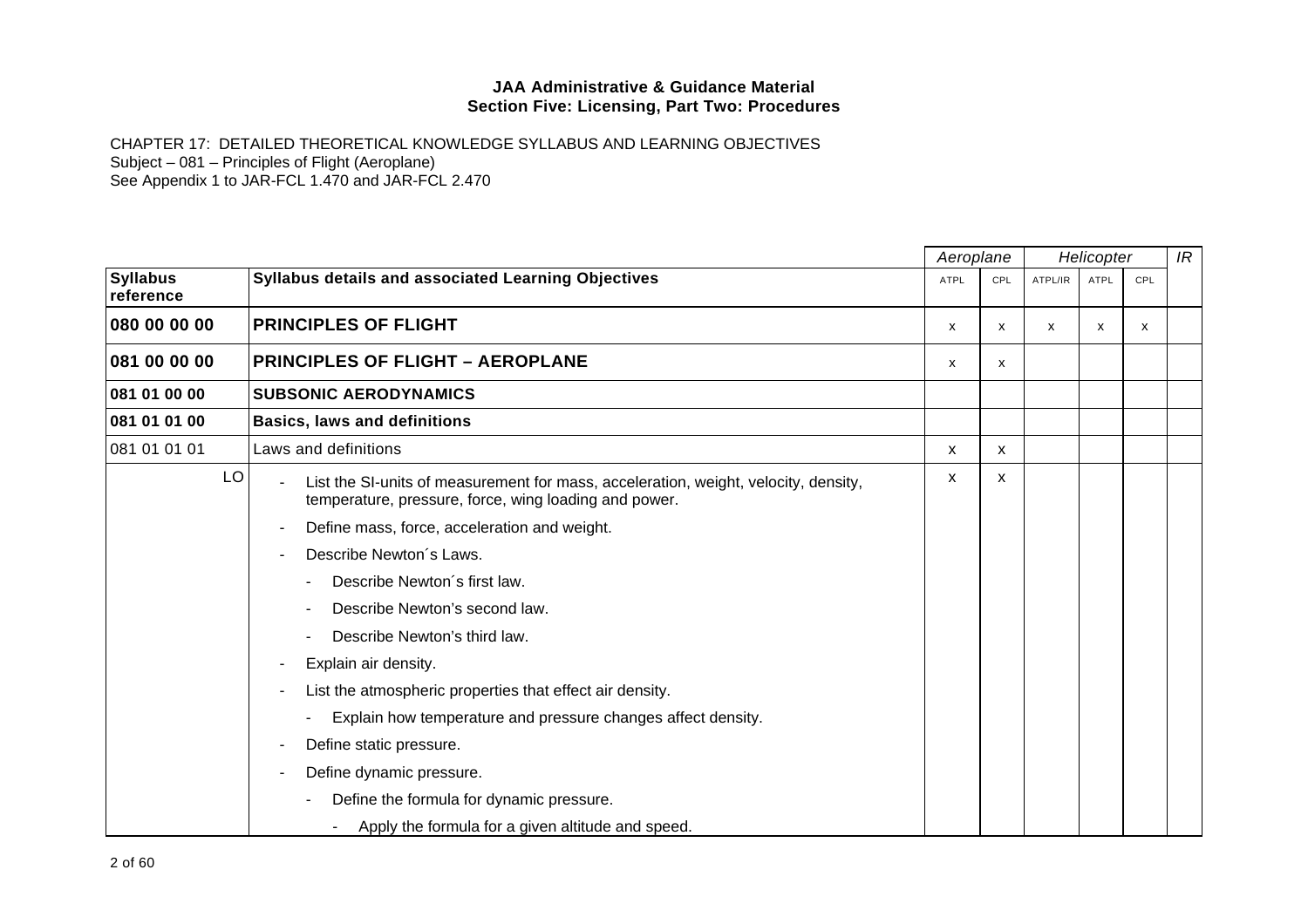|                              |    |                                                                                 | Aeroplane   |     |         | Helicopter  |     | IR |
|------------------------------|----|---------------------------------------------------------------------------------|-------------|-----|---------|-------------|-----|----|
| <b>Syllabus</b><br>reference |    | Syllabus details and associated Learning Objectives                             | <b>ATPL</b> | CPL | ATPL/IR | <b>ATPL</b> | CPL |    |
|                              |    | State Bernoulli's equation.                                                     |             |     |         |             |     |    |
|                              |    | Define total pressure.                                                          |             |     |         |             |     |    |
|                              |    | Apply the equation to a venturi.                                                |             |     |         |             |     |    |
|                              |    | Describe how the IAS is acquired from the pitot-static system.                  |             |     |         |             |     |    |
|                              |    | Describe the Ideal Gas Law.                                                     |             |     |         |             |     |    |
|                              |    | Describe the Equation of Continuity.                                            |             |     |         |             |     |    |
|                              |    | Describe viscosity.                                                             |             |     |         |             |     |    |
|                              |    | Define IAS, CAS, EAS, TAS.                                                      |             |     |         |             |     |    |
| 081 01 01 02                 |    | <b>Basics about airflow</b>                                                     | x           | x   |         |             |     |    |
|                              | LO | Describe steady and unsteady airflow.                                           | x           | X   |         |             |     |    |
|                              |    | Explain the concept of a streamline.                                            |             |     |         |             |     |    |
|                              |    | Describe and explain airflow through a streamtube.                              |             |     |         |             |     |    |
|                              |    | Explain the difference between two and three-dimensional airflow.               |             |     |         |             |     |    |
| 081 01 01 03                 |    | Aerodynamic forces and moments on aerofoils                                     | X           | X   |         |             |     |    |
|                              | LO | Describe the force resulting from the pressure distribution around an aerofoil. | x           | X   |         |             |     |    |
|                              |    | Resolve the resultant force into the components 'lift' and 'drag'.              |             |     |         |             |     |    |
|                              |    | Describe the direction of lift and drag.                                        |             |     |         |             |     |    |
|                              |    | Define the aerodynamic moment.                                                  |             |     |         |             |     |    |
|                              |    | List the factors that affect the aerodynamic moment.                            |             |     |         |             |     |    |
|                              |    | Describe the aerodynamic moment for a symmetrical aerofoil.                     |             |     |         |             |     |    |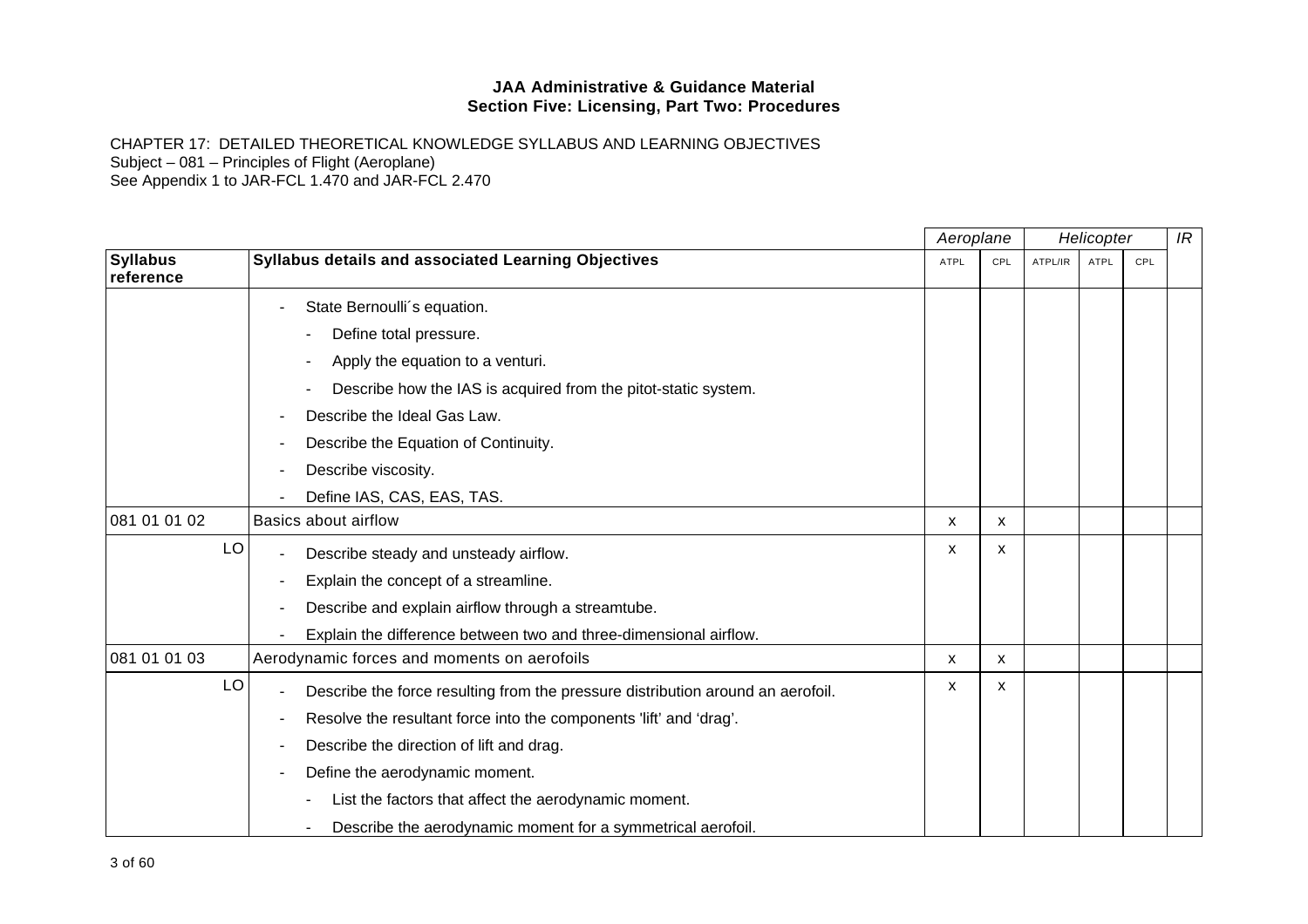|                              |                                                                                                                                                                                                                                                        | Aeroplane   |     | Helicopter |             |     | IR |
|------------------------------|--------------------------------------------------------------------------------------------------------------------------------------------------------------------------------------------------------------------------------------------------------|-------------|-----|------------|-------------|-----|----|
| <b>Syllabus</b><br>reference | Syllabus details and associated Learning Objectives                                                                                                                                                                                                    | <b>ATPL</b> | CPL | ATPL/IR    | <b>ATPL</b> | CPL |    |
|                              | Describe the aerodynamic moment for a positively cambered aerofoil.                                                                                                                                                                                    |             |     |            |             |     |    |
|                              | Forces and equilibrium of forces Refer to 081 08 00 00.                                                                                                                                                                                                |             |     |            |             |     |    |
|                              | Define angle of attack.                                                                                                                                                                                                                                |             |     |            |             |     |    |
| 081 01 01 04                 | Shape of an aerofoil                                                                                                                                                                                                                                   | х           | X   |            |             |     |    |
| LO                           | Describe the following parameters of an aerofoil:                                                                                                                                                                                                      | х           | x   |            |             |     |    |
|                              | leading edge.                                                                                                                                                                                                                                          |             |     |            |             |     |    |
|                              | trailing edge.                                                                                                                                                                                                                                         |             |     |            |             |     |    |
|                              | chord line.                                                                                                                                                                                                                                            |             |     |            |             |     |    |
|                              | thickness to chord ratio or relative thickness.                                                                                                                                                                                                        |             |     |            |             |     |    |
|                              | location of maximum thickness.                                                                                                                                                                                                                         |             |     |            |             |     |    |
|                              | camber line.                                                                                                                                                                                                                                           |             |     |            |             |     |    |
|                              | camber.                                                                                                                                                                                                                                                |             |     |            |             |     |    |
|                              | nose radius.                                                                                                                                                                                                                                           |             |     |            |             |     |    |
|                              | angle of attack.                                                                                                                                                                                                                                       |             |     |            |             |     |    |
|                              | angle of incidence.                                                                                                                                                                                                                                    |             |     |            |             |     |    |
|                              | (note: in certain textbooks angle of incidence is used as angle of attack, for JAR-FCL<br>purposes this use is discontinued and the angle of incidence is defined as the angle<br>between the aeroplane longitudinal axis and the wing root chord line |             |     |            |             |     |    |
|                              | Describe a symmetrical and an asymmetrical aerofoil.                                                                                                                                                                                                   |             |     |            |             |     |    |
| 081 01 01 05                 | The wing shape                                                                                                                                                                                                                                         | X           | X   |            |             |     |    |
| LO                           | Describe the following parameters of a wing:                                                                                                                                                                                                           | х           | x   |            |             |     |    |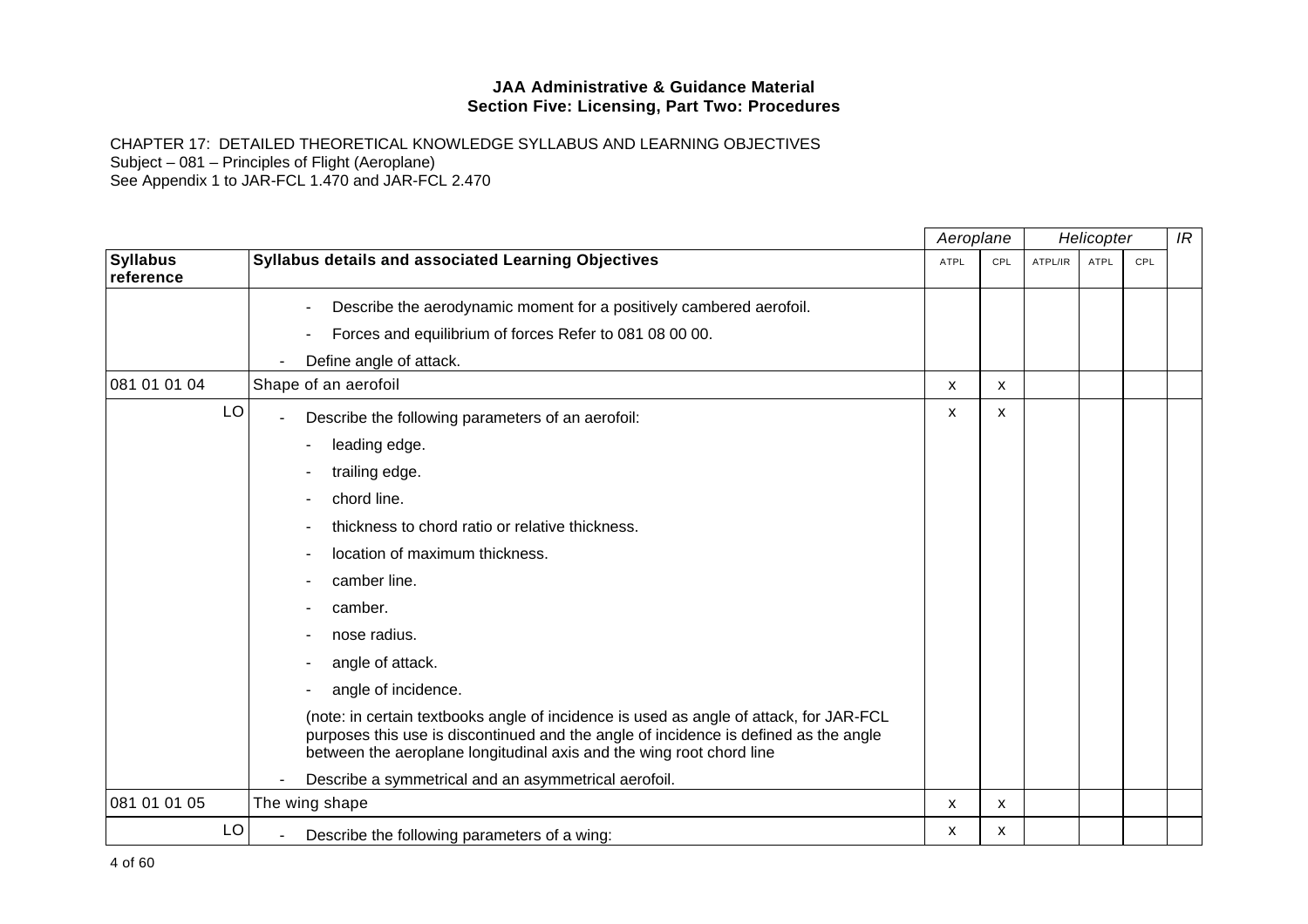|                              |                                                                                                    | Aeroplane |     |         | Helicopter |     | IR |
|------------------------------|----------------------------------------------------------------------------------------------------|-----------|-----|---------|------------|-----|----|
| <b>Syllabus</b><br>reference | Syllabus details and associated Learning Objectives                                                | ATPL      | CPL | ATPL/IR | ATPL       | CPL |    |
|                              | span.                                                                                              |           |     |         |            |     |    |
|                              | root chord.                                                                                        |           |     |         |            |     |    |
|                              | tip chord.                                                                                         |           |     |         |            |     |    |
|                              | taper ratio.                                                                                       |           |     |         |            |     |    |
|                              | wing area.                                                                                         |           |     |         |            |     |    |
|                              | wing planform                                                                                      |           |     |         |            |     |    |
|                              | mean geometric chord.                                                                              |           |     |         |            |     |    |
|                              | mean aerodynamic chord MAC                                                                         |           |     |         |            |     |    |
|                              | aspect ratio.                                                                                      |           |     |         |            |     |    |
|                              | dihedral angle.                                                                                    |           |     |         |            |     |    |
|                              | sweep angle.                                                                                       |           |     |         |            |     |    |
| 081 01 02 00                 | The two-dimensional airflow about an aerofoil                                                      |           |     |         |            |     |    |
| 081 01 02 01                 | Streamline pattern                                                                                 | X         | X   |         |            |     |    |
| LO                           | Describe the streamline pattern over an aerofoil.<br>٠                                             | x         | X   |         |            |     |    |
|                              | Describe converging and diverging streamlines and their effect on static pressure and<br>velocity. |           |     |         |            |     |    |
|                              | Describe upwash and downwash.                                                                      |           |     |         |            |     |    |
| 081 01 02 02                 | Stagnation point                                                                                   | x         | X   |         |            |     |    |
| LO                           | Describe the stagnation point.                                                                     | X         | X   |         |            |     |    |
|                              | Explain the effect on the stagnation point of angle of attack changes.                             |           |     |         |            |     |    |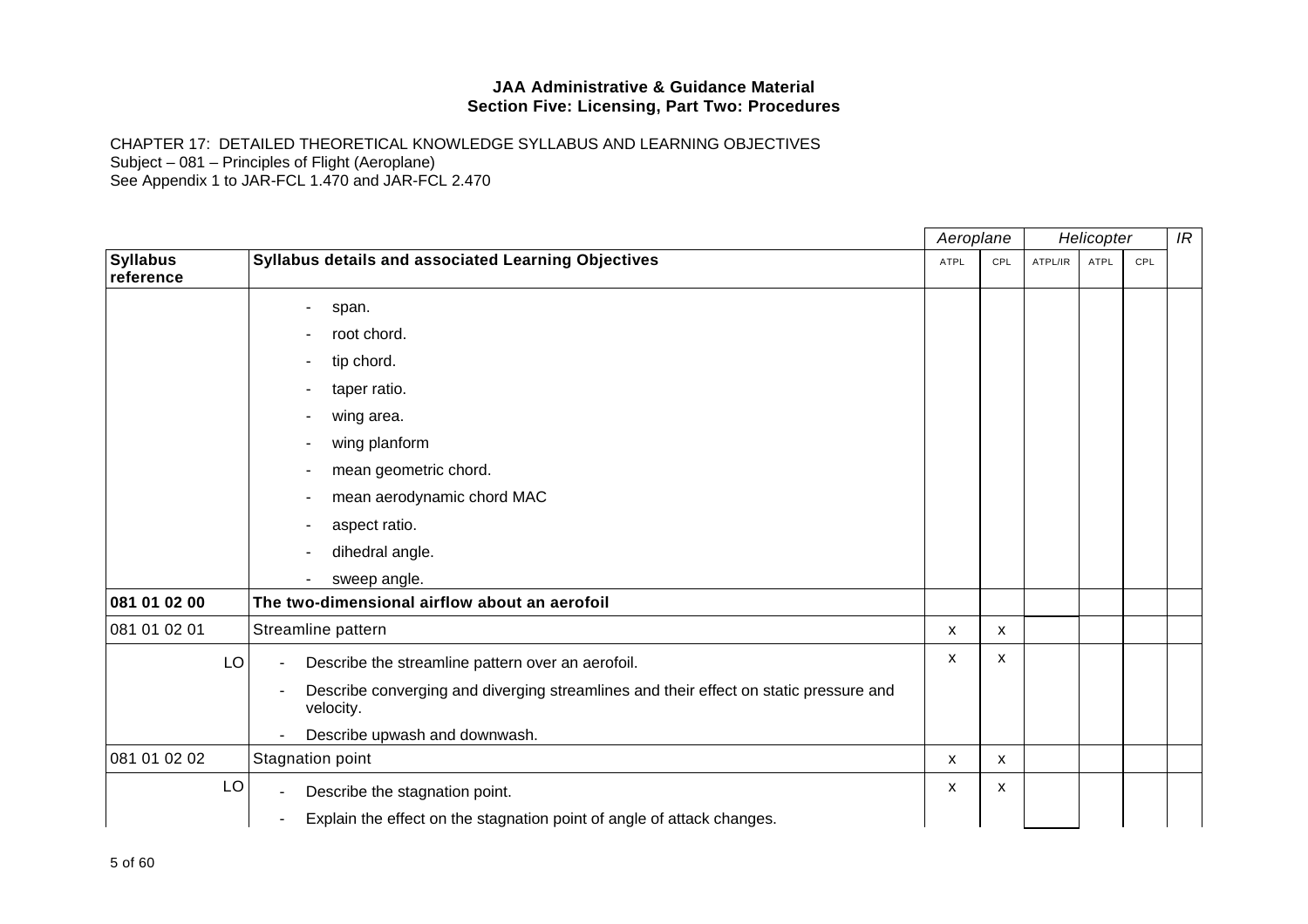|                              |                                                                                                                        | Aeroplane   |     | Helicopter |             |     | IR |
|------------------------------|------------------------------------------------------------------------------------------------------------------------|-------------|-----|------------|-------------|-----|----|
| <b>Syllabus</b><br>reference | Syllabus details and associated Learning Objectives                                                                    | <b>ATPL</b> | CPL | ATPL/IR    | <b>ATPL</b> | CPL |    |
|                              | Explain local pressure changes.                                                                                        |             |     |            |             |     |    |
| 081 01 02 03                 | Pressure distribution                                                                                                  | X           | X   |            |             |     |    |
| LO                           | Describe pressure distribution and local speeds around an aerofoil including effects of<br>camber and angle of attack. | х           | X   |            |             |     |    |
|                              | Describe where the minimum local static pressure is typically situated on an aerofoil.                                 |             |     |            |             |     |    |
| 081 01 02 04                 | Centre of pressure and aerodynamic centre                                                                              | X           | X   |            |             |     |    |
| LO                           | Define the centre of pressure and aerodynamic centre.                                                                  | x           | X   |            |             |     |    |
|                              | Explain stable and unstable centre of pressure movement with angle of attack. (include<br>the effect of camber)        |             |     |            |             |     |    |
| 081 01 02 05                 | Lift and downwash                                                                                                      | X           | X   |            |             |     |    |
| LO                           | Explain the association between lift and downwash.                                                                     | X           | X   |            |             |     |    |
| 081 01 02 06                 | Drag and wake (loss of impulse)                                                                                        | x           | X   |            |             |     |    |
| LO                           | List two physical phenomena that cause drag.                                                                           | X           | X   |            |             |     |    |
|                              | Describe skin friction drag.                                                                                           |             |     |            |             |     |    |
|                              | Describe pressure (form) drag                                                                                          |             |     |            |             |     |    |
|                              | Explain why drag and wake cause a loss of energy (momentum).                                                           |             |     |            |             |     |    |
| 081 01 02 07                 | Influence of angle of attack                                                                                           | X           | X   |            |             |     |    |
| LO                           | Explain the influence of angle of attack on lift.                                                                      | X           | X   |            |             |     |    |
| 081 01 02 08                 | Flow separation at high angles of attack                                                                               | X           | X   |            |             |     |    |
| LO                           | Refer to 081 01 08 01.                                                                                                 | x           | х   |            |             |     |    |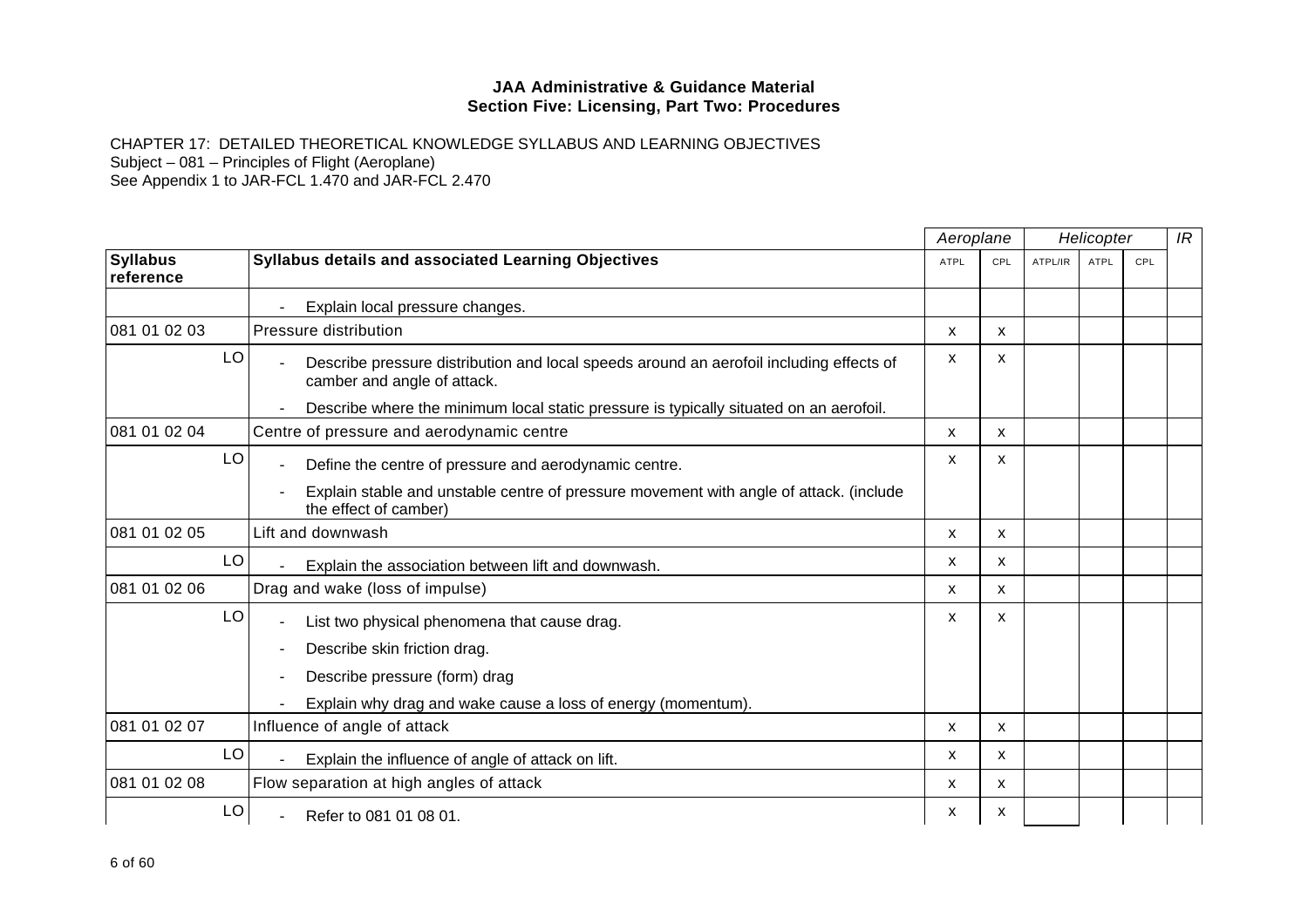|                              |                                                                                                   | Aeroplane |              | Helicopter |      |     | IR |
|------------------------------|---------------------------------------------------------------------------------------------------|-----------|--------------|------------|------|-----|----|
| <b>Syllabus</b><br>reference | Syllabus details and associated Learning Objectives                                               | ATPL      | CPL          | ATPL/IR    | ATPL | CPL |    |
| 081 01 02 09                 | The Lift – $\alpha$ graph                                                                         | x         | X            |            |      |     |    |
| LO                           | Describe the lift and angle of attack graph.                                                      | X         | X            |            |      |     |    |
|                              | Explain the significant points on the graph.<br>$\overline{\phantom{a}}$                          |           |              |            |      |     |    |
|                              | Describe lift against $\alpha$ graph for a symmetrical aerofoil.                                  |           |              |            |      |     |    |
| 081 01 03 00                 | The coefficients                                                                                  |           |              |            |      |     |    |
| LO                           | Explain why coefficients are used in general.                                                     | X         | X            |            |      |     |    |
| 081 01 03 01                 | The lift coefficient C <sub>1</sub>                                                               | x         | x            |            |      |     |    |
| LO                           | Describe the lift formula and perform simple calculations.                                        | X         | X            |            |      |     |    |
|                              | Describe the $C_1$ - $\alpha$ graph (symmetrical and positively / negatively cambered aerofoils). |           |              |            |      |     |    |
|                              | Describe the typical difference in $C_1$ - $\alpha$ graph for fast and slow aerofoil design.      |           |              |            |      |     |    |
|                              | Define the C <sub>IMAX</sub> and $\alpha_{\text{stall}}$ on the graph.                            |           |              |            |      |     |    |
|                              | State the approximate stall angle of attack.                                                      |           |              |            |      |     |    |
| 081 01 03 02                 | The drag coefficient $C_d$                                                                        | X         | $\mathsf{x}$ |            |      |     |    |
| LO                           | Describe the drag formula and perform simple calculations.                                        | X         | X            |            |      |     |    |
|                              | Discuss effect of the shape of body on drag coefficient.                                          |           |              |            |      |     |    |
|                              | Describe the $C_1 - C_d$ graph (aerofoil polar).                                                  |           |              |            |      |     |    |
|                              | Indicate minimum drag on the graph.                                                               |           |              |            |      |     |    |
|                              | Explain why the $C_1 - C_d$ ratio is important as a measure of performance.                       |           |              |            |      |     |    |
|                              | State the normal values of $C_1$ - $C_3$ .                                                        |           |              |            |      |     |    |
| 081 01 04 00                 | The three-dimensional airflow about an aeroplane                                                  |           |              |            |      |     |    |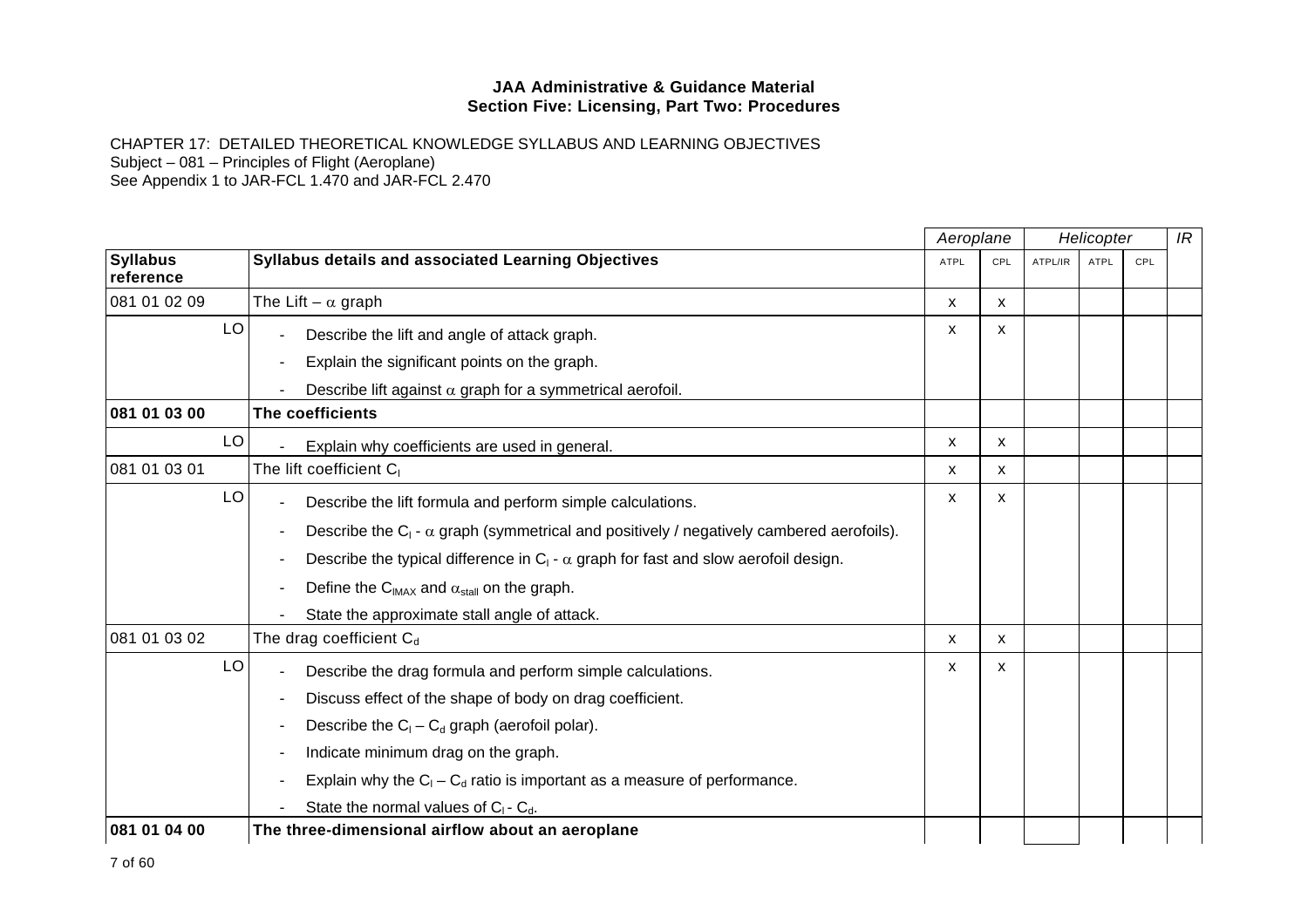|                              |                                                                                               | Aeroplane   |     |         | Helicopter  |            | IR |
|------------------------------|-----------------------------------------------------------------------------------------------|-------------|-----|---------|-------------|------------|----|
| <b>Syllabus</b><br>reference | <b>Syllabus details and associated Learning Objectives</b>                                    | <b>ATPL</b> | CPL | ATPL/IR | <b>ATPL</b> | <b>CPL</b> |    |
| LO                           | Define aeroplane angle of attack                                                              | X           | X.  |         |             |            |    |
|                              | Explain the difference between the angle of attack and the attitude of an aeroplane.          |             |     |         |             |            |    |
| 081 01 04 01                 | Streamline pattern                                                                            | x           | x   |         |             |            |    |
| LO                           | Describe the general streamline pattern around the wing, tail section and fuselage.           | X           | X   |         |             |            |    |
|                              | Explain and describe the causes of spanwise flow over top and bottom surfaces.                |             |     |         |             |            |    |
|                              | Describe tip vortices and local $\alpha$ .                                                    |             |     |         |             |            |    |
|                              | Explain how tip vortices vary with angle of attack.                                           |             |     |         |             |            |    |
|                              | Explain upwash and downwash due to tip vortices.                                              |             |     |         |             |            |    |
|                              | Describe span-wise lift distribution including the effect of wing planform.                   |             |     |         |             |            |    |
|                              | Describe the causes, distribution and duration of the wake turbulence behind an<br>aeroplane. |             |     |         |             |            |    |
|                              | Describe the influence of flap deflection on the tip vortex.                                  |             |     |         |             |            |    |
|                              | List the parameters that influence the wake turbulence.                                       |             |     |         |             |            |    |
| 081 01 04 02                 | Induced drag                                                                                  | X           | X   |         |             |            |    |
| LO                           | Explain what causes the induced drag.                                                         | X           | x   |         |             |            |    |
|                              | Describe the approximate formula for the induced drag coefficient.                            |             |     |         |             |            |    |
|                              | State the factors that affect induced drag.                                                   |             |     |         |             |            |    |
|                              | Describe the relationship between induced drag and total drag in the cruise.                  |             |     |         |             |            |    |
|                              | Describe the effect of mass on induced drag at a given IAS.                                   |             |     |         |             |            |    |
|                              | Describe the design means to decrease induced drag:                                           |             |     |         |             |            |    |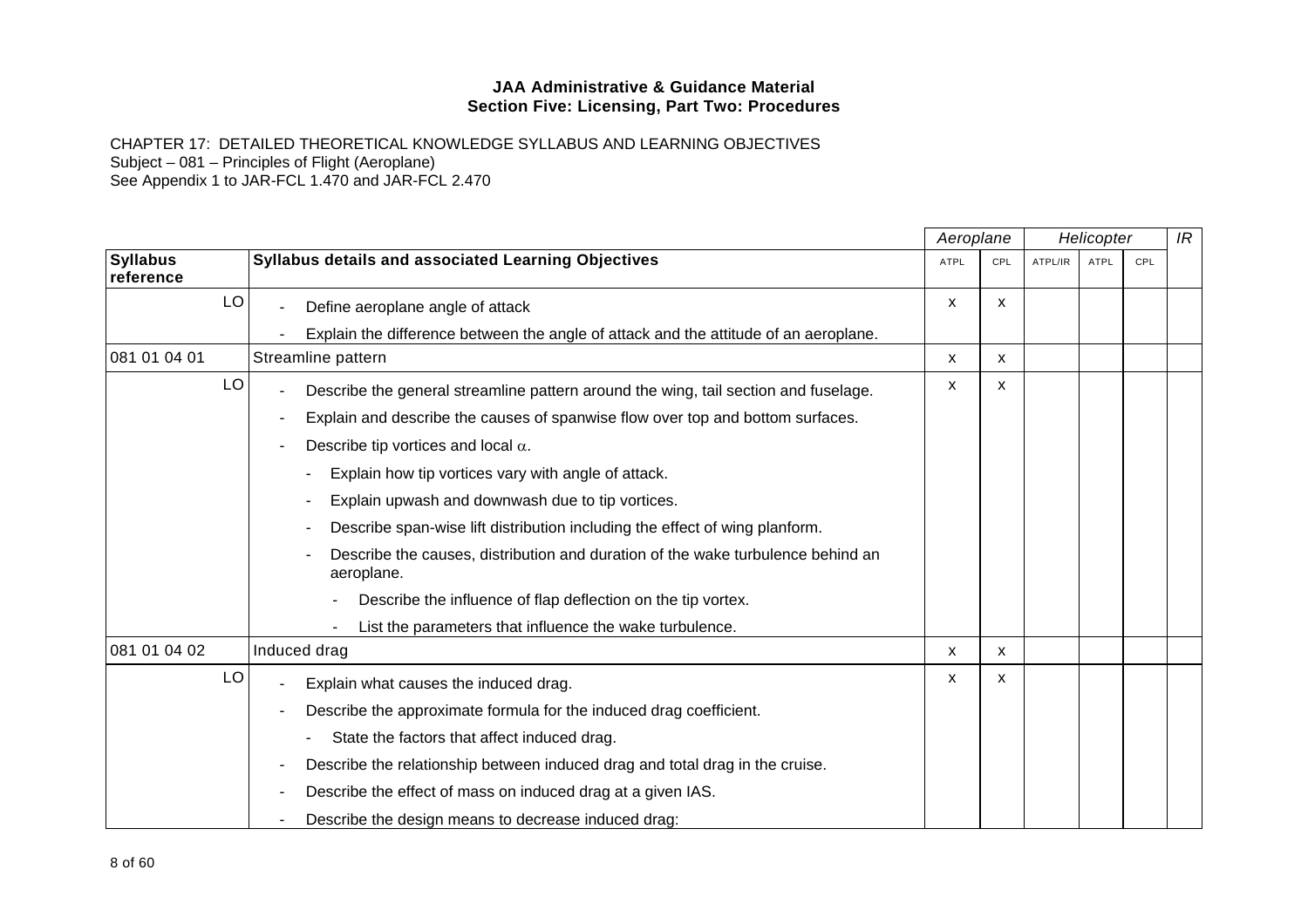|                              |                                                                                                               | Aeroplane   |     | Helicopter |             |     | IR |
|------------------------------|---------------------------------------------------------------------------------------------------------------|-------------|-----|------------|-------------|-----|----|
| <b>Syllabus</b><br>reference | Syllabus details and associated Learning Objectives                                                           | <b>ATPL</b> | CPL | ATPL/IR    | <b>ATPL</b> | CPL |    |
|                              | aspect ratio                                                                                                  |             |     |            |             |     |    |
|                              | winglets.                                                                                                     |             |     |            |             |     |    |
|                              | tip tanks.                                                                                                    |             |     |            |             |     |    |
|                              | wing span loading.                                                                                            |             |     |            |             |     |    |
|                              | influence of wing twist.                                                                                      |             |     |            |             |     |    |
|                              | influence of camber change.                                                                                   |             |     |            |             |     |    |
|                              | influence of lift distribution                                                                                |             |     |            |             |     |    |
|                              | Describe the influence of tip vortices on the angle of attack.                                                |             |     |            |             |     |    |
|                              | Explain induced and effective local angle of attack.                                                          |             |     |            |             |     |    |
|                              | Explain the influence of the induced angle of attack on the direction of the lift vector.                     |             |     |            |             |     |    |
|                              | Explain the relationship between induced drag and:                                                            |             |     |            |             |     |    |
|                              | speed.                                                                                                        |             |     |            |             |     |    |
|                              | aspect ratio.                                                                                                 |             |     |            |             |     |    |
|                              | wing planform.                                                                                                |             |     |            |             |     |    |
|                              | bank angle in a horizontal co-ordinated turn                                                                  |             |     |            |             |     |    |
|                              | Explain the induced drag coefficient.                                                                         |             |     |            |             |     |    |
|                              | Explain the relationship between the induced drag coefficient and the angle of attack or<br>lift coefficient. |             |     |            |             |     |    |
|                              | Explain the influence of induced drag on:                                                                     |             |     |            |             |     |    |
|                              | $C_L$ – angle of attack graph, show effect on graph when comparing high and low<br>aspect ratio wings.        |             |     |            |             |     |    |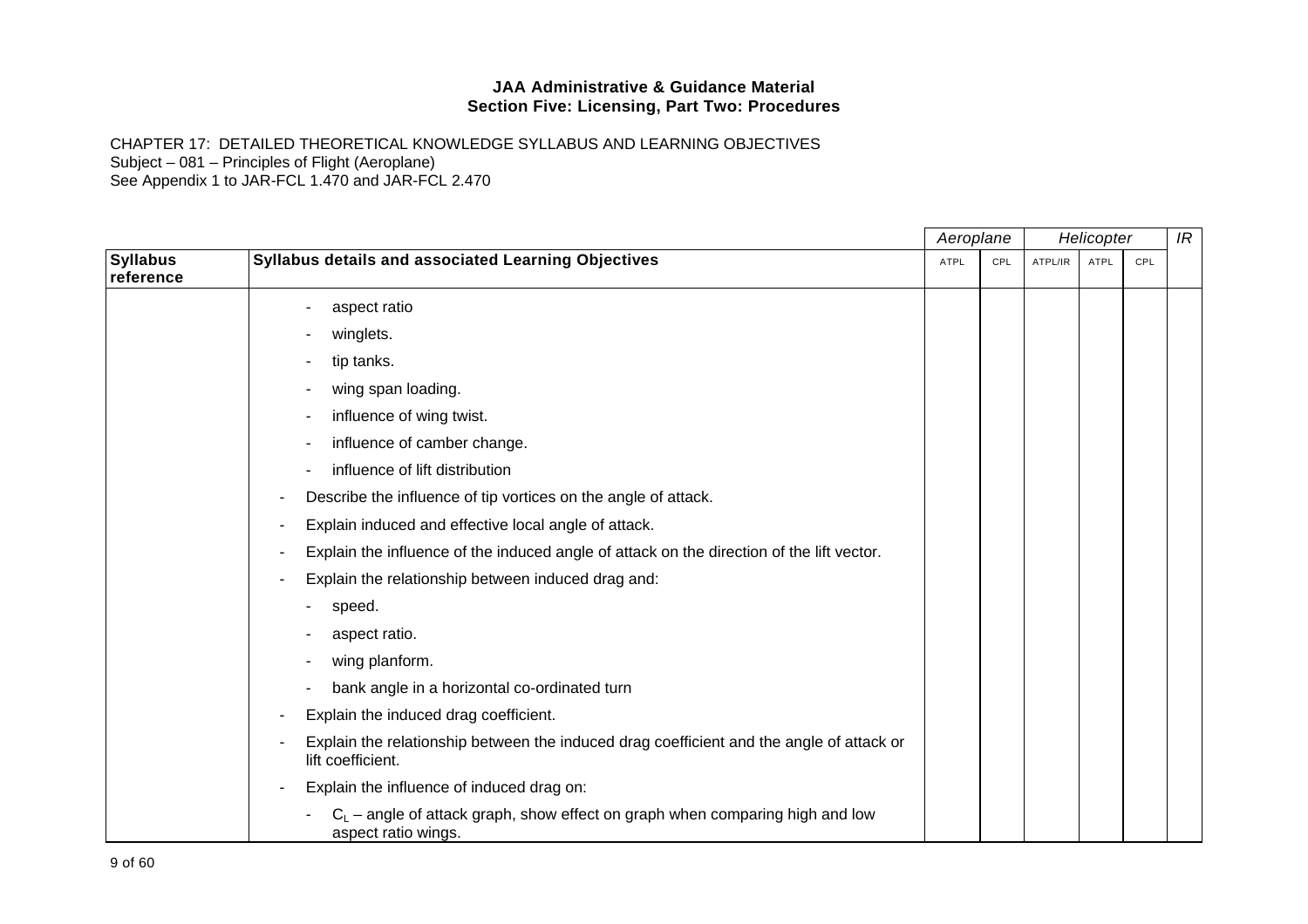|                              |                                                                                                          |                           | Aeroplane<br>Helicopter |         | IR   |     |  |
|------------------------------|----------------------------------------------------------------------------------------------------------|---------------------------|-------------------------|---------|------|-----|--|
| <b>Syllabus</b><br>reference | Syllabus details and associated Learning Objectives                                                      | <b>ATPL</b>               | CPL                     | ATPL/IR | ATPL | CPL |  |
|                              | $C_L$ - $C_D$ (aeroplane polar), show effect on graph when comparing high and low aspect<br>ratio wings. |                           |                         |         |      |     |  |
|                              | parabolic aeroplane polar in a graph and as a formula. $(C_D = C_{Dp} + kC_L^2)$                         |                           |                         |         |      |     |  |
| 081 01 05 00                 | The total drag                                                                                           |                           |                         |         |      |     |  |
| 081 01 05 01                 | The parasite drag                                                                                        | X                         | X                       |         |      |     |  |
| LO                           | List the types of drag that are included in the parasite drag.                                           | x                         | X                       |         |      |     |  |
|                              | Describe pressure (form) drag.                                                                           |                           |                         |         |      |     |  |
|                              | Describe interference drag.                                                                              |                           |                         |         |      |     |  |
|                              | Describe friction drag.                                                                                  |                           |                         |         |      |     |  |
| 081 01 05 02                 | The parasite drag and speed                                                                              | X                         | X                       |         |      |     |  |
| LO                           | Describe the relationship between parasite drag and speed.                                               | $\boldsymbol{\mathsf{x}}$ | X                       |         |      |     |  |
| 081 01 05 03                 | The induced drag and speed                                                                               | X                         | X                       |         |      |     |  |
| LO                           | Refer to 081 01 04 02.                                                                                   | X                         | X                       |         |      |     |  |
| 081 01 05 04                 | Intentionally left blank                                                                                 | X                         | X                       |         |      |     |  |
| 081 01 05 05                 | The total drag and speed                                                                                 | $\boldsymbol{\mathsf{x}}$ | X                       |         |      |     |  |
| LO                           | Describe total drag – IAS graph and the drag components which contribute to this graph.                  | X                         | X                       |         |      |     |  |
| 081 01 05 06                 | Minimum total drag                                                                                       | X                         | X                       |         |      |     |  |
| LO                           | Indicate the IAS for the minimum drag from the graph.                                                    | X                         | x                       |         |      |     |  |
|                              | Explain under what condition the minimum drag occurs                                                     |                           |                         |         |      |     |  |
| 081 01 05 07                 | The total drag – speed graph                                                                             | х                         | x                       |         |      |     |  |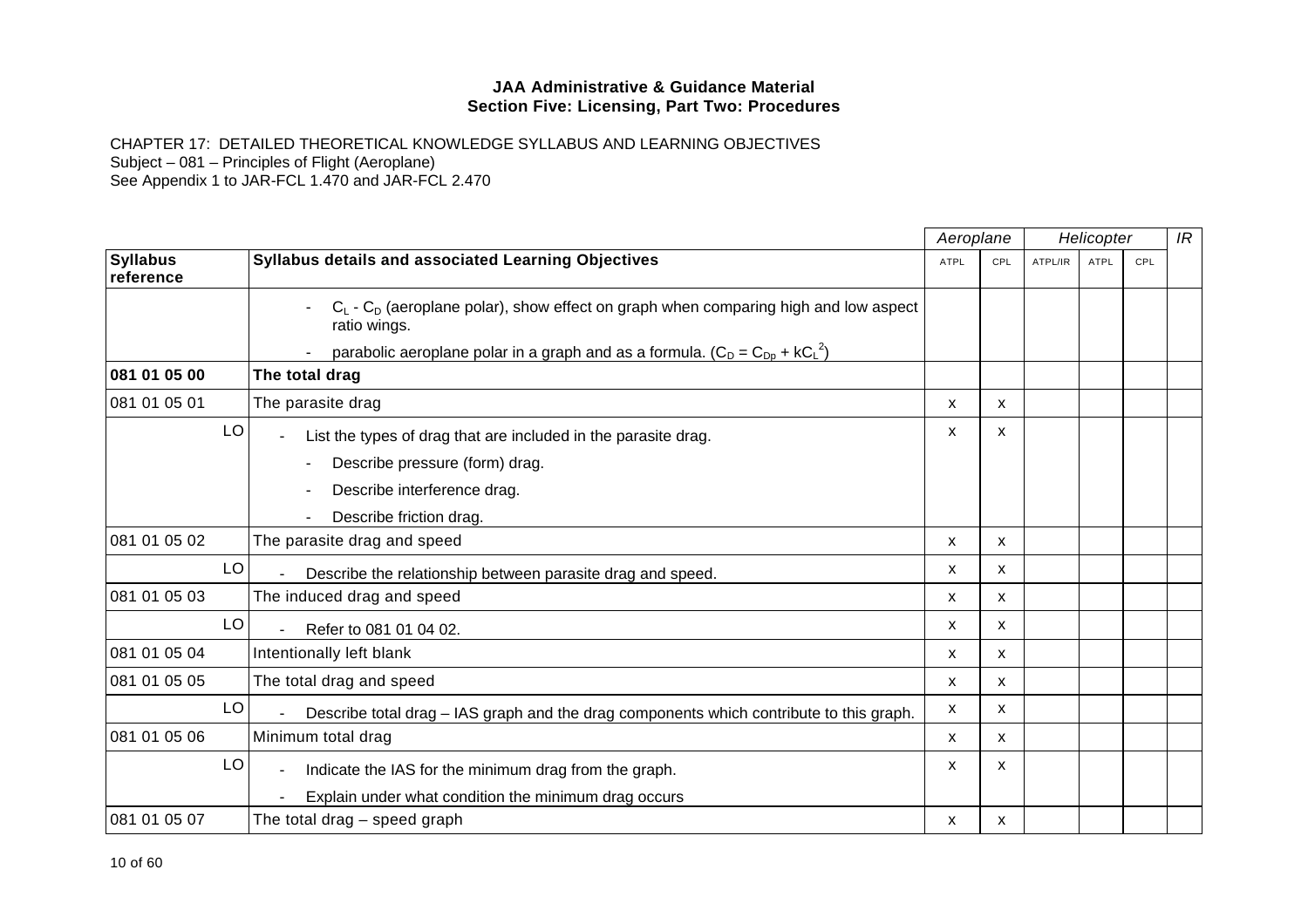|                              |                                                                                                                     | Aeroplane   |              |         | Helicopter  |     | IR |
|------------------------------|---------------------------------------------------------------------------------------------------------------------|-------------|--------------|---------|-------------|-----|----|
| <b>Syllabus</b><br>reference | <b>Syllabus details and associated Learning Objectives</b>                                                          | <b>ATPL</b> | <b>CPL</b>   | ATPL/IR | <b>ATPL</b> | CPL |    |
| LO                           | Describe the effect of aeroplane gross mass on the graph.                                                           | X           | $\mathsf{x}$ |         |             |     |    |
|                              | Describe the effect of pressure altitude on:                                                                        |             |              |         |             |     |    |
|                              | drag - IAS graph.                                                                                                   |             |              |         |             |     |    |
|                              | drag - TAS graph.                                                                                                   |             |              |         |             |     |    |
|                              | Describe speed stability from the graph.                                                                            |             |              |         |             |     |    |
|                              | Describe non-stable, neutral and stable IAS regions.                                                                |             |              |         |             |     |    |
|                              | Explain what happens to the IAS and drag in the non-stable region if speed suddenly<br>decreases.                   |             |              |         |             |     |    |
| 081 01 06 00                 | The ground effect                                                                                                   |             |              |         |             |     |    |
| LO                           | Explain what happens to the tip vortices, downwash, airflow pattern and lift and drag in<br>ground effect.          | x           | X            |         |             |     |    |
| 081 01 06 01                 | Effect on $C_{Di}$                                                                                                  | X           | X            |         |             |     |    |
| LO                           | Describe the influence of ground effect on $C_{Di}$ and induced angle of attack.                                    | X           | X            |         |             |     |    |
|                              | Explain the effects on entering and leaving ground effect.                                                          |             |              |         |             |     |    |
| 081 01 06 02                 | Effect on $\alpha_{\text{stall}}$                                                                                   | X           | X            |         |             |     |    |
| LO                           | Describe the influence of ground effect on $\alpha_{\text{stall}}$ .                                                | X           | X            |         |             |     |    |
| 081 01 06 03                 | Effect on C <sub>1</sub>                                                                                            | X           | X            |         |             |     |    |
| LO                           | Describe the influence of ground effect on $C_{L}$ .                                                                | X           | $\mathsf{x}$ |         |             |     |    |
| 081 01 06 04                 | Effect on take-off and landing characteristics of an aeroplane                                                      | X           | X            |         |             |     |    |
| LO                           | Describe the influence of ground effect on take-off and landing characteristics and<br>performance of an aeroplane. | x           | X            |         |             |     |    |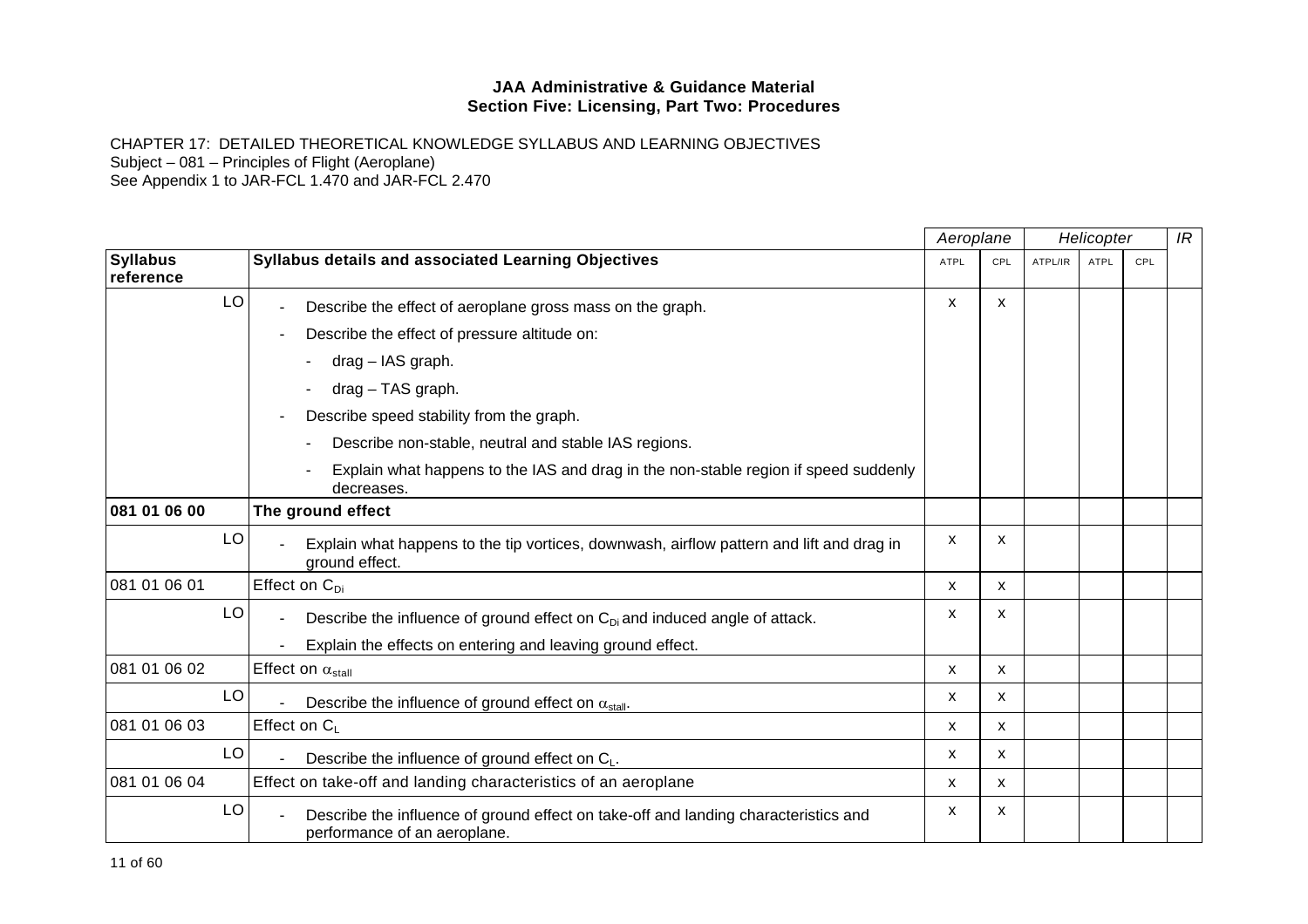|                              |                                                                                                                     | Aeroplane<br>Helicopter |     | IR      |             |     |  |
|------------------------------|---------------------------------------------------------------------------------------------------------------------|-------------------------|-----|---------|-------------|-----|--|
| <b>Syllabus</b><br>reference | Syllabus details and associated Learning Objectives                                                                 | <b>ATPL</b>             | CPL | ATPL/IR | <b>ATPL</b> | CPL |  |
|                              | Describe the difference between:                                                                                    |                         |     |         |             |     |  |
|                              | high and low wing characteristics.                                                                                  |                         |     |         |             |     |  |
|                              | high and low tail characteristics.                                                                                  |                         |     |         |             |     |  |
|                              | Explain the effects on static pressure measurements at the static ports when entering<br>and leaving ground effect. |                         |     |         |             |     |  |
| 081 01 07 00                 | The relation between the lift coefficient and the speed for constant lift                                           |                         |     |         |             |     |  |
| LO                           | Describe the relationship between lift coefficient and speed for constant lift as a formula.                        | x                       | x   |         |             |     |  |
| 081 01 07 01                 | As a formula                                                                                                        | x                       | x   |         |             |     |  |
| LO                           | Explain the effect on $C_L$ during speed increase/decrease in level flight and perform                              |                         |     |         |             |     |  |
| 081 01 07 02                 | In a graph                                                                                                          | X                       | X   |         |             |     |  |
| LO                           | Explain using a graph, the effect on speed at various angles of attack and $C_L$ , at a given<br>weight.            |                         |     |         |             |     |  |
|                              | Calculate the change of $C_L$ as a function of IAS.                                                                 |                         |     |         |             |     |  |
| 081 01 08 00                 | <b>The Stall</b>                                                                                                    |                         |     |         |             |     |  |
| 081 01 08 01                 | Flow separation at increasing angles of attack                                                                      | x                       | x   |         |             |     |  |
| LO                           | Define the boundary layer.                                                                                          | X                       | x   |         |             |     |  |
|                              | Describe the thickness of a typical boundary layer.                                                                 |                         |     |         |             |     |  |
|                              | List the factors that effect the thickness.                                                                         |                         |     |         |             |     |  |
|                              | Describe the laminar layer.                                                                                         |                         |     |         |             |     |  |
|                              | Describe the turbulent layer.                                                                                       |                         |     |         |             |     |  |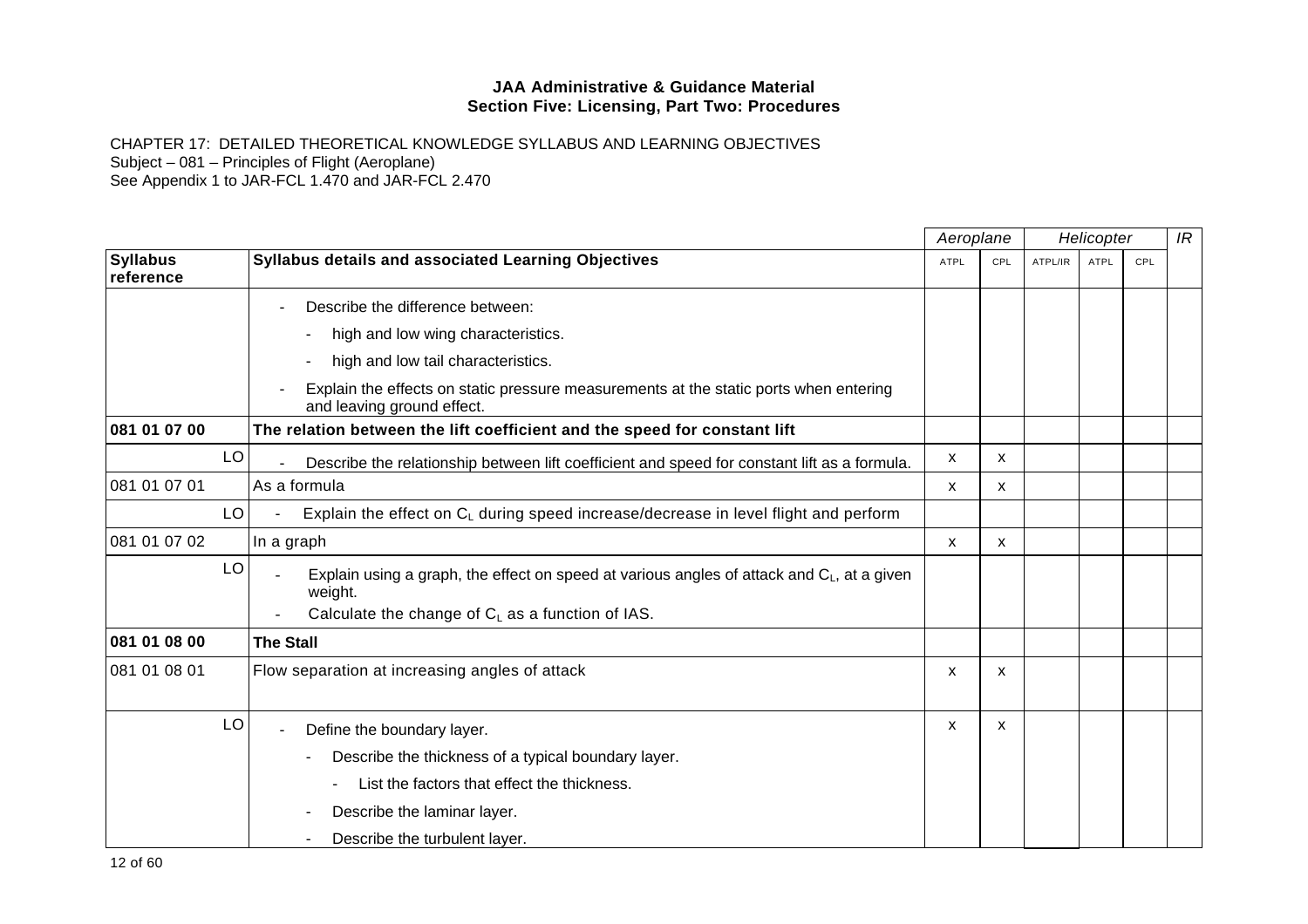|                              |                                                                                                                   | Aeroplane   |     | Helicopter |             | IR  |  |
|------------------------------|-------------------------------------------------------------------------------------------------------------------|-------------|-----|------------|-------------|-----|--|
| <b>Syllabus</b><br>reference | Syllabus details and associated Learning Objectives                                                               | <b>ATPL</b> | CPL | ATPL/IR    | <b>ATPL</b> | CPL |  |
|                              | Define the transition point.                                                                                      |             |     |            |             |     |  |
|                              | List the differences between laminar and turbulent boundary layers.                                               |             |     |            |             |     |  |
|                              | Explain why the laminar boundary layer separates easier than the turbulent one.                                   |             |     |            |             |     |  |
|                              | List the factors that slow down the airflow over the aft part of an aerofoil, as angle of<br>attack is increased. |             |     |            |             |     |  |
|                              | Define the separation point and describe its location as a function of angle of attack.                           |             |     |            |             |     |  |
|                              | Define the critical or stall angle of attack.                                                                     |             |     |            |             |     |  |
|                              | Describe the influence of increasing the angle of attack on:                                                      |             |     |            |             |     |  |
|                              | the forward stagnation point.                                                                                     |             |     |            |             |     |  |
|                              | the pressure distribution.                                                                                        |             |     |            |             |     |  |
|                              | location of the centre of pressure (straight and swept back wing).                                                |             |     |            |             |     |  |
|                              | $C1$ and L.                                                                                                       |             |     |            |             |     |  |
|                              | $CD$ and D.                                                                                                       |             |     |            |             |     |  |
|                              | the pitching moment (straight and swept back wing).                                                               |             |     |            |             |     |  |
|                              | the downwash at the horizontal stabiliser.                                                                        |             |     |            |             |     |  |
|                              | Explain what causes the possible natural buffet on the controls in a pre-stall condition.                         |             |     |            |             |     |  |
|                              | Describe the effectiveness of the flight controls in a pre-stall condition.                                       |             |     |            |             |     |  |
|                              | Describe and explain the normal post-stall behaviour of a wing / aeroplane.                                       |             |     |            |             |     |  |
|                              | Describe the dangers of using the controls close to the stall.                                                    |             |     |            |             |     |  |
| 081 01 08 02                 | The stall speed                                                                                                   | x           | x   |            |             |     |  |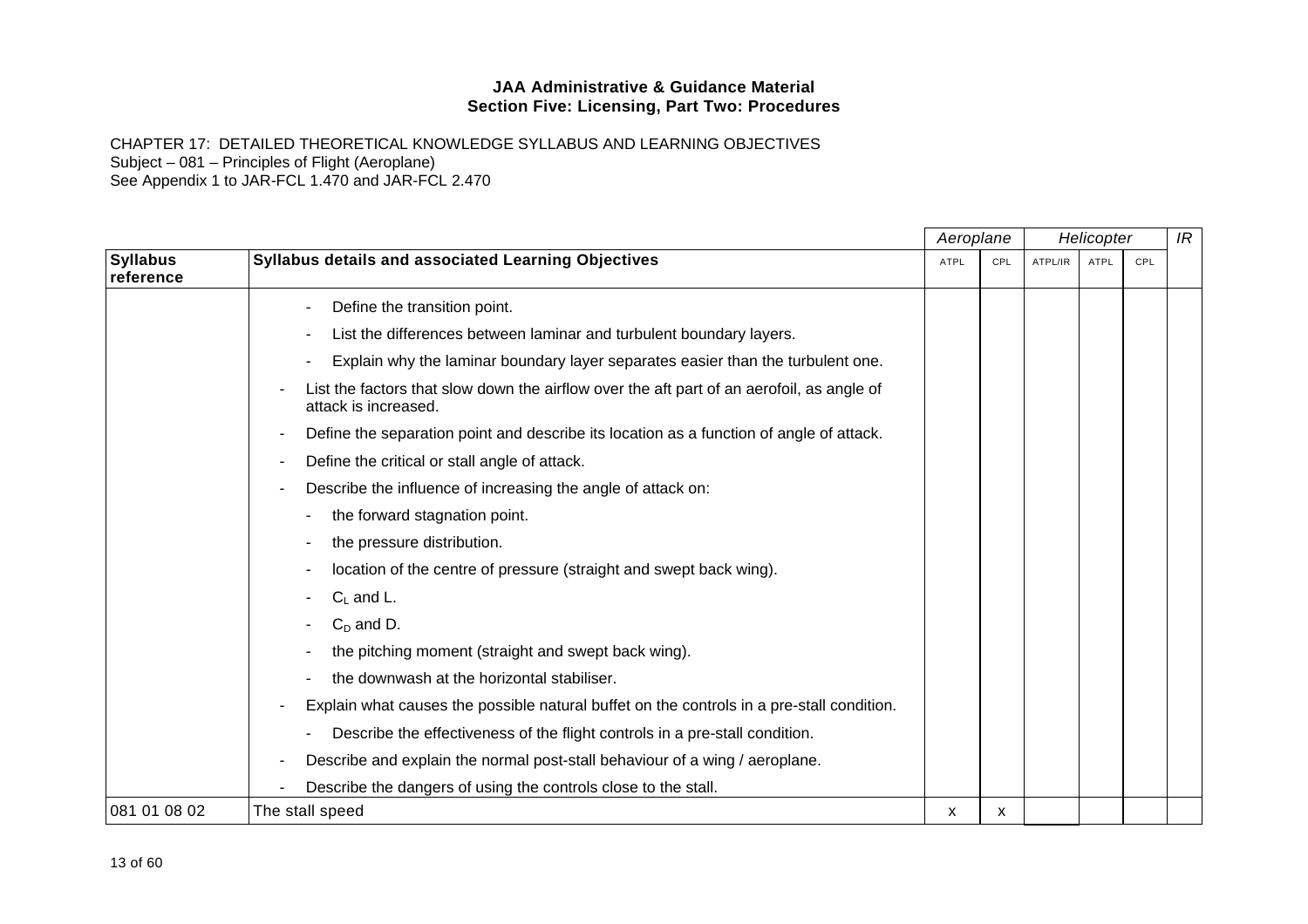|                              |                                                                                                                                                                                                                                                                                                        | Aeroplane   |     | Helicopter |             |     | IR |
|------------------------------|--------------------------------------------------------------------------------------------------------------------------------------------------------------------------------------------------------------------------------------------------------------------------------------------------------|-------------|-----|------------|-------------|-----|----|
| <b>Syllabus</b><br>reference | Syllabus details and associated Learning Objectives                                                                                                                                                                                                                                                    | <b>ATPL</b> | CPL | ATPL/IR    | <b>ATPL</b> | CPL |    |
| LO                           | Solve the 1g stall speed from the lift formula.                                                                                                                                                                                                                                                        | X           | x   |            |             |     |    |
|                              | Define the FAA stall speed.                                                                                                                                                                                                                                                                            |             |     |            |             |     |    |
|                              | Describe and explain the Influence of the following parameters on the stall speed:                                                                                                                                                                                                                     |             |     |            |             |     |    |
|                              | centre of gravity.                                                                                                                                                                                                                                                                                     |             |     |            |             |     |    |
|                              | power setting, thrust component and slipstream effect.                                                                                                                                                                                                                                                 |             |     |            |             |     |    |
|                              | wing loading (W/S) or gross weight                                                                                                                                                                                                                                                                     |             |     |            |             |     |    |
|                              | wing contamination.                                                                                                                                                                                                                                                                                    |             |     |            |             |     |    |
|                              | angle of sweep.                                                                                                                                                                                                                                                                                        |             |     |            |             |     |    |
|                              | altitude (for compressibility effects see 081 02 04 01).                                                                                                                                                                                                                                               |             |     |            |             |     |    |
|                              | Define the load factor n.                                                                                                                                                                                                                                                                              |             |     |            |             |     |    |
|                              | Describe the general idea why the load factor increases in turns.                                                                                                                                                                                                                                      |             |     |            |             |     |    |
|                              | Explain why the load factor increases in a pull-up and decreases in a push-over<br>manoeuvre.                                                                                                                                                                                                          |             |     |            |             |     |    |
|                              | Describe and explain the Influence of the load factor (n) on the stall speed.                                                                                                                                                                                                                          |             |     |            |             |     |    |
|                              | Explain the expression: accelerated stall.                                                                                                                                                                                                                                                             |             |     |            |             |     |    |
|                              | Note: sometimes accelerated stall is also erroneously referred to as high speed stall.<br>High speed stall and high speed buffet will be used exclusively for high speed<br>characteristics, which are more fully treated in subchapter 2, since in this case<br>compressibility effects are included. |             |     |            |             |     |    |
|                              | Calculate the change of stall speed as a function of the load factor.                                                                                                                                                                                                                                  |             |     |            |             |     |    |
|                              | Calculate the increase of stall speed in a horizontal co-ordinated turn as a function of                                                                                                                                                                                                               |             |     |            |             |     |    |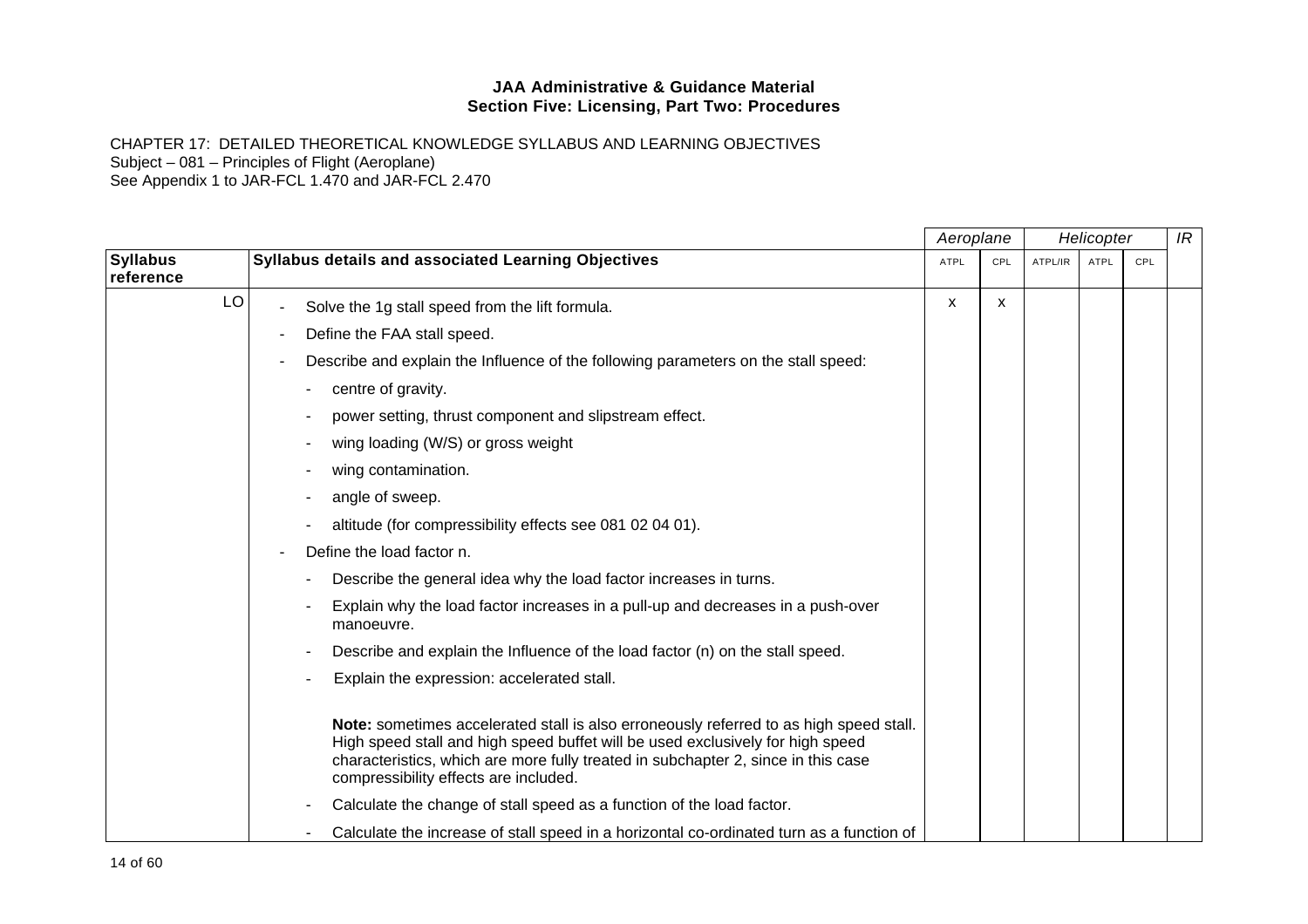|                              |                                                                                  | Aeroplane   |     | Helicopter |             | IR  |  |
|------------------------------|----------------------------------------------------------------------------------|-------------|-----|------------|-------------|-----|--|
| <b>Syllabus</b><br>reference | Syllabus details and associated Learning Objectives                              | <b>ATPL</b> | CPL | ATPL/IR    | <b>ATPL</b> | CPL |  |
|                              | bank angle.                                                                      |             |     |            |             |     |  |
|                              | Calculate the change of stall speed as a function of the gross mass.             |             |     |            |             |     |  |
| 081 01 08 03                 | The initial stall in span-wise direction                                         | X           | X   |            |             |     |  |
| LO                           | Explain the initial stall sequence on the following planforms:                   | X           | X   |            |             |     |  |
|                              | elliptical.                                                                      |             |     |            |             |     |  |
|                              | rectangular.                                                                     |             |     |            |             |     |  |
|                              | moderate and high taper.                                                         |             |     |            |             |     |  |
|                              | sweepback or delta.                                                              |             |     |            |             |     |  |
|                              | Explain the influence of aerodynamic twist (wash out) and geometric twist.       |             |     |            |             |     |  |
|                              | Explain the influence of deflected ailerons.                                     |             |     |            |             |     |  |
|                              | Explain the influence of fences, vortilons, saw teeth, vortex generators.        |             |     |            |             |     |  |
| 081 01 08 04                 | Stall warning                                                                    | X           | X   |            |             |     |  |
| LO                           | Explain why stall warning is necessary.                                          | X           | X   |            |             |     |  |
|                              | Explain when aerodynamic and artificial stall warnings are used.                 |             |     |            |             |     |  |
|                              | Explain why JAR/CS 23/25 and FAR require a margin to stall speed. -<br>Describe: |             |     |            |             |     |  |
|                              | buffet.                                                                          |             |     |            |             |     |  |
|                              | stall strip.                                                                     |             |     |            |             |     |  |
|                              | flapper switch (leading edge stall warning vane).                                |             |     |            |             |     |  |
|                              | angle of attack vane.                                                            |             |     |            |             |     |  |
|                              | angle of attack probe.                                                           |             |     |            |             |     |  |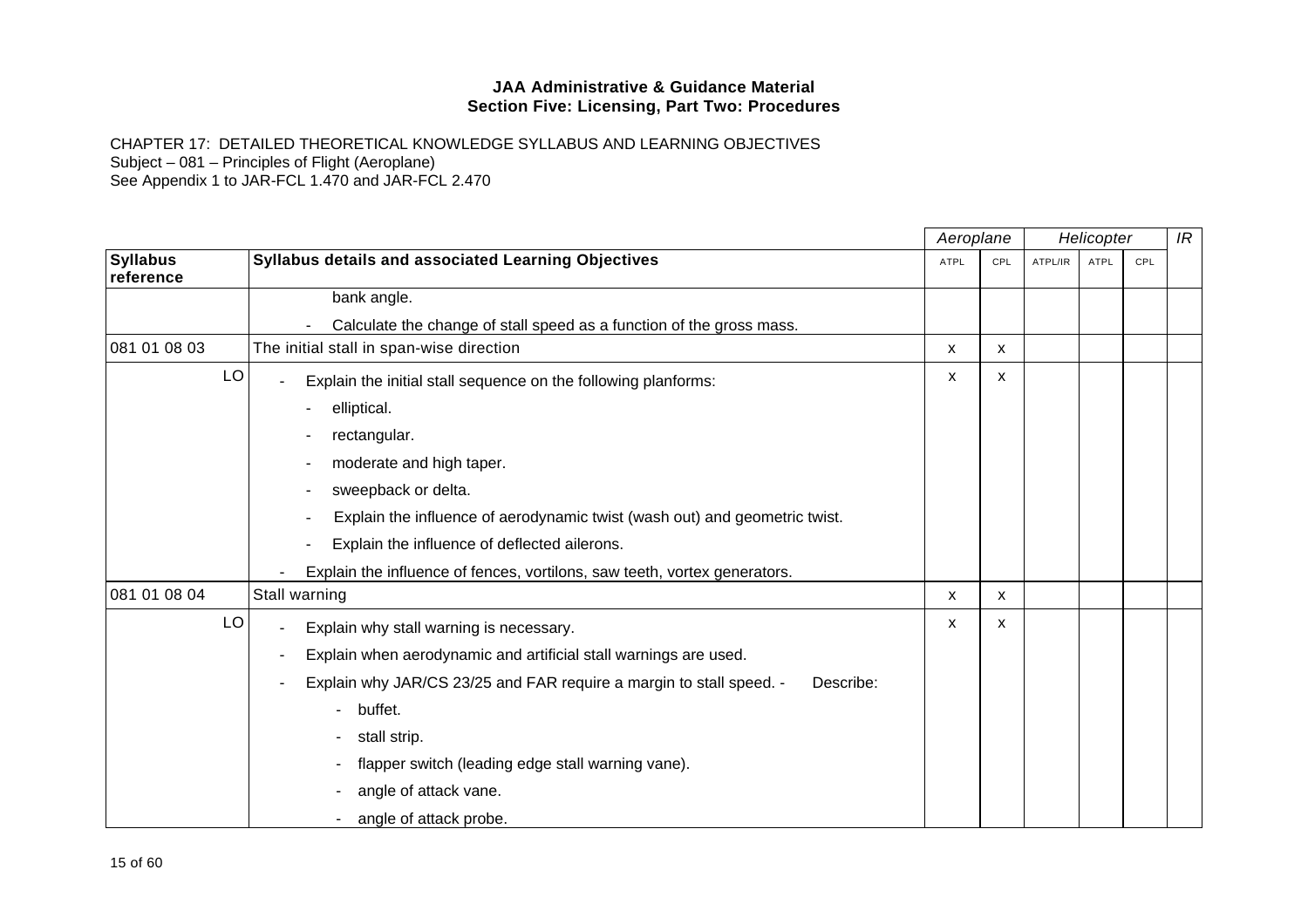|                              |                                                                                         | Aeroplane |     |         | Helicopter |     | IR |
|------------------------------|-----------------------------------------------------------------------------------------|-----------|-----|---------|------------|-----|----|
| <b>Syllabus</b><br>reference | <b>Syllabus details and associated Learning Objectives</b>                              | ATPL      | CPL | ATPL/IR | ATPL       | CPL |    |
|                              | stick shaker.                                                                           |           |     |         |            |     |    |
|                              | Describe the recovery after:                                                            |           |     |         |            |     |    |
|                              | stall warning.                                                                          |           |     |         |            |     |    |
|                              | stall.                                                                                  |           |     |         |            |     |    |
|                              | stick pusher actuation.                                                                 |           |     |         |            |     |    |
| 081 01 08 05                 | Special phenomena of stall                                                              | х         | x   |         |            |     |    |
| LO                           | Describe the basic stall requirements for JAR / CS / FAR transport category aeroplanes. | x         | x   |         |            |     |    |
|                              | Explain the difference between the power-off and power-on stalls and recovery.          |           |     |         |            |     |    |
|                              | Describe the stall and recovery in a climbing and descending turn.                      |           |     |         |            |     |    |
|                              | Describe the effect on stall and recovery characteristics of:                           |           |     |         |            |     |    |
|                              | wing sweep (consider both forward and backward sweep).                                  |           |     |         |            |     |    |
|                              | T-tailed aeroplane.                                                                     |           |     |         |            |     |    |
|                              | canards.                                                                                |           |     |         |            |     |    |
|                              | Describe super- or deep-stall.                                                          |           |     |         |            |     |    |
|                              | Describe the philosophy behind the stick pusher system.                                 |           |     |         |            |     |    |
|                              | Explain the effect of ice, frost or snow on the stagnation point.                       |           |     |         |            |     |    |
|                              | Explain the absence of stall warning.                                                   |           |     |         |            |     |    |
|                              | Explain the abnormal behaviour of the stall.                                            |           |     |         |            |     |    |
|                              | Describe and explain cause and effects of the stabiliser stall (negative tail stall).   |           |     |         |            |     |    |
|                              | Describe when to expect in-flight icing.                                                |           |     |         |            |     |    |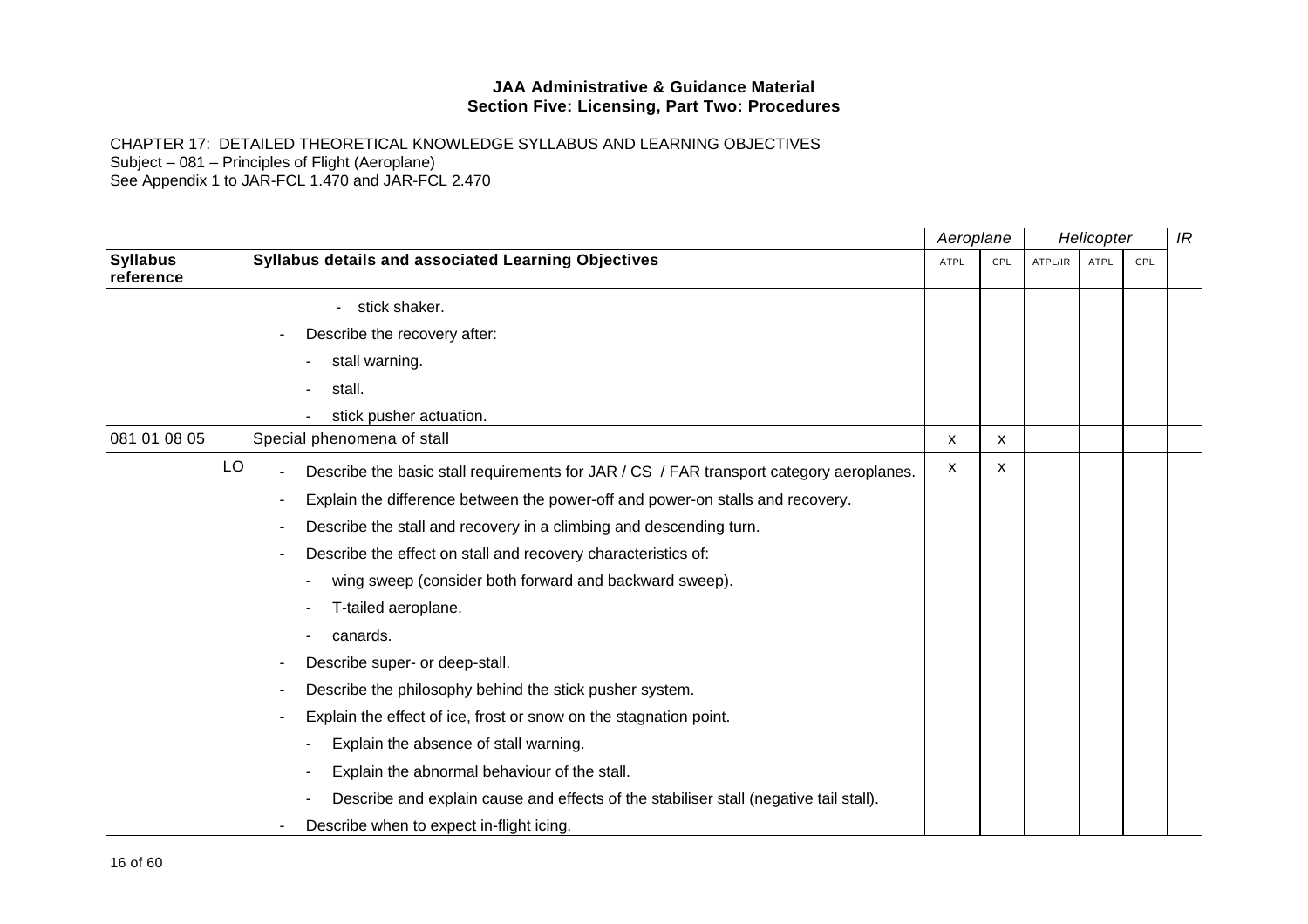|                              |                                                                                                                                             | Aeroplane   |     |         | Helicopter  |            | IR |
|------------------------------|---------------------------------------------------------------------------------------------------------------------------------------------|-------------|-----|---------|-------------|------------|----|
| <b>Syllabus</b><br>reference | <b>Syllabus details and associated Learning Objectives</b>                                                                                  | <b>ATPL</b> | CPL | ATPL/IR | <b>ATPL</b> | <b>CPL</b> |    |
|                              | Explain how the effect is changed when retracting/extending lift augmentation<br>devices.                                                   |             |     |         |             |            |    |
|                              | Describe how to recover from a stall after a configuration change caused by in-<br>flight icing.                                            |             |     |         |             |            |    |
|                              | Explain the effect of a contaminated wing.                                                                                                  |             |     |         |             |            |    |
|                              | Explain what "on-ground" icing is.                                                                                                          |             |     |         |             |            |    |
|                              | Describe the aerodynamic effects of de/anti-ice fluid after the holdover time has been<br>reached.                                          |             |     |         |             |            |    |
|                              | Describe the aerodynamic effects of heavy tropical rain on stall speed and drag.                                                            |             |     |         |             |            |    |
|                              | Explain how to avoid spins.                                                                                                                 |             |     |         |             |            |    |
|                              | List the factors that cause a spin to develop.                                                                                              |             |     |         |             |            |    |
|                              | Describe spin development, recognition and recovery.                                                                                        |             |     |         |             |            |    |
|                              | Describe the differences in recovery techniques for aeroplanes that have different<br>mass distributions between the wing and the fuselage. |             |     |         |             |            |    |
| 081 01 09 00                 | $C_{Lmax}$ augmentation                                                                                                                     |             |     |         |             |            |    |
| 081 01 09 01                 | Trailing edge flaps and the reasons for use in take-off and landing                                                                         | X           | X   |         |             |            |    |
| LO                           | Describe trailing edge flaps and the reasons for their use during take-off and landing.                                                     | x           | x   |         |             |            |    |
|                              | Identify the differing types of trailing edge flaps given a relevant diagram.                                                               |             |     |         |             |            |    |
|                              | Split flaps.                                                                                                                                |             |     |         |             |            |    |
|                              | Plain flaps.                                                                                                                                |             |     |         |             |            |    |
|                              | Slotted flaps.                                                                                                                              |             |     |         |             |            |    |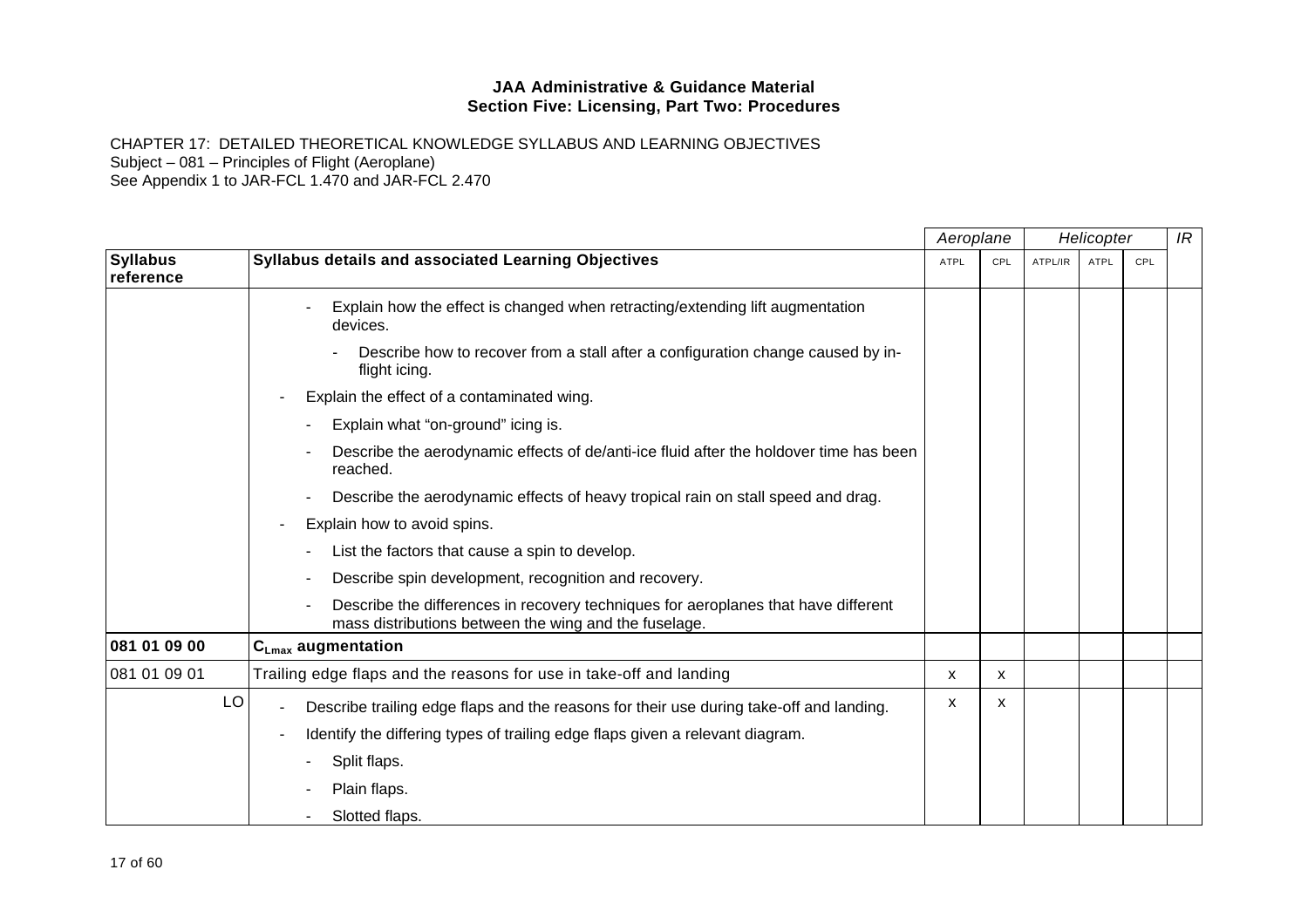|                              |                                                                           | Aeroplane   |     |         | Helicopter |     | IR |
|------------------------------|---------------------------------------------------------------------------|-------------|-----|---------|------------|-----|----|
| <b>Syllabus</b><br>reference | Syllabus details and associated Learning Objectives                       | <b>ATPL</b> | CPL | ATPL/IR | ATPL       | CPL |    |
|                              | Fowler flaps.                                                             |             |     |         |            |     |    |
|                              | Describe their effect on wing geometry.                                   |             |     |         |            |     |    |
|                              | Describe how the wing's effective camber increases.                       |             |     |         |            |     |    |
|                              | Describe how the effective chord line differs from the normal chord line. |             |     |         |            |     |    |
|                              | Describe their effect on location of centre of pressure.                  |             |     |         |            |     |    |
|                              | Describe their effect on the stall speed.                                 |             |     |         |            |     |    |
|                              | Describe their effect on aeroplane pitching moments.                      |             |     |         |            |     |    |
|                              | Compare their influence on the $C_L$ - $\alpha$ graph.                    |             |     |         |            |     |    |
|                              | Indicate the variation in $C_L$ at any given angle of attack.             |             |     |         |            |     |    |
|                              | Indicate the variation in $C_D$ at any given angle of attack.             |             |     |         |            |     |    |
|                              | Indicate their effect on C <sub>LMAX</sub> .                              |             |     |         |            |     |    |
|                              | Indicate their effect on the stall or critical angle of attack.           |             |     |         |            |     |    |
|                              | Indicate their effect on angle of attack at a given $C_L$ .               |             |     |         |            |     |    |
|                              | Compare their influence on the $C_L$ - $C_D$ graph.                       |             |     |         |            |     |    |
|                              | Indicate how the $(C_L/C_D)_{MAX}$ differs from that of a clean wing.     |             |     |         |            |     |    |
|                              | Explain the influence of trailing edge flap deflection on glide angle.    |             |     |         |            |     |    |
|                              | Describe flap asymmetry.                                                  |             |     |         |            |     |    |
|                              | Explain the effect on aeroplane controllability.                          |             |     |         |            |     |    |
|                              | Describe trailing edge flap effect on take-off and landing.               |             |     |         |            |     |    |
|                              | Explain the advantages of lower nose attitudes.                           |             |     |         |            |     |    |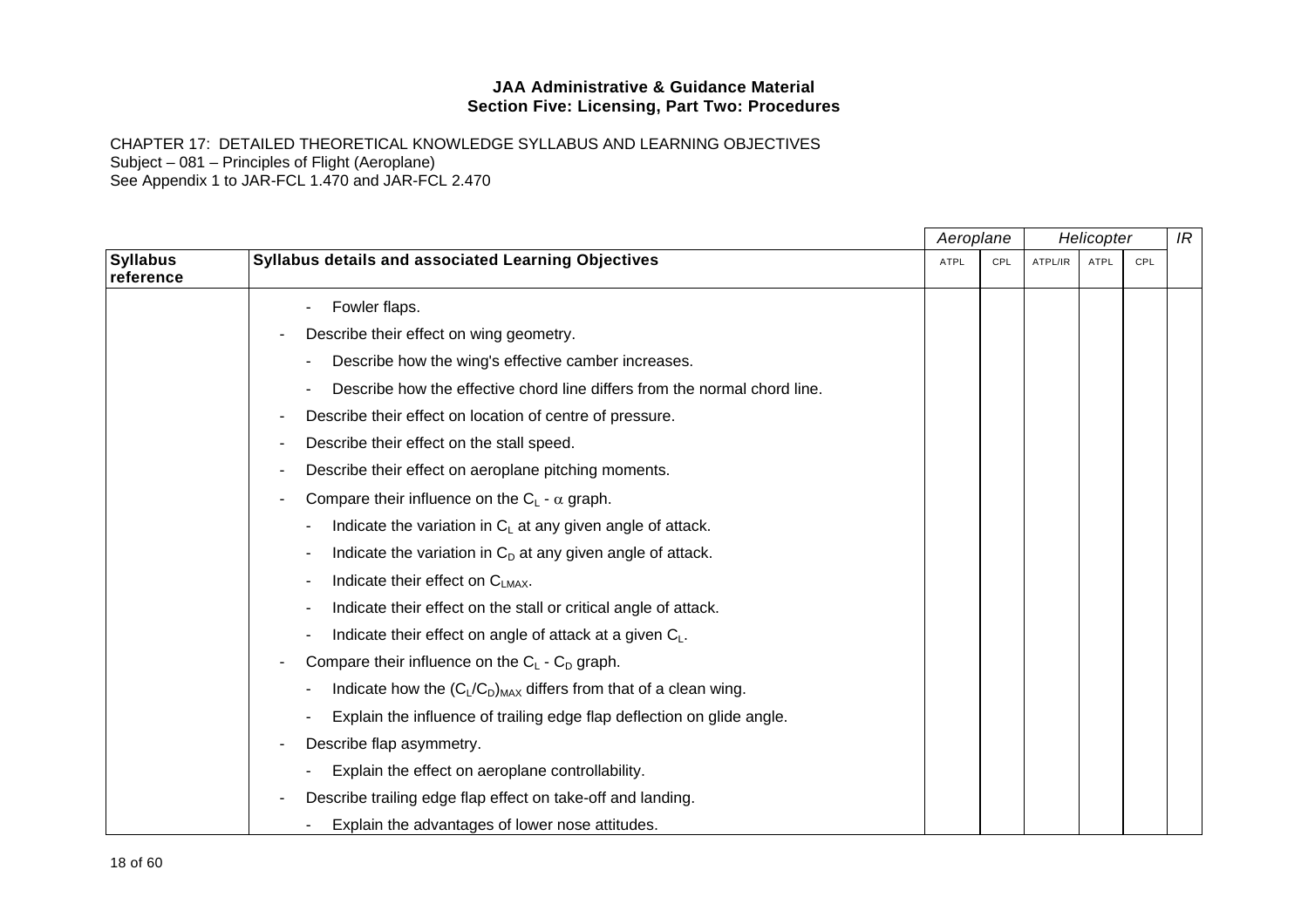|                              |                                                                                                               | Aeroplane   |     |         | Helicopter  |     | IR |
|------------------------------|---------------------------------------------------------------------------------------------------------------|-------------|-----|---------|-------------|-----|----|
| <b>Syllabus</b><br>reference | <b>Syllabus details and associated Learning Objectives</b>                                                    | <b>ATPL</b> | CPL | ATPL/IR | <b>ATPL</b> | CPL |    |
|                              | Explain why take-off and landing speeds/distances are reduced.                                                |             |     |         |             |     |    |
| 081 01 09 02                 | Leading edge devices and the reasons for use in take-off and landing                                          | x           | X   |         |             |     |    |
| LO                           | Describe leading edge high lift devices.                                                                      | x           | X   |         |             |     |    |
|                              | Identify the differing types of leading edge high lift devices given a relevant diagram:                      |             |     |         |             |     |    |
|                              | Krueger flaps.                                                                                                |             |     |         |             |     |    |
|                              | variable camber flaps.                                                                                        |             |     |         |             |     |    |
|                              | slats.                                                                                                        |             |     |         |             |     |    |
|                              | State their effect on wing geometry.                                                                          |             |     |         |             |     |    |
|                              | Describe the function of the slot.                                                                            |             |     |         |             |     |    |
|                              | Describe how the wing's effective camber increases.                                                           |             |     |         |             |     |    |
|                              | Describe how the effective chord line differs from the normal chord line.                                     |             |     |         |             |     |    |
|                              | State their effect on the stall speed, also in comparison with trailing edge flaps.                           |             |     |         |             |     |    |
|                              | Compare their influence on the $C_L$ - $\alpha$ graph, compared with trailing edge flaps and a<br>clean wing. |             |     |         |             |     |    |
|                              | Indicate the effect of leading edge devices on C <sub>LMAX</sub> .                                            |             |     |         |             |     |    |
|                              | Explain how the $C_L$ curve differs from that of a clean wing.                                                |             |     |         |             |     |    |
|                              | Indicate the effect of leading edge devices on the stall or critical angle of attack.                         |             |     |         |             |     |    |
|                              | Compare their influence on the $C_L$ - $C_D$ graph.                                                           |             |     |         |             |     |    |
|                              | Describe slat asymmetry.                                                                                      |             |     |         |             |     |    |
|                              | Describe the effect on aeroplane controllability.                                                             |             |     |         |             |     |    |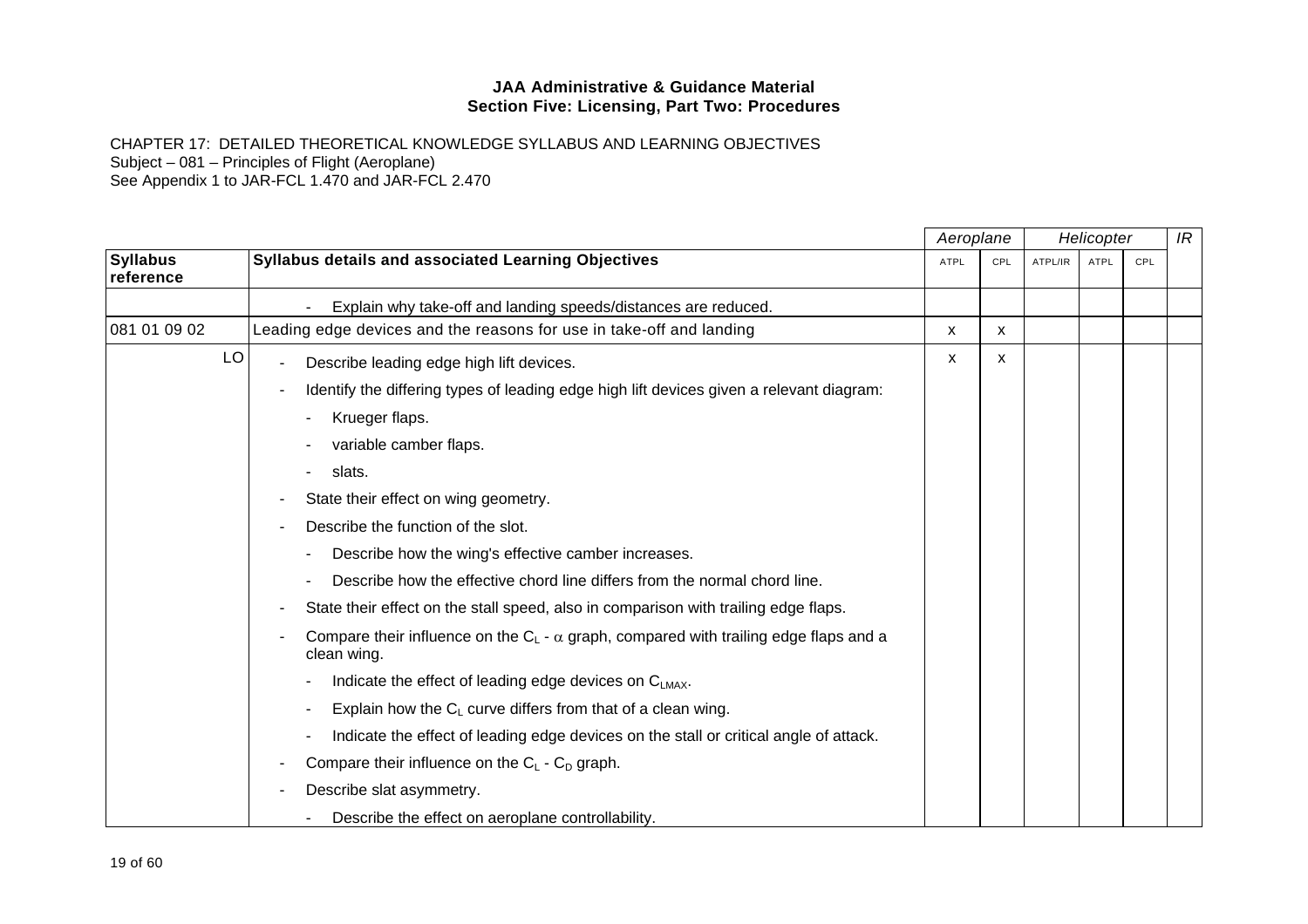|                              |                                                                                                               | Aeroplane   |          | Helicopter |             | IR  |  |
|------------------------------|---------------------------------------------------------------------------------------------------------------|-------------|----------|------------|-------------|-----|--|
| <b>Syllabus</b><br>reference | Syllabus details and associated Learning Objectives                                                           | <b>ATPL</b> | CPL      | ATPL/IR    | <b>ATPL</b> | CPL |  |
|                              | deleted transferred to subject 021                                                                            |             |          |            |             |     |  |
|                              | Explain the reasons for using leading edge high lift devices on take-off and landing.                         |             |          |            |             |     |  |
|                              | Explain the disadvantage of increased nose up attitudes.                                                      |             |          |            |             |     |  |
|                              | Explain why take-off and landing speeds/distances are reduced.                                                |             |          |            |             |     |  |
| 081 01 09 03                 | Vortex generators                                                                                             | X           | X.       |            |             |     |  |
| LO                           | Explain the purpose of vortex generators.                                                                     | X           | <b>X</b> |            |             |     |  |
|                              | Describe their basic operating principle.                                                                     |             |          |            |             |     |  |
|                              | State their advantages and disadvantages.                                                                     |             |          |            |             |     |  |
| 081 01 10 00                 | Means to decrease the $C_L - C_D$ ratio, increasing drag                                                      |             |          |            |             |     |  |
| 081 01 10 01                 | Spoilers and the reasons for use in the different phases of flight                                            | X           | X        |            |             |     |  |
| LO                           | Describe spoilers their aerodynamic functioning and the reasons for use in the different<br>phases of flight. | X           | X        |            |             |     |  |
|                              | Roll spoilers.                                                                                                |             |          |            |             |     |  |
|                              | Flight spoilers (speed brakes).                                                                               |             |          |            |             |     |  |
|                              | Ground spoilers (lift dumpers).                                                                               |             |          |            |             |     |  |
|                              | Describe the operation of ground spoilers (lift dumpers).                                                     |             |          |            |             |     |  |
|                              | Describe the purpose of a spoiler-mixer unit.                                                                 |             |          |            |             |     |  |
|                              | Describe the effect of spoilers on the $C_L$ - $\alpha$ graph and stall speed                                 |             |          |            |             |     |  |
|                              | Describe the influence of spoilers on the $C_L - C_D$ graph and lift/drag ratio.                              |             |          |            |             |     |  |
| 081 01 10 02                 | Speed brakes as a means of increasing drag and the reasons for use in the different<br>phases of flight       | x           | x        |            |             |     |  |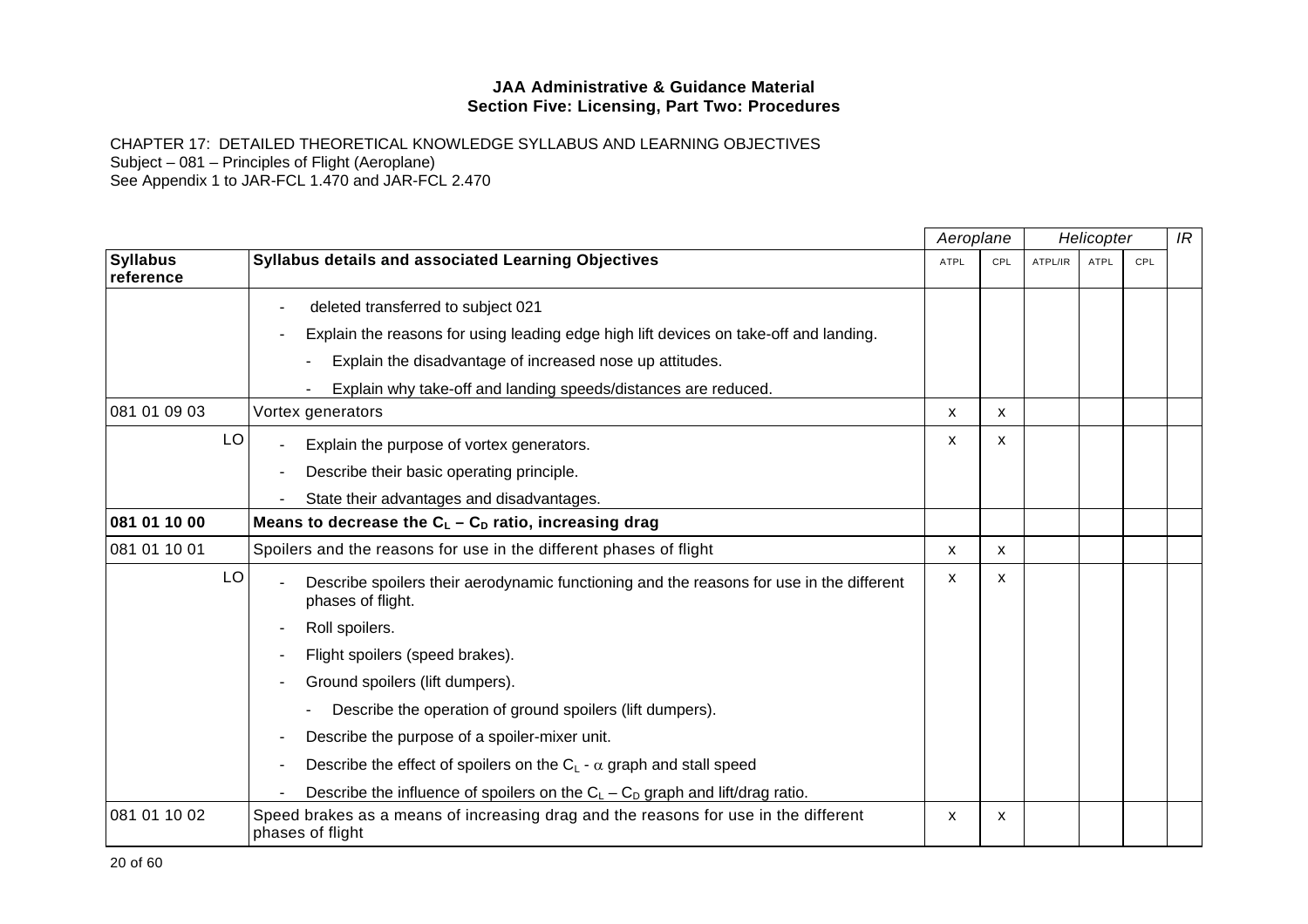|                              |                                                                                                                                            | Aeroplane   |                           | Helicopter |             |     | IR |
|------------------------------|--------------------------------------------------------------------------------------------------------------------------------------------|-------------|---------------------------|------------|-------------|-----|----|
| <b>Syllabus</b><br>reference | <b>Syllabus details and associated Learning Objectives</b>                                                                                 | <b>ATPL</b> | CPL                       | ATPL/IR    | <b>ATPL</b> | CPL |    |
| LO                           | Describe speed brakes and the reasons for use in the different phases of flight.                                                           | X           | X                         |            |             |     |    |
|                              | State their influence on the $C_L$ - $C_D$ graph and lift/drag ratio.                                                                      |             |                           |            |             |     |    |
|                              | Explain how speed brakes increase parasite drag.                                                                                           |             |                           |            |             |     |    |
|                              | Describe how speed brakes affect the minimum drag speed.                                                                                   |             |                           |            |             |     |    |
|                              | Describe their effect on rate and angle of descent.                                                                                        |             |                           |            |             |     |    |
| 081 01 11 00                 | The boundary layer                                                                                                                         |             |                           |            |             |     |    |
| 081 01 11 01                 | Different types                                                                                                                            | X           | $\mathsf{x}$              |            |             |     |    |
| LO                           | Refer to 081 01 08 01.                                                                                                                     | X           | X                         |            |             |     |    |
| 081 01 11 02                 | Their advantages and disadvantages on pressure drag and friction drag                                                                      | X           | X                         |            |             |     |    |
| 081 01 12 00                 | <b>Special circumstances</b>                                                                                                               |             |                           |            |             |     |    |
| 081 01 12 01                 | Ice and other contamination                                                                                                                | х           | X                         |            |             |     |    |
| LO                           | Explain the effect of ice, and other contamination and very heavy rain on aeroplane<br>performance.                                        | x           | $\boldsymbol{\mathsf{x}}$ |            |             |     |    |
|                              | Describe the effects of ice accumulations at the stagnation point and discuss other<br>locations in relation to magnitude of ice build up. |             |                           |            |             |     |    |
|                              | Describe the effects of ice, frost, snow on the surface condition.                                                                         |             |                           |            |             |     |    |
|                              | Describe how it affects the boundary layer.                                                                                                |             |                           |            |             |     |    |
|                              | Describe how rain and other liquids affect the surface condition.                                                                          |             |                           |            |             |     |    |
|                              | Describe its effect on aeroplane mass.                                                                                                     |             |                           |            |             |     |    |
|                              | Explain its effect on lift and drag.                                                                                                       |             |                           |            |             |     |    |
|                              | Describe the effect of contamination of the leading edge.                                                                                  |             |                           |            |             |     |    |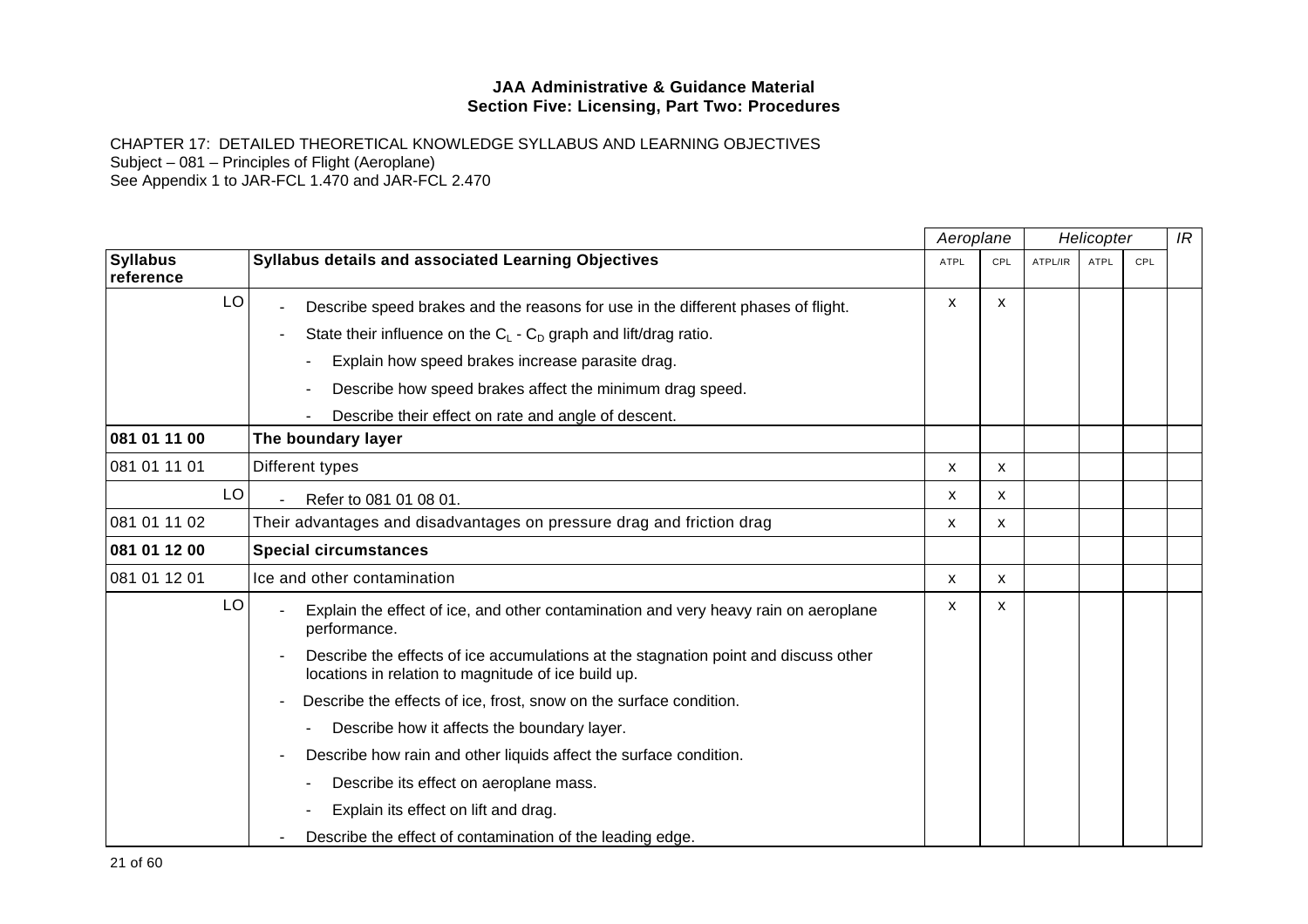|                              |                                                                                                                  | Aeroplane | Helicopter   |         |      | IR  |  |
|------------------------------|------------------------------------------------------------------------------------------------------------------|-----------|--------------|---------|------|-----|--|
| <b>Syllabus</b><br>reference | <b>Syllabus details and associated Learning Objectives</b>                                                       | ATPL      | CPL          | ATPL/IR | ATPL | CPL |  |
|                              | Explain the effect on aeroplane controllability.                                                                 |           |              |         |      |     |  |
|                              | List the causes of leading edge contamination.                                                                   |           |              |         |      |     |  |
|                              | Describe the effects of contamination on the stall.                                                              |           |              |         |      |     |  |
|                              | Describe the effect on the boundary layer condition.                                                             |           |              |         |      |     |  |
|                              | Describe the effect on the stall angle of attack.                                                                |           |              |         |      |     |  |
|                              | Describe the effect on the stall speed.                                                                          |           |              |         |      |     |  |
|                              | Describe how contamination leads to loss of controllability.                                                     |           |              |         |      |     |  |
|                              | State the effect of tail icing.                                                                                  |           |              |         |      |     |  |
|                              | Explain the adverse effects of icing on the various phases during take-off.                                      |           |              |         |      |     |  |
|                              | Describe the effects on control surface moment (stick forces).                                                   |           |              |         |      |     |  |
|                              | Describe the influence of contamination on high lift devices during take-off, landing and<br>low speeds.         |           |              |         |      |     |  |
|                              | Explain why contamination degrades high lift devices' efficiency.                                                |           |              |         |      |     |  |
|                              | Explain why contamination increases the take-off and landing distances/speeds.                                   |           |              |         |      |     |  |
|                              | Describe how contamination reduces the coefficient of lift.                                                      |           |              |         |      |     |  |
|                              | Explain the effect of contamination on the lift/drag ratio.                                                      |           |              |         |      |     |  |
| 081 01 12 02                 | Deformation and modification of airframe, ageing aeroplanes                                                      | X         | $\mathsf{x}$ |         |      |     |  |
| LO                           | Describe the effect of airframe deformation and modification of an ageing aeroplane on<br>aeroplane performance. | х         | x            |         |      |     |  |
|                              | Explain the effect on boundary layer condition of an ageing aeroplane.                                           |           |              |         |      |     |  |
| 081 02 00 00                 | <b>HIGH SPEED AERODYNAMICS</b>                                                                                   |           |              |         |      |     |  |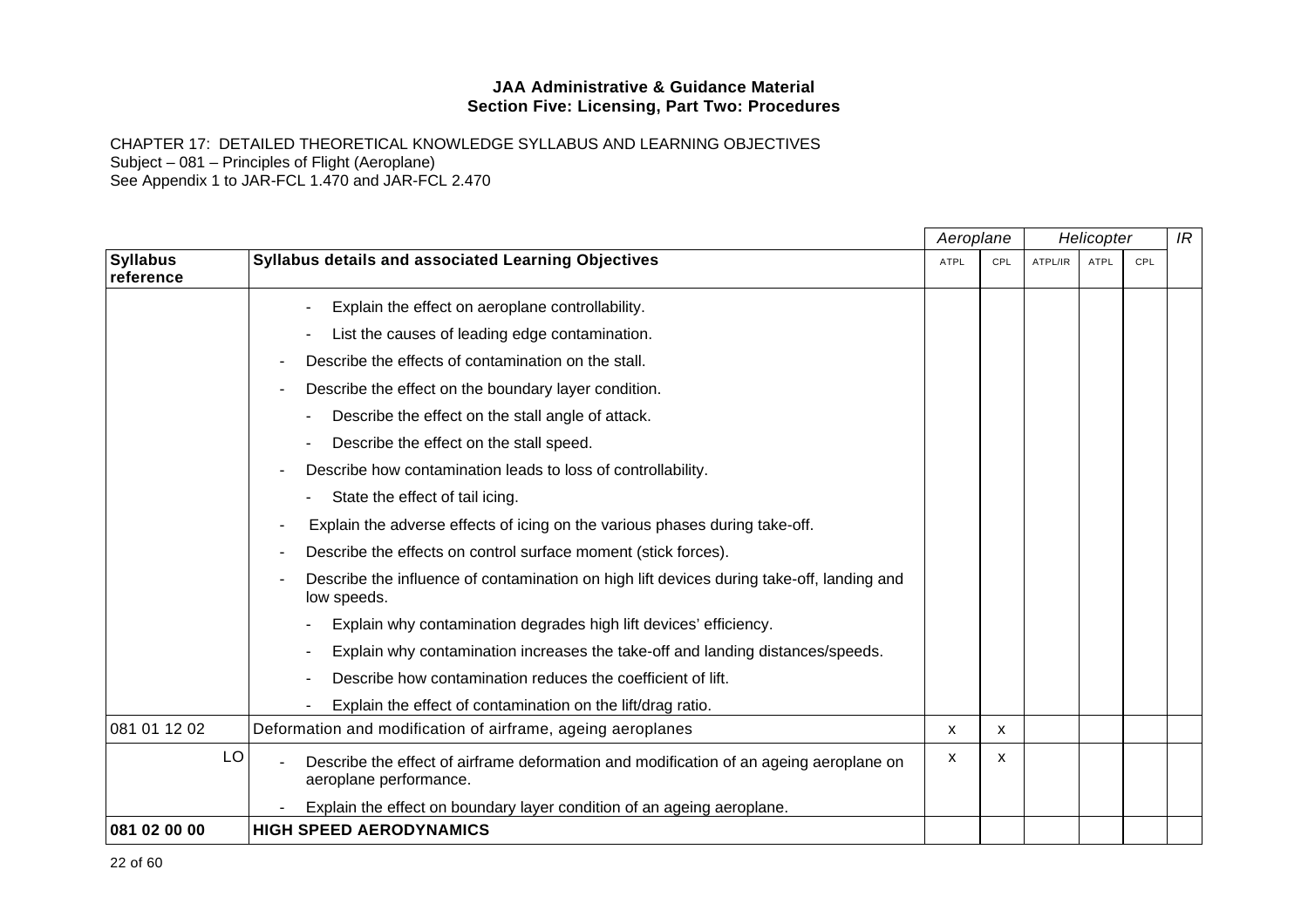|                              |                                                                                                                                                                                                  | Aeroplane   |     | Helicopter |             |     | IR |
|------------------------------|--------------------------------------------------------------------------------------------------------------------------------------------------------------------------------------------------|-------------|-----|------------|-------------|-----|----|
| <b>Syllabus</b><br>reference | <b>Syllabus details and associated Learning Objectives</b>                                                                                                                                       | <b>ATPL</b> | CPL | ATPL/IR    | <b>ATPL</b> | CPL |    |
| 081 02 01 00                 | <b>Speeds</b>                                                                                                                                                                                    |             |     |            |             |     |    |
| 081 02 01 01                 | Speed of sound                                                                                                                                                                                   | x           |     |            |             |     |    |
| LO                           | Define speed of sound                                                                                                                                                                            | X           |     |            |             |     |    |
|                              | Explain the variation of the speed of sound with altitude                                                                                                                                        |             |     |            |             |     |    |
|                              | Describe the influence of temperature on the speed of sound                                                                                                                                      |             |     |            |             |     |    |
| 081 02 01 02                 | Mach number                                                                                                                                                                                      | X           |     |            |             |     |    |
| LO                           | Define Mach number as a function of TAS and speed of sound.                                                                                                                                      | X           |     |            |             |     |    |
| 081 02 01 03                 | Influence of temperature and altitude on Mach number                                                                                                                                             | X           |     |            |             |     |    |
| LO                           | Explain the absence of change of Mach number with varying temperature at constant<br>flight level and Calibrated Airspeed.                                                                       | X           |     |            |             |     |    |
|                              | Explain the change of TAS as a function of altitude at a given Mach number.                                                                                                                      |             |     |            |             |     |    |
|                              | Explain the change of Mach number at varying altitude in the standard atmosphere<br>(troposphere and stratosphere) with constant Calibrated Airspeed and with constant True<br>Airspeed.         |             |     |            |             |     |    |
|                              | Referring to 081 06 01 04 and 081 06 01 05 explain that $V_{MO}$ can be exceeded during a<br>descent at constant Mach number and that $M_{MO}$ can be exceeded during a climb at<br>constant IAS |             |     |            |             |     |    |
| 081 02 01 04                 | Compressibility                                                                                                                                                                                  | x           |     |            |             |     |    |
| LO                           | State that compressibility means that density can change along a streamline.                                                                                                                     | x           |     |            |             |     |    |
|                              | Describe how the streamline pattern changes due to compressibility.                                                                                                                              |             |     |            |             |     |    |
|                              | State that Mach number is a measure of compressibility.                                                                                                                                          |             |     |            |             |     |    |
| 081 02 01 05                 | Subdivision of aerodynamic flow                                                                                                                                                                  | x           |     |            |             |     |    |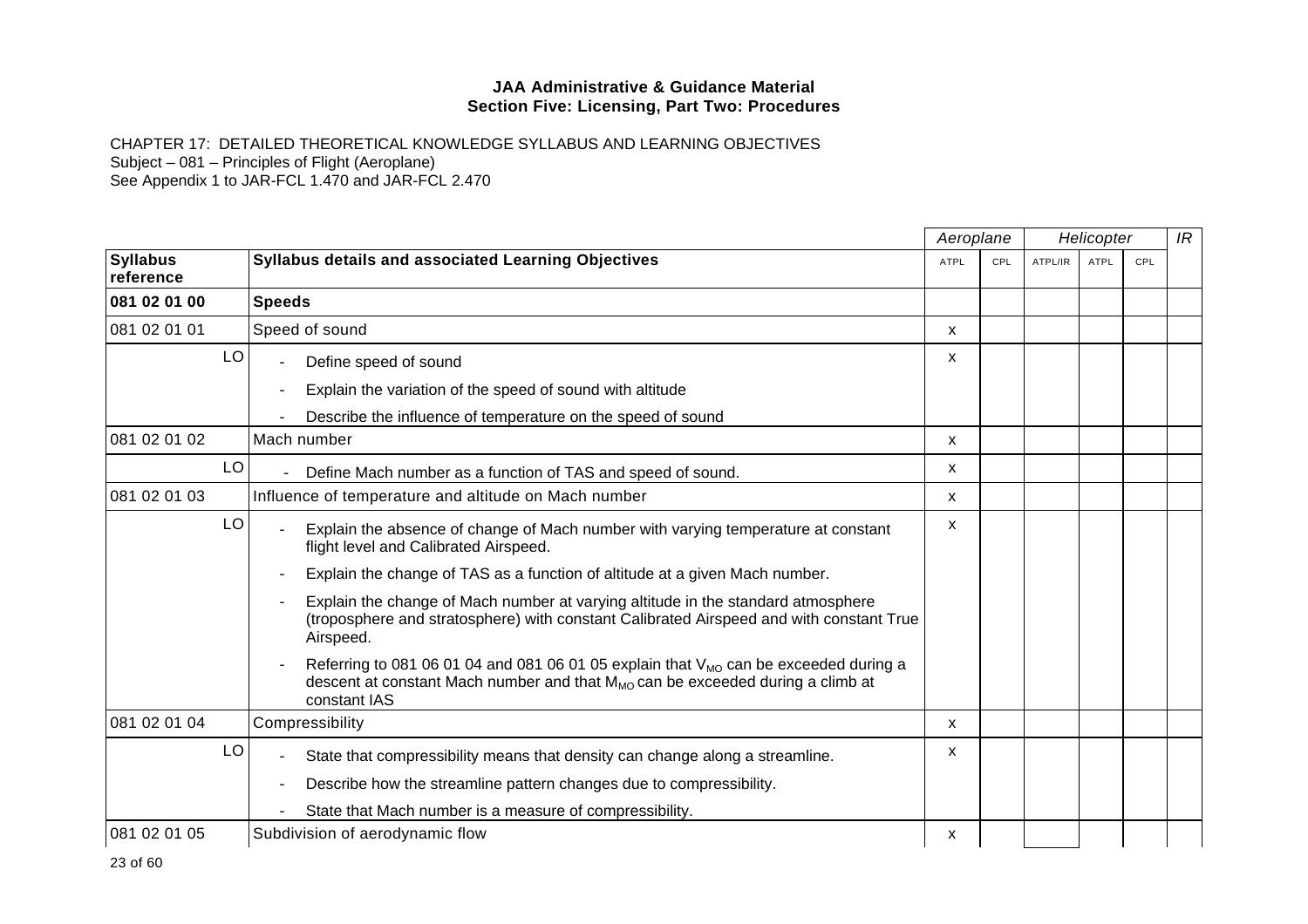|                              |                                                                                                                    | Aeroplane   |     | Helicopter |      | IR  |  |
|------------------------------|--------------------------------------------------------------------------------------------------------------------|-------------|-----|------------|------|-----|--|
| <b>Syllabus</b><br>reference | Syllabus details and associated Learning Objectives                                                                | <b>ATPL</b> | CPL | ATPL/IR    | ATPL | CPL |  |
| LO                           | List the subdivision of aerodynamic flow:                                                                          | X           |     |            |      |     |  |
|                              | subsonic flow.                                                                                                     |             |     |            |      |     |  |
|                              | transonic flow.                                                                                                    |             |     |            |      |     |  |
|                              | supersonic flow.                                                                                                   |             |     |            |      |     |  |
|                              | Describe the characteristics of the flow regimes listed above.                                                     |             |     |            |      |     |  |
|                              | State the approximate Mach numbers for the different flow regimes                                                  |             |     |            |      |     |  |
| 081 02 02 00                 | <b>Shock waves</b>                                                                                                 |             |     |            |      |     |  |
| LO                           | Define a shock wave                                                                                                | X           |     |            |      |     |  |
|                              | Explain loss of total pressure in a shock wave                                                                     |             |     |            |      |     |  |
| 081 02 02 01                 | Normal shock waves                                                                                                 | X           |     |            |      |     |  |
| LO                           | Describe a normal shock wave with respect to:                                                                      | X           |     |            |      |     |  |
|                              | static temperature, static and total pressure, velocity, local speed of sound, Mach<br>number and density changes. |             |     |            |      |     |  |
|                              | orientation relative to the wing surface.                                                                          |             |     |            |      |     |  |
|                              | Explain the influence of increasing Mach number on a normal shock wave, at positive lift,<br>with respect to:      |             |     |            |      |     |  |
|                              | strength.                                                                                                          |             |     |            |      |     |  |
|                              | length.                                                                                                            |             |     |            |      |     |  |
|                              | position relative to the wing.                                                                                     |             |     |            |      |     |  |
|                              | second shock wave at the lower surface.                                                                            |             |     |            |      |     |  |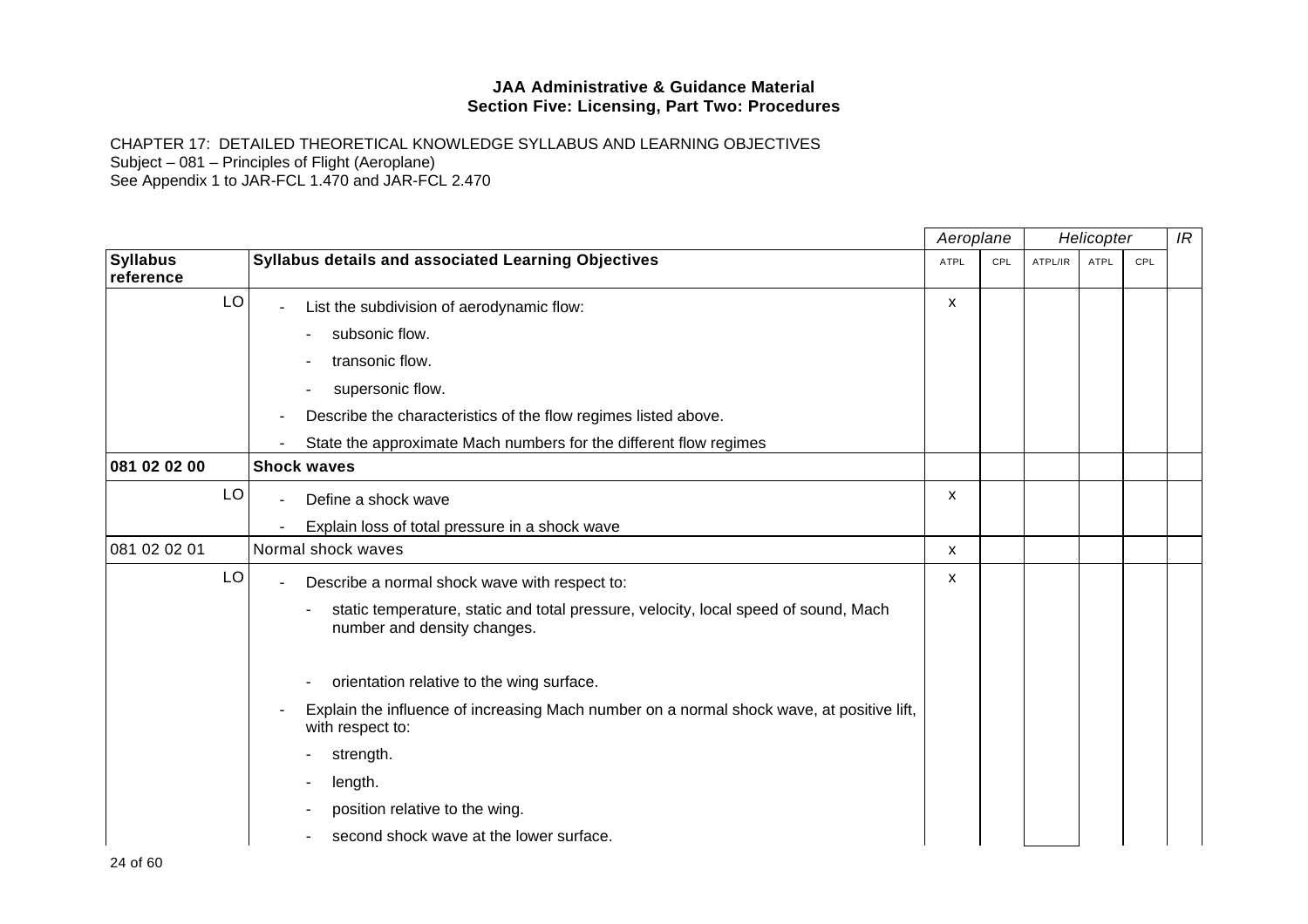|                              |    |                                                                                                                                                                                                                                                | Aeroplane   |     | Helicopter |             |     | IR |
|------------------------------|----|------------------------------------------------------------------------------------------------------------------------------------------------------------------------------------------------------------------------------------------------|-------------|-----|------------|-------------|-----|----|
| <b>Syllabus</b><br>reference |    | <b>Syllabus details and associated Learning Objectives</b>                                                                                                                                                                                     | <b>ATPL</b> | CPL | ATPL/IR    | <b>ATPL</b> | CPL |    |
|                              |    | Explain the effect of angle of attack influence on shock wave intensity at constant Mach<br>number                                                                                                                                             |             |     |            |             |     |    |
|                              |    | Discuss the bow wave                                                                                                                                                                                                                           |             |     |            |             |     |    |
| 081 02 02 02                 |    | Oblique shock waves                                                                                                                                                                                                                            | X           |     |            |             |     |    |
|                              | LO | Describe a oblique shock wave with respect to:                                                                                                                                                                                                 | X           |     |            |             |     |    |
|                              |    | static temperature, static and total pressure, velocity, local speed of sound, Mach<br>number and density changes.                                                                                                                             |             |     |            |             |     |    |
|                              |    | Compare characteristics of normal and oblique shock waves.                                                                                                                                                                                     |             |     |            |             |     |    |
| 081 02 02 03                 |    | Mach cone                                                                                                                                                                                                                                      | X           |     |            |             |     |    |
|                              | LO | Define Mach angle $\mu$ . with a formula and perform simple calculations.                                                                                                                                                                      | x           |     |            |             |     |    |
|                              |    | delete, covered under new 081 02 02 01                                                                                                                                                                                                         |             |     |            |             |     |    |
|                              |    | Identify the Mach cone zone of influence of a pressure disturbance due to the presence<br>of the aeroplane.                                                                                                                                    |             |     |            |             |     |    |
|                              |    | Explain "sonic boom"                                                                                                                                                                                                                           |             |     |            |             |     |    |
| 081 02 03 00                 |    | <b>Expansion waves</b>                                                                                                                                                                                                                         |             |     |            |             |     |    |
|                              | LO | Describe expansion waves with respect to the streamline pattern and variation of static<br>and total pressure, static temperature, density, local speed of sound, Mach number and<br>velocity along a streamline.                              | X           |     |            |             |     |    |
| 081 02 04 00                 |    | <b>Effects of exceeding Mcrit</b>                                                                                                                                                                                                              |             |     |            |             |     |    |
|                              |    | LO note: The original heading of this topic was "Effects of compressibility". It is under<br>consideration to simplify the aerodynamic reality into a model, where effects of<br>compressibility first occur as M <sub>crit</sub> is exceeded. | x           |     |            |             |     |    |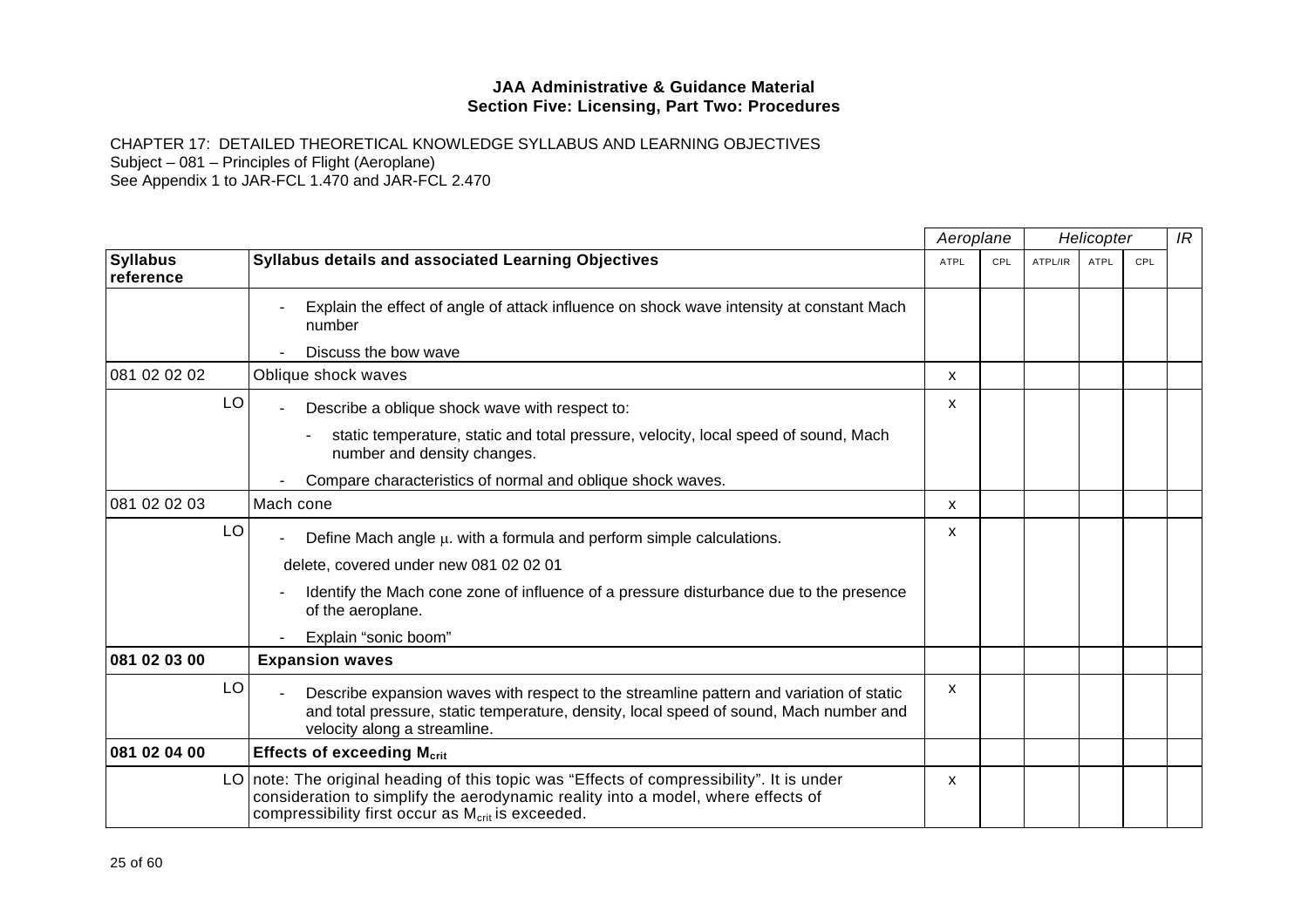|                              |                                                                                                  | Aeroplane<br>Helicopter |     |         | IR          |     |  |
|------------------------------|--------------------------------------------------------------------------------------------------|-------------------------|-----|---------|-------------|-----|--|
| <b>Syllabus</b><br>reference | Syllabus details and associated Learning Objectives                                              | <b>ATPL</b>             | CPL | ATPL/IR | <b>ATPL</b> | CPL |  |
| 081 02 04 01                 | <b>Effect on lift</b>                                                                            | X                       |     |         |             |     |  |
| LO                           | Explain shock induced separation, shock stall and describe its relationship with Mach<br>buffet. | х                       |     |         |             |     |  |
|                              | Describe the consequences of exceeding M <sub>crit</sub> with respect to:                        |                         |     |         |             |     |  |
|                              | gradient of the $CL-\alpha$ graph.                                                               |                         |     |         |             |     |  |
|                              | $C_{LMAX}$ (stall speed).                                                                        |                         |     |         |             |     |  |
|                              | Explain the change in stall speed (IAS) with altitude.                                           |                         |     |         |             |     |  |
|                              | Discuss effect of compressibility on critical or stalling angle of attack                        |                         |     |         |             |     |  |
| 081 02 04 02                 | Effect on drag                                                                                   | X                       |     |         |             |     |  |
| LO                           | Describe wave drag                                                                               | X                       |     |         |             |     |  |
|                              | Explain the behavior of $C_D$ versus M at constant angle of attack.                              |                         |     |         |             |     |  |
|                              | Explain effect of Mach number on the $C_L$ - $C_D$ graph.                                        |                         |     |         |             |     |  |
|                              | Explain drag divergence Mach number                                                              |                         |     |         |             |     |  |
| 081 02 04 03                 | Effect on pitching moment                                                                        | X                       |     |         |             |     |  |
| LO                           | Discuss effect of Mach number on the location of centre of pressure and aerodynamic<br>centre    | х                       |     |         |             |     |  |
|                              | Explain "tuck" effect                                                                            |                         |     |         |             |     |  |
|                              | List the aerodynamic and mechanical counter measures for the Mach tuck-under effect.             |                         |     |         |             |     |  |
|                              | Discuss aerodynamic functioning of the Mach trim system                                          |                         |     |         |             |     |  |
| 081 02 04 04                 | Effect on control effectiveness                                                                  | X                       |     |         |             |     |  |
| LO                           | Discuss compressibility effects on the functioning of control surfaces                           | x                       |     |         |             |     |  |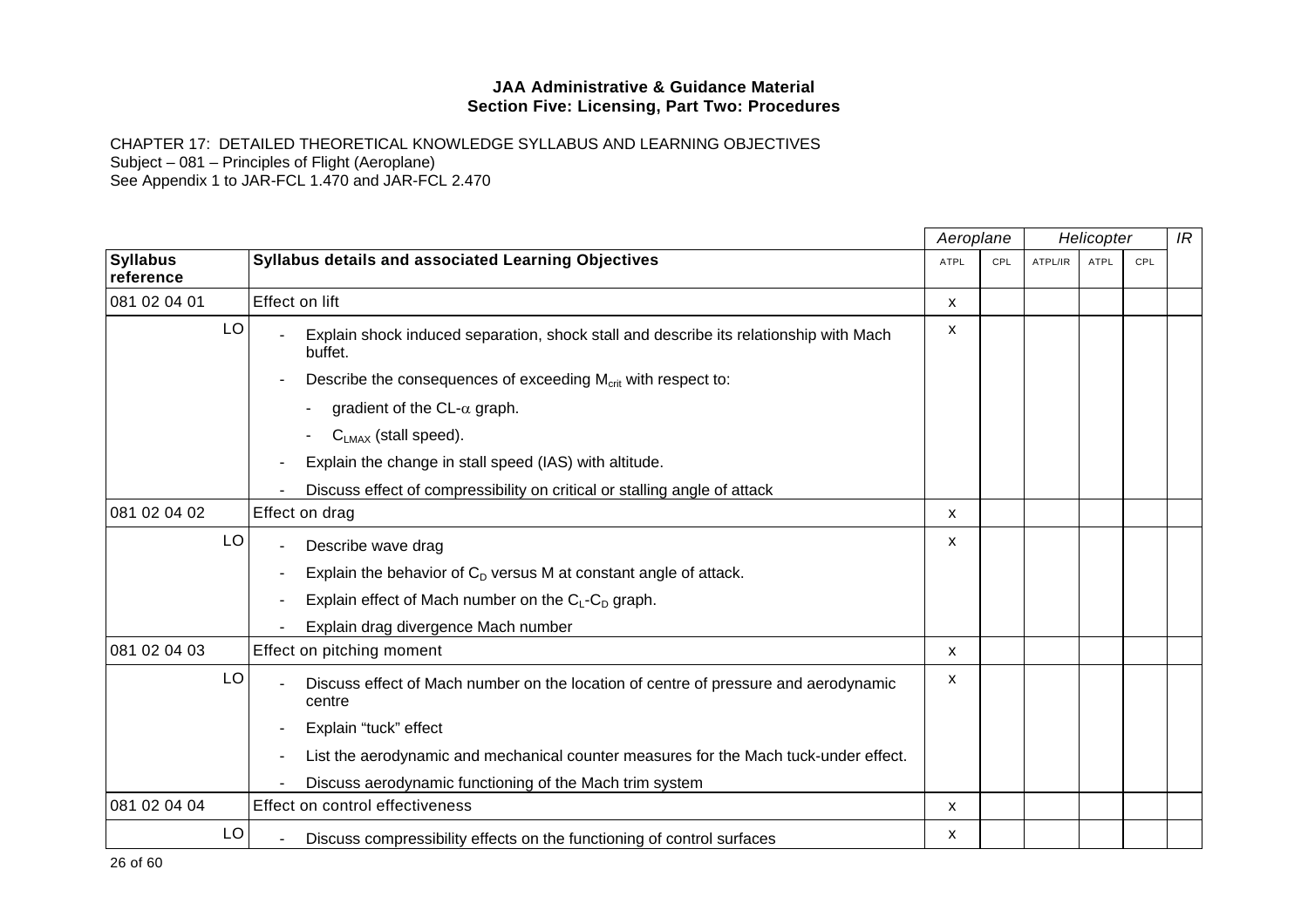|                              |    |                                                                                                   | Aeroplane   |     | Helicopter |             |     | IR |
|------------------------------|----|---------------------------------------------------------------------------------------------------|-------------|-----|------------|-------------|-----|----|
| <b>Syllabus</b><br>reference |    | Syllabus details and associated Learning Objectives                                               | <b>ATPL</b> | CPL | ATPL/IR    | <b>ATPL</b> | CPL |    |
| 081 02 04 05                 |    | Aerodynamic heating                                                                               | X.          |     |            |             |     |    |
|                              | LO | State that aerodynamic heating is caused by compression and friction.                             | X           |     |            |             |     |    |
| 081 02 04 06                 |    | $M_{\rm crit}$                                                                                    | X           |     |            |             |     |    |
|                              | LO | Define $M_{\text{crit}}$ .                                                                        | X           |     |            |             |     |    |
|                              |    | Explain how a change in angle of attack influences $M_{\text{crit}}$ .                            |             |     |            |             |     |    |
|                              |    | Discuss effect of control surface deflection on M <sub>crit</sub> and location of the shock wave. |             |     |            |             |     |    |
| 081 02 05 00                 |    | <b>Buffet onset boundary.</b>                                                                     |             |     |            |             |     |    |
| 081 02 05 01                 |    | Manoeuvre capability chart                                                                        | X           |     |            |             |     |    |
|                              | LO | Explain the buffet onset boundary (Manoeuvre capability) chart.                                   | X           |     |            |             |     |    |
|                              |    | Explain the concept of buffet margin and describe the influence of the followinng<br>parameters:  |             |     |            |             |     |    |
|                              |    | angle of attack                                                                                   |             |     |            |             |     |    |
|                              |    | Mach number                                                                                       |             |     |            |             |     |    |
|                              |    | pressure altitude                                                                                 |             |     |            |             |     |    |
|                              |    | mass                                                                                              |             |     |            |             |     |    |
|                              |    | load factor                                                                                       |             |     |            |             |     |    |
|                              |    | angle of bank                                                                                     |             |     |            |             |     |    |
|                              |    | CG location                                                                                       |             |     |            |             |     |    |
|                              |    | Explain the purpose of the "1.3g" altitude.                                                       |             |     |            |             |     |    |
|                              |    | Describe what can be obtained from the buffet boundary chart.                                     |             |     |            |             |     |    |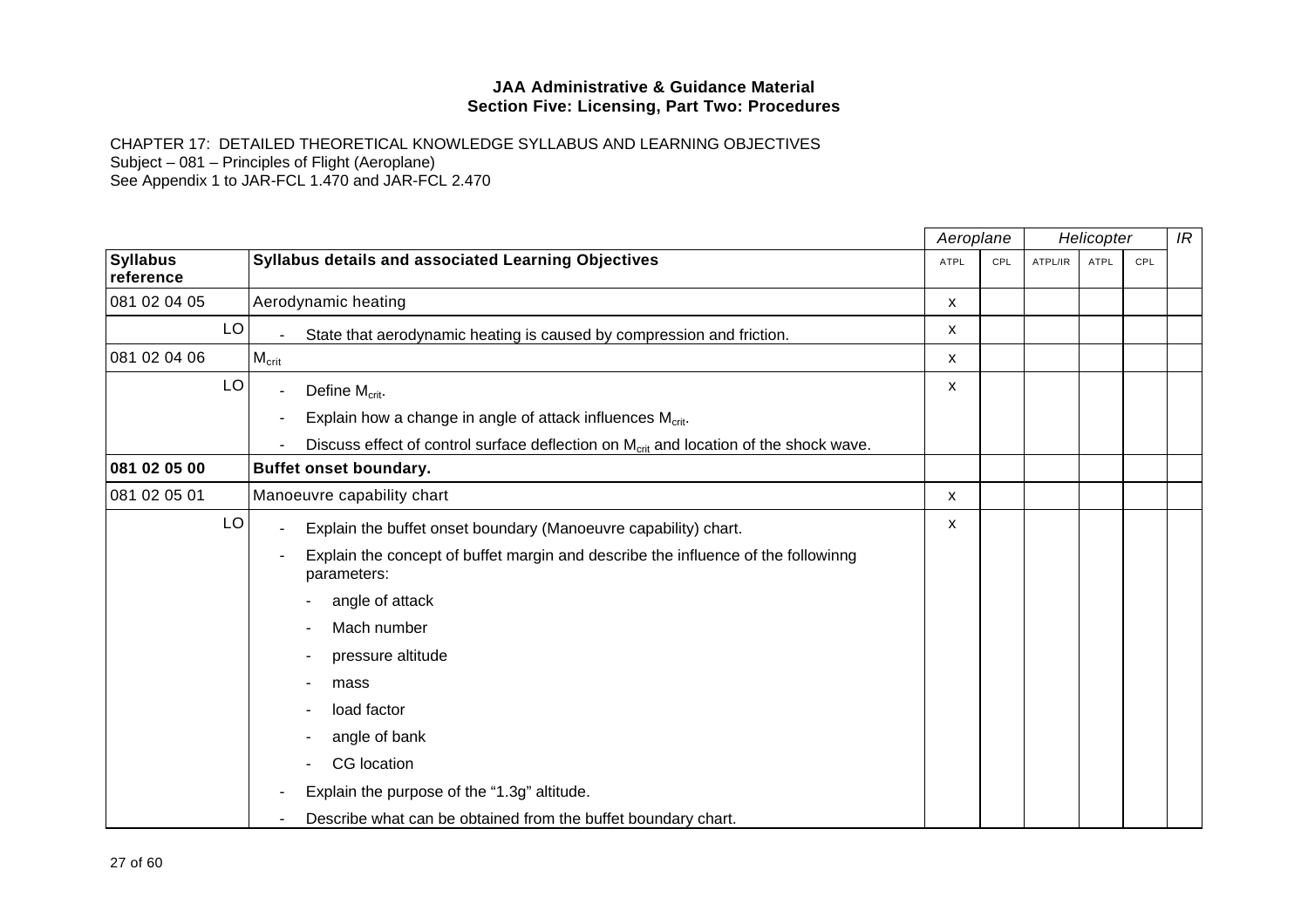|                              |                                                                                                                                              | Aeroplane |     | Helicopter |      |     | IR |
|------------------------------|----------------------------------------------------------------------------------------------------------------------------------------------|-----------|-----|------------|------|-----|----|
| <b>Syllabus</b><br>reference | <b>Syllabus details and associated Learning Objectives</b>                                                                                   | ATPL      | CPL | ATPL/IR    | ATPL | CPL |    |
|                              | Find (using an example graph):                                                                                                               |           |     |            |      |     |    |
|                              | buffet restricted speed limits at a given pressure altitude.                                                                                 |           |     |            |      |     |    |
|                              | aerodynamic ceiling at a given mass.                                                                                                         |           |     |            |      |     |    |
|                              | load factor and bank angle at which buffet occurs at a given mass, Mach number and<br>pressure altitude.                                     |           |     |            |      |     |    |
|                              | buffet free range.                                                                                                                           |           |     |            |      |     |    |
|                              | Illustrate the behaviour of the buffet margin when an aeroplane is descending or<br>ascending at a given indicated airspeed, or Mach number. |           |     |            |      |     |    |
|                              | Describe the effect of exceeding the speed for buffet onset.                                                                                 |           |     |            |      |     |    |
|                              | Explain the expression "coffin corner".                                                                                                      |           |     |            |      |     |    |
| 081 02 06 00                 | <b>Means to influence M<sub>crit</sub></b>                                                                                                   |           |     |            |      |     |    |
| 081 02 06 01                 | Wing sweep                                                                                                                                   | X         |     |            |      |     |    |
| LO                           | Explain the influence of the angle of sweep with respect to:                                                                                 | x         |     |            |      |     |    |
|                              | the increase of $M_{\text{crit}}$ .                                                                                                          |           |     |            |      |     |    |
|                              | effective thickness/chord change or velocity component perpendicular to the quarter<br>chord line.                                           |           |     |            |      |     |    |
|                              | Describe the influence of the angle of sweep at subsonic speed with respect to                                                               |           |     |            |      |     |    |
|                              | $C_{LMAX}$ .                                                                                                                                 |           |     |            |      |     |    |
|                              | efficiency of high lift devices.                                                                                                             |           |     |            |      |     |    |
|                              | pitch-up stall behaviour.                                                                                                                    |           |     |            |      |     |    |
|                              | Discuss effect of wing sweep on drag                                                                                                         |           |     |            |      |     |    |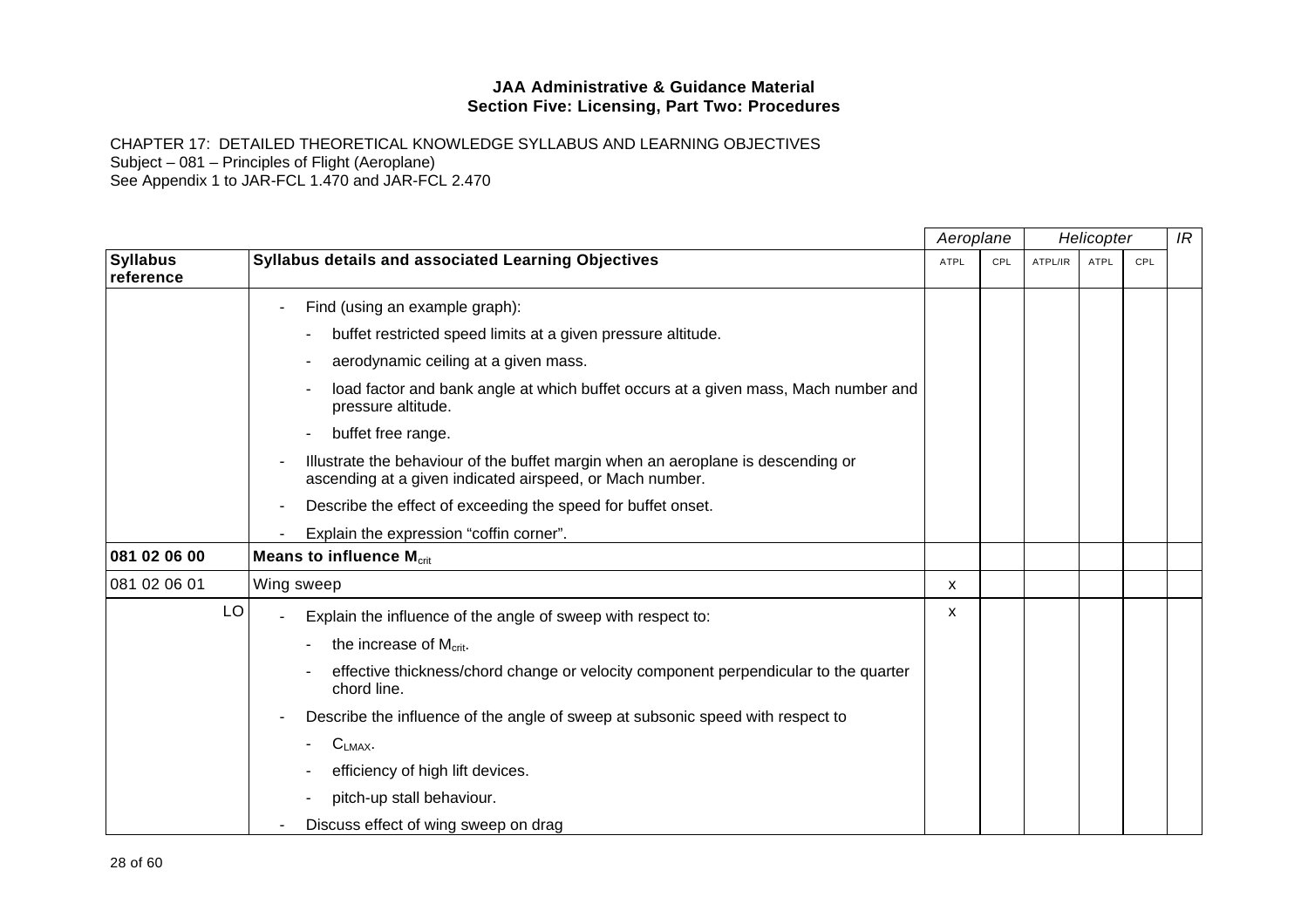|                              |                                                                                                  |             | Aeroplane |         | Helicopter  |     |  |
|------------------------------|--------------------------------------------------------------------------------------------------|-------------|-----------|---------|-------------|-----|--|
| <b>Syllabus</b><br>reference | <b>Syllabus details and associated Learning Objectives</b>                                       | <b>ATPL</b> | CPL       | ATPL/IR | <b>ATPL</b> | CPL |  |
| 081 02 06 02                 | Aerofoil shape                                                                                   | x           |           |         |             |     |  |
| LO                           | Explain use of thin aerofoils with little camber.                                                | X           |           |         |             |     |  |
|                              | Explain the main purpose of supercritical aerofoils.                                             |             |           |         |             |     |  |
|                              | Identify the shape characteristics of a supercritical aerofoil shape:                            |             |           |         |             |     |  |
|                              | Explain with respect to a supercritical aerofoil:                                                |             |           |         |             |     |  |
|                              | the increased number of smaller and weakened shock waves compared those of a<br>classic profile. |             |           |         |             |     |  |
|                              | the absence of a strong influence on M <sub>crit</sub> .                                         |             |           |         |             |     |  |
|                              | aft loading.                                                                                     |             |           |         |             |     |  |
|                              | how the beneficial effects of supercritical aerofoils are achieved.                              |             |           |         |             |     |  |
|                              | Explain the advantages and disadvantages of a supercritical aerofoils for wing design:           |             |           |         |             |     |  |
| 081 02 06 03                 | Vortex generators                                                                                | X           |           |         |             |     |  |
| LO                           | Explain the use of vortex generators as a means to avoid or restrict flow separation.            | x           |           |         |             |     |  |
| 081 02 06 04                 | Area ruling                                                                                      | X           |           |         |             |     |  |
| LO                           | Explain area ruling in aeroplane design.                                                         | x           |           |         |             |     |  |
| 081 03 00 00                 | <b>Intentionally left blank</b>                                                                  |             |           |         |             |     |  |
| 081 04 00 00                 | <b>STABILITY</b>                                                                                 |             |           |         |             |     |  |
| 081 04 01 00                 | Condition of equilibrium in steady wings level flight                                            |             |           |         |             |     |  |
| 081 04 01 01                 | Precondition for static stability                                                                | x           | х         |         |             |     |  |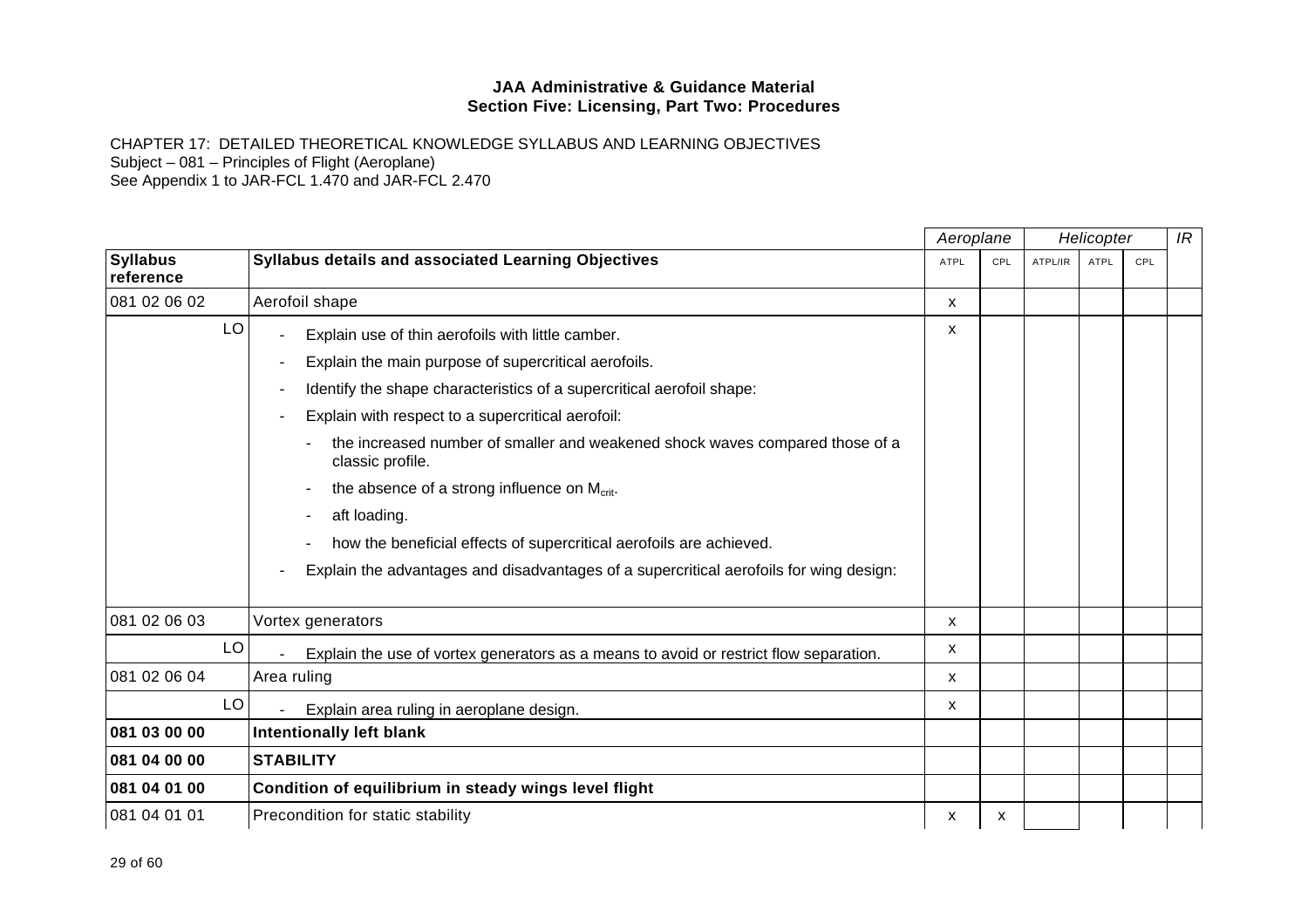|                              |                                                                                                                                                                                           | Aeroplane   |                           | Helicopter |             |     | IR |
|------------------------------|-------------------------------------------------------------------------------------------------------------------------------------------------------------------------------------------|-------------|---------------------------|------------|-------------|-----|----|
| <b>Syllabus</b><br>reference | <b>Syllabus details and associated Learning Objectives</b>                                                                                                                                | <b>ATPL</b> | <b>CPL</b>                | ATPL/IR    | <b>ATPL</b> | CPL |    |
| LO                           | Explain an equilibrium of forces and moments as the condition for the concept of static<br>stability.                                                                                     | X           | X                         |            |             |     |    |
|                              | Identify:                                                                                                                                                                                 |             |                           |            |             |     |    |
|                              | static longitudinal stability.                                                                                                                                                            |             |                           |            |             |     |    |
|                              | static directional stability.                                                                                                                                                             |             |                           |            |             |     |    |
|                              | static lateral stability.                                                                                                                                                                 |             |                           |            |             |     |    |
| 081 04 01 02                 | Sum of moments                                                                                                                                                                            | X           | $\boldsymbol{\mathsf{x}}$ |            |             |     |    |
| LO                           | Identify the moments considered in the equilibrium of moments: moments about all three<br>axes.                                                                                           | X           | $\boldsymbol{\mathsf{x}}$ |            |             |     |    |
|                              | discuss effect of sum of moments not being zero                                                                                                                                           |             |                           |            |             |     |    |
| 081 04 01 03                 | Sum of forces                                                                                                                                                                             | X           | $\boldsymbol{\mathsf{x}}$ |            |             |     |    |
| LO                           | Identify the forces considered in the equilibrium of forces.                                                                                                                              | x           | X                         |            |             |     |    |
| 081 04 02 00                 | <b>Methods of achieving balance</b>                                                                                                                                                       |             |                           |            |             |     |    |
| 081 04 02 01                 | Wing and empennage (tail and canard)                                                                                                                                                      | X           | $\mathsf{x}$              |            |             |     |    |
| LO                           | Explain the stabiliser and the canard as the means to satisfy the condition of nullifying<br>the total sum of the moments about the lateral axis.                                         | x           | x                         |            |             |     |    |
|                              | Explain the influence of the location of the wing centre of pressure relative to the centre<br>of gravity on the magnitude and direction of the balancing force on stabiliser and canard. |             |                           |            |             |     |    |
|                              | Explain the influence of the indicated airspeed on the magnitude and direction of the<br>balancing force on stabiliser and canard.                                                        |             |                           |            |             |     |    |
|                              | Explain the influence of the balancing force on the magnitude of the wing/fuselage lift.                                                                                                  |             |                           |            |             |     |    |
| 081 04 02 02                 | Control surfaces                                                                                                                                                                          | х           | x                         |            |             |     |    |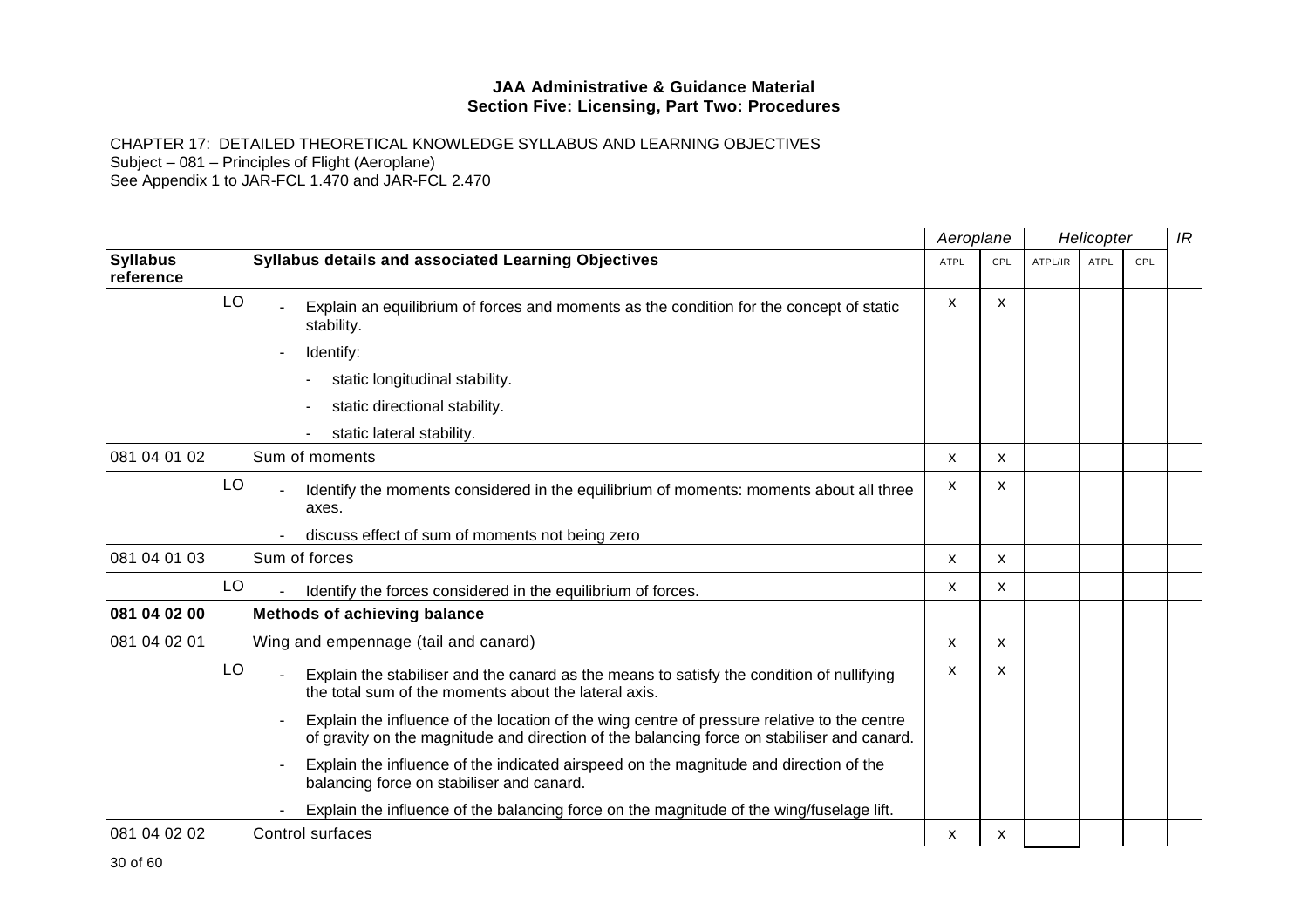|                              |    |                                                                                                                                                 | Aeroplane   |     |         | Helicopter  |     | IR |
|------------------------------|----|-------------------------------------------------------------------------------------------------------------------------------------------------|-------------|-----|---------|-------------|-----|----|
| <b>Syllabus</b><br>reference |    | Syllabus details and associated Learning Objectives                                                                                             | <b>ATPL</b> | CPL | ATPL/IR | <b>ATPL</b> | CPL |    |
|                              | LO | Explain the use of the elevator deflection or stabiliser angle for the generation of the<br>balancing force.                                    | X           | X   |         |             |     |    |
|                              |    | Explain the elevator deflection required to balance thrust changes.                                                                             |             |     |         |             |     |    |
| 081 04 02 03                 |    | Ballast or weight trim                                                                                                                          | X           | X   |         |             |     |    |
|                              | LO | Explain the most advantageous location of the centre of gravity.                                                                                | X           | X   |         |             |     |    |
|                              |    | Explain the control of the location of the centre of gravity by means of fuel distribution<br>and loading.                                      |             |     |         |             |     |    |
| 081 04 03 00                 |    | Static and dynamic longitudinal stability                                                                                                       |             |     |         |             |     |    |
| 081 04 03 01                 |    | <b>Basics and definitions</b>                                                                                                                   | x           | x   |         |             |     |    |
|                              | LO | Define static stability.                                                                                                                        | x           | x   |         |             |     |    |
|                              |    | Identify a statically stable, neutral and unstable equilibrium.                                                                                 |             |     |         |             |     |    |
|                              |    | Define dynamic stability.                                                                                                                       |             |     |         |             |     |    |
|                              |    | Identify a dynamically stable, neutral and unstable motion.                                                                                     |             |     |         |             |     |    |
|                              |    | Identify periodic and aperiodic motion                                                                                                          |             |     |         |             |     |    |
|                              |    | Explain what combinations of static and dynamic stability will return an aeroplane<br>to the equilibrium state after a disturbance.             |             |     |         |             |     |    |
|                              |    | Describe the phugoid and short period motion in terms of period, damping, variations (if<br>applicable) in speed, altitude and angle of attack. |             |     |         |             |     |    |
|                              |    | Explain why short period motion is more important for flying qualities than the phugoid.                                                        |             |     |         |             |     |    |
|                              |    | Define and describe pilot induced oscillations.                                                                                                 |             |     |         |             |     |    |
|                              |    | Explain the effect of high altitude on dynamic stability.                                                                                       |             |     |         |             |     |    |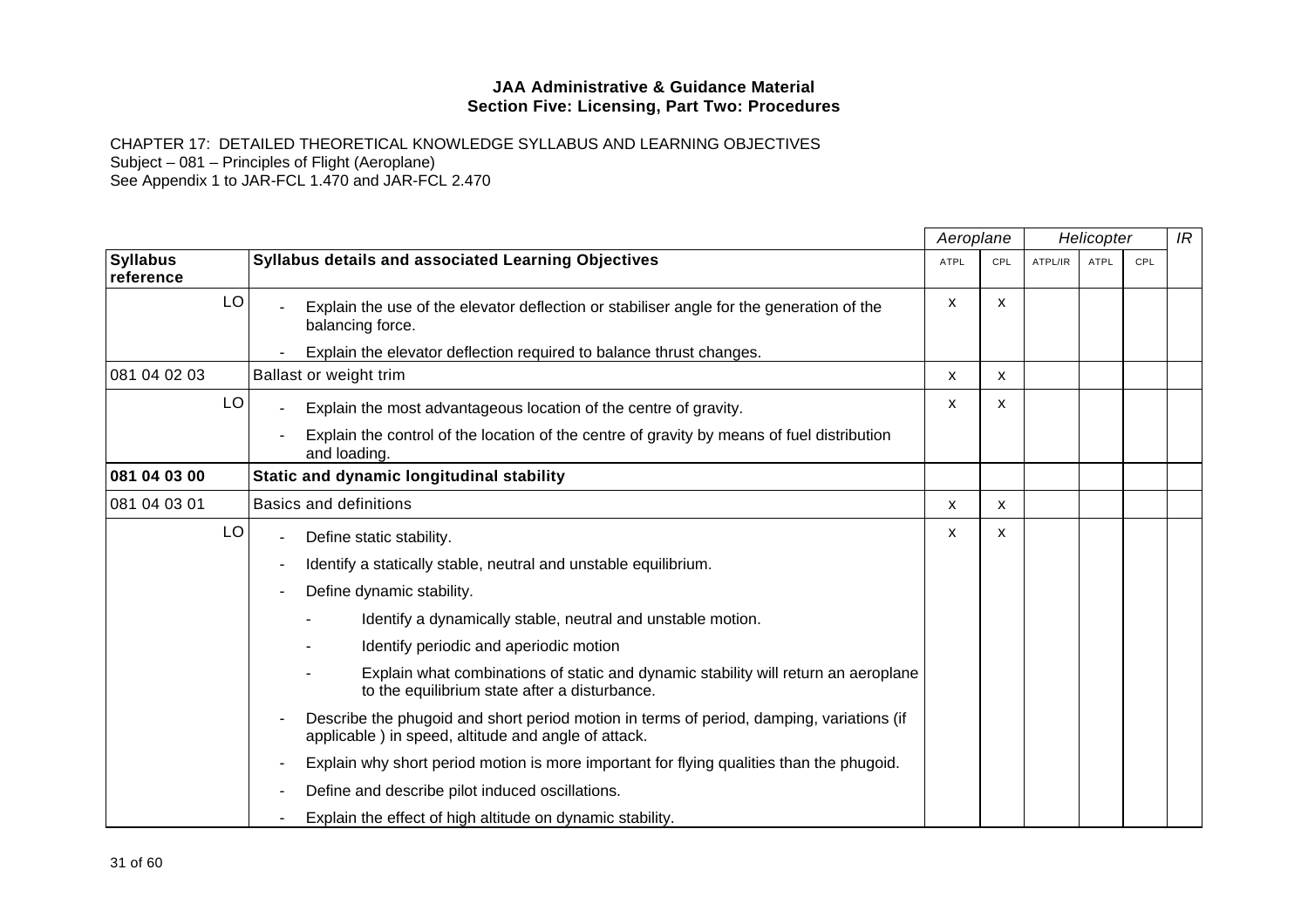|                              |                                                                                                                                  | Aeroplane   |                           | Helicopter |             |     | IR |
|------------------------------|----------------------------------------------------------------------------------------------------------------------------------|-------------|---------------------------|------------|-------------|-----|----|
| <b>Syllabus</b><br>reference | Syllabus details and associated Learning Objectives                                                                              | <b>ATPL</b> | CPL                       | ATPL/IR    | <b>ATPL</b> | CPL |    |
| 081 04 03 02                 | Static stability                                                                                                                 | X           | X                         |            |             |     |    |
| LO                           | Explain static stability.                                                                                                        | x           | X                         |            |             |     |    |
|                              | Explain manoeuvrability                                                                                                          |             |                           |            |             |     |    |
|                              | Discuss effect of cg location on manoeuvrability.                                                                                |             |                           |            |             |     |    |
|                              | Explain the changes in aerodynamic forces when varying angle of attack for a static<br>longitudinally stable aeroplane.          |             |                           |            |             |     |    |
| 081 04 03 03                 | Neutral point/location of neutral point                                                                                          | X           | $\mathsf{x}$              |            |             |     |    |
| LO                           |                                                                                                                                  | X           | $\boldsymbol{\mathsf{x}}$ |            |             |     |    |
|                              | Define neutral point and describe acceptable locations.                                                                          |             |                           |            |             |     |    |
|                              | Explain why the location of the neutral point is only dependent on the aerodynamic<br>design of the aeroplane.                   |             |                           |            |             |     |    |
| 081 04 03 04                 | Factors affecting neutral point:                                                                                                 | X           | X                         |            |             |     |    |
| LO                           | Indicate the location of the neutral point relative to the locations of the aerodynamic<br>centre of the wing and tail/canard.   | х           | $\boldsymbol{\mathsf{x}}$ |            |             |     |    |
|                              | Explain the influence of the downwash variations with angle of attack variation on the<br>location of the neutral point.         |             |                           |            |             |     |    |
|                              | Explain the contribution of engine nacelles.                                                                                     |             |                           |            |             |     |    |
| 081 04 03 05                 | Location of centre of gravity                                                                                                    | X           | X                         |            |             |     |    |
| LO                           | Explain the influence of the location of the centre of gravity on static and dynamic<br>longitudinal stability of the aeroplane. | X           | X                         |            |             |     |    |
|                              | Explain the approved forward and aft limits of the centre of gravity with respect to the                                         |             |                           |            |             |     |    |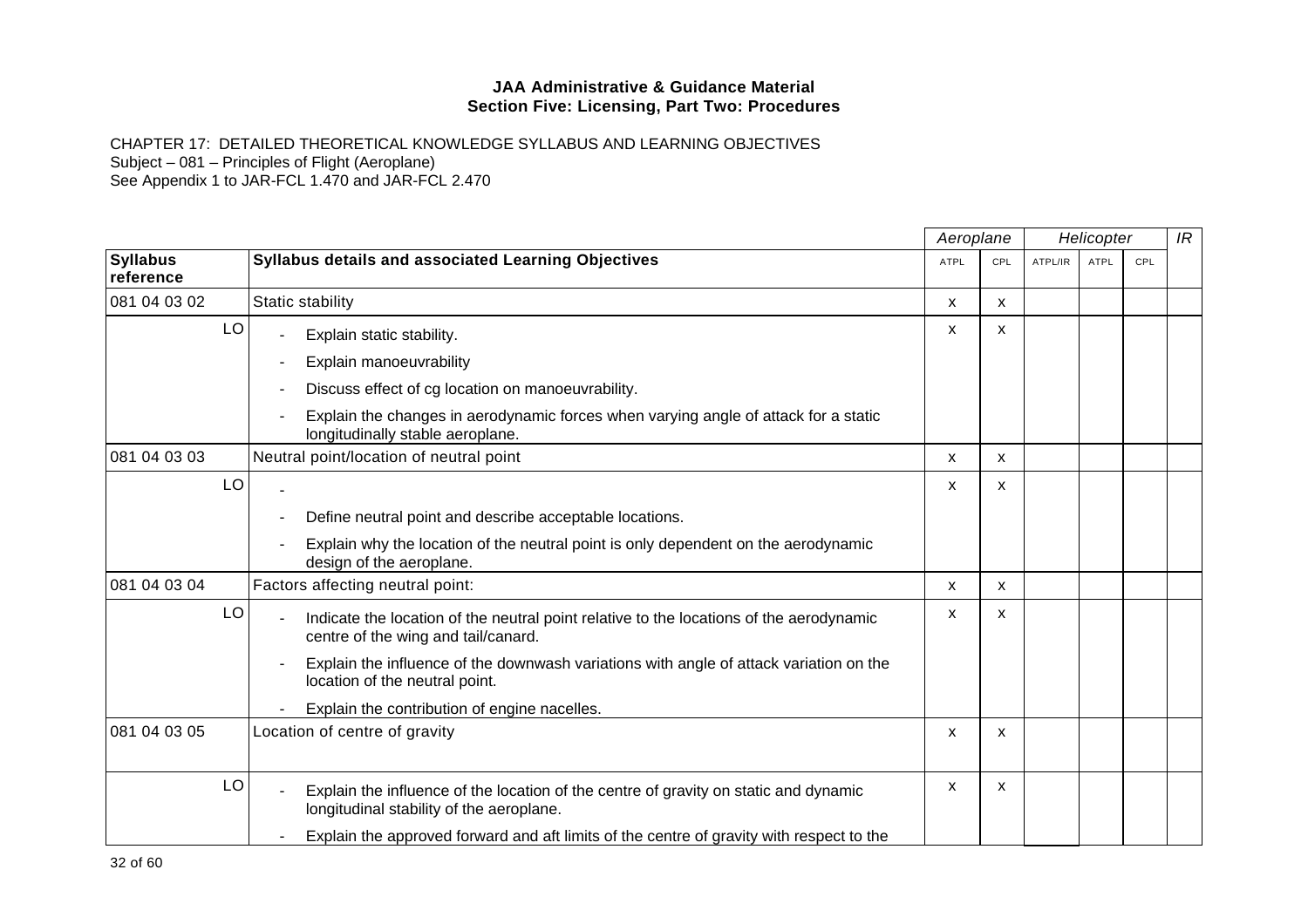|                              |                                                                                                                                   |             | Aeroplane<br>Helicopter |         |             | IR  |  |
|------------------------------|-----------------------------------------------------------------------------------------------------------------------------------|-------------|-------------------------|---------|-------------|-----|--|
| <b>Syllabus</b><br>reference | Syllabus details and associated Learning Objectives                                                                               | <b>ATPL</b> | CPL                     | ATPL/IR | <b>ATPL</b> | CPL |  |
|                              | criteria of longitudinal control forces, elevator effectiveness and stability.                                                    |             |                         |         |             |     |  |
|                              | Define the minimum stability margin.                                                                                              |             |                         |         |             |     |  |
| 081 04 03 06                 | The $C_m - \alpha$ graph                                                                                                          | X           | X                       |         |             |     |  |
| LO                           | Define the aerodynamic pitching moment coefficient $(C_m)$ .                                                                      | X           | X                       |         |             |     |  |
|                              | Describe the $C_m$ - $\alpha$ graph with respect to:                                                                              |             |                         |         |             |     |  |
|                              | positive and negative sign.                                                                                                       |             |                         |         |             |     |  |
|                              | linear relationship.                                                                                                              |             |                         |         |             |     |  |
|                              | angle of attack for equilibrium state.                                                                                            |             |                         |         |             |     |  |
|                              | relationship of slope and static stability.                                                                                       |             |                         |         |             |     |  |
| 081 04 03 07                 | Factors affecting the $C_m - \alpha$ graph:                                                                                       | х           | x                       |         |             |     |  |
| LO                           | Explain:                                                                                                                          | x           | X                       |         |             |     |  |
|                              | the effect on the $C_m$ - $\alpha$ graph with a shift of CG in the forward and aft direction.                                     |             |                         |         |             |     |  |
|                              | the effect on the $C_m$ - $\alpha$ graph when the elevator is moved up or down.                                                   |             |                         |         |             |     |  |
|                              | the effect on the $C_m$ - $\alpha$ graph when the trim is moved.                                                                  |             |                         |         |             |     |  |
|                              | the wing contribution and the effect of the location of the CG with respect to the<br>aerodynamic centre on the wing contribution |             |                         |         |             |     |  |
|                              | the contribution of the fuselage and the effect of the location of the centre of gravity<br>on the fuselage contribution.         |             |                         |         |             |     |  |
|                              | the contribution of the tail.                                                                                                     |             |                         |         |             |     |  |
|                              | the contribution of the configuration (gear and flaps).                                                                           |             |                         |         |             |     |  |
|                              | the contribution of aerofoil camber.                                                                                              |             |                         |         |             |     |  |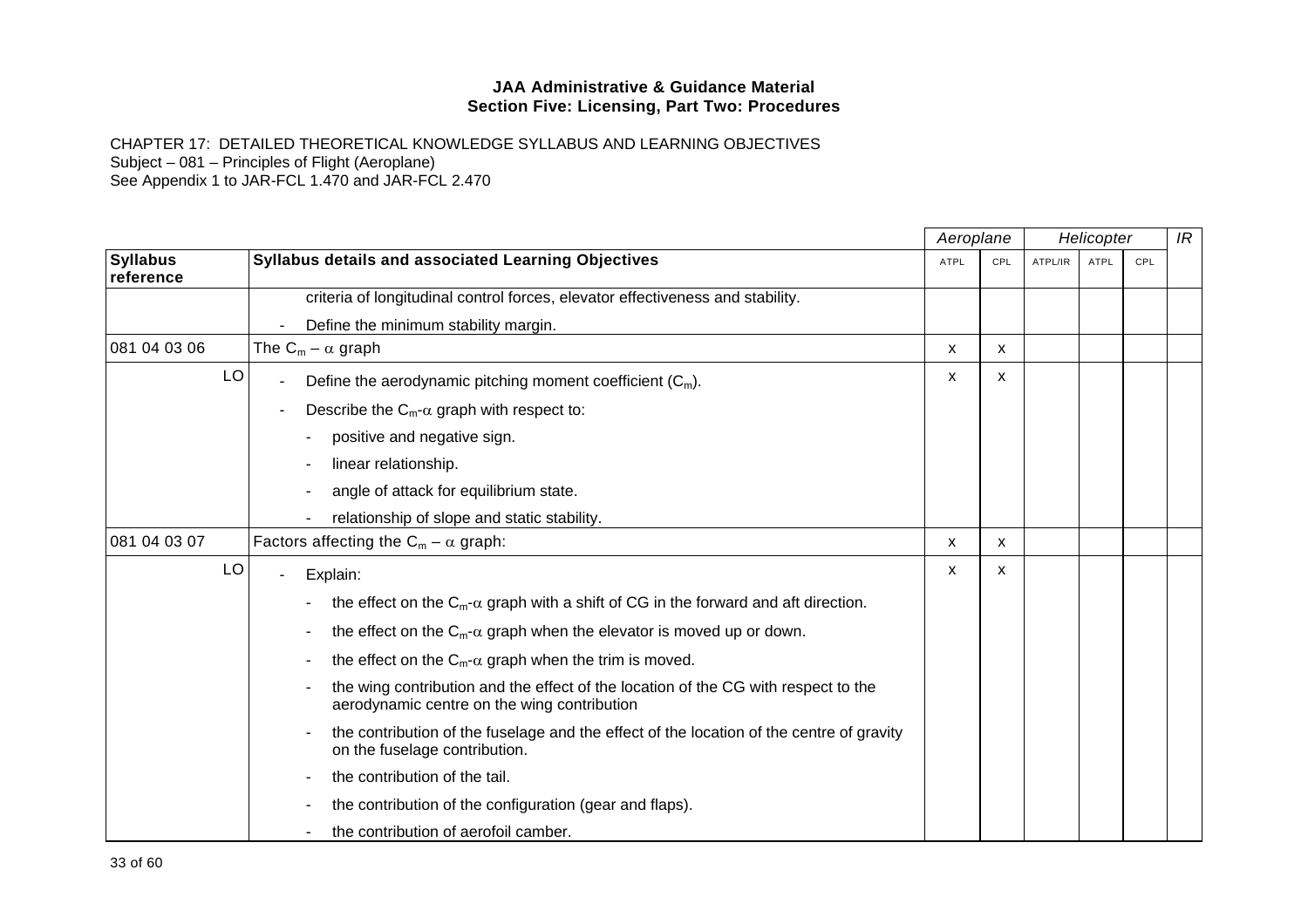|                              |                                                                                                                                         | Aeroplane   |              | Helicopter |             | IR         |  |
|------------------------------|-----------------------------------------------------------------------------------------------------------------------------------------|-------------|--------------|------------|-------------|------------|--|
| <b>Syllabus</b><br>reference | Syllabus details and associated Learning Objectives                                                                                     | <b>ATPL</b> | CPL          | ATPL/IR    | <b>ATPL</b> | <b>CPL</b> |  |
| 081 04 03 08                 | The elevator position $-$ speed graph (IAS)                                                                                             | X           | X            |            |             |            |  |
| LO                           | Describe the elevator position speed graph.                                                                                             | X           | X            |            |             |            |  |
|                              | Explain:                                                                                                                                |             |              |            |             |            |  |
|                              | the gradient of the elevator position speed graph.                                                                                      |             |              |            |             |            |  |
|                              | the influence of the airspeed on the stick position stability.                                                                          |             |              |            |             |            |  |
| 081 04 03 09                 | Factors affecting the elevator position - speed graph:                                                                                  | X           | $\mathsf{x}$ |            |             |            |  |
| LO                           | Explain the contribution on the elevator position - speed graph of:                                                                     | х           | X            |            |             |            |  |
|                              | location of centre of gravity.                                                                                                          |             |              |            |             |            |  |
|                              | trim (trim tab and stabiliser trim).                                                                                                    |             |              |            |             |            |  |
|                              | high lift devices.                                                                                                                      |             |              |            |             |            |  |
| 081 04 03 10                 | The stick force versus speed graph (IAS)                                                                                                | X           | X            |            |             |            |  |
| LO                           | Define the stick force speed graph.                                                                                                     | X           | X            |            |             |            |  |
|                              | Describe the minimum gradient for stick force versus speed that is required for<br>certification according JAR / CS 23 and JAR / CS 25. |             |              |            |             |            |  |
|                              | Explain the importance of the stick force gradient for good flying qualities of an<br>aeroplane.                                        |             |              |            |             |            |  |
|                              | Identify the trim speed in the stick force speed graph.                                                                                 |             |              |            |             |            |  |
|                              | Explain how a pilot perceives stable static longitudinal stick force stability.                                                         |             |              |            |             |            |  |
| 081 04 03 11                 | Factors affecting the stick force versus speed graph:                                                                                   | X           | X            |            |             |            |  |
| LO                           | Explain the contribution of:                                                                                                            | X           | X            |            |             |            |  |
|                              | location of the centre of gravity.                                                                                                      |             |              |            |             |            |  |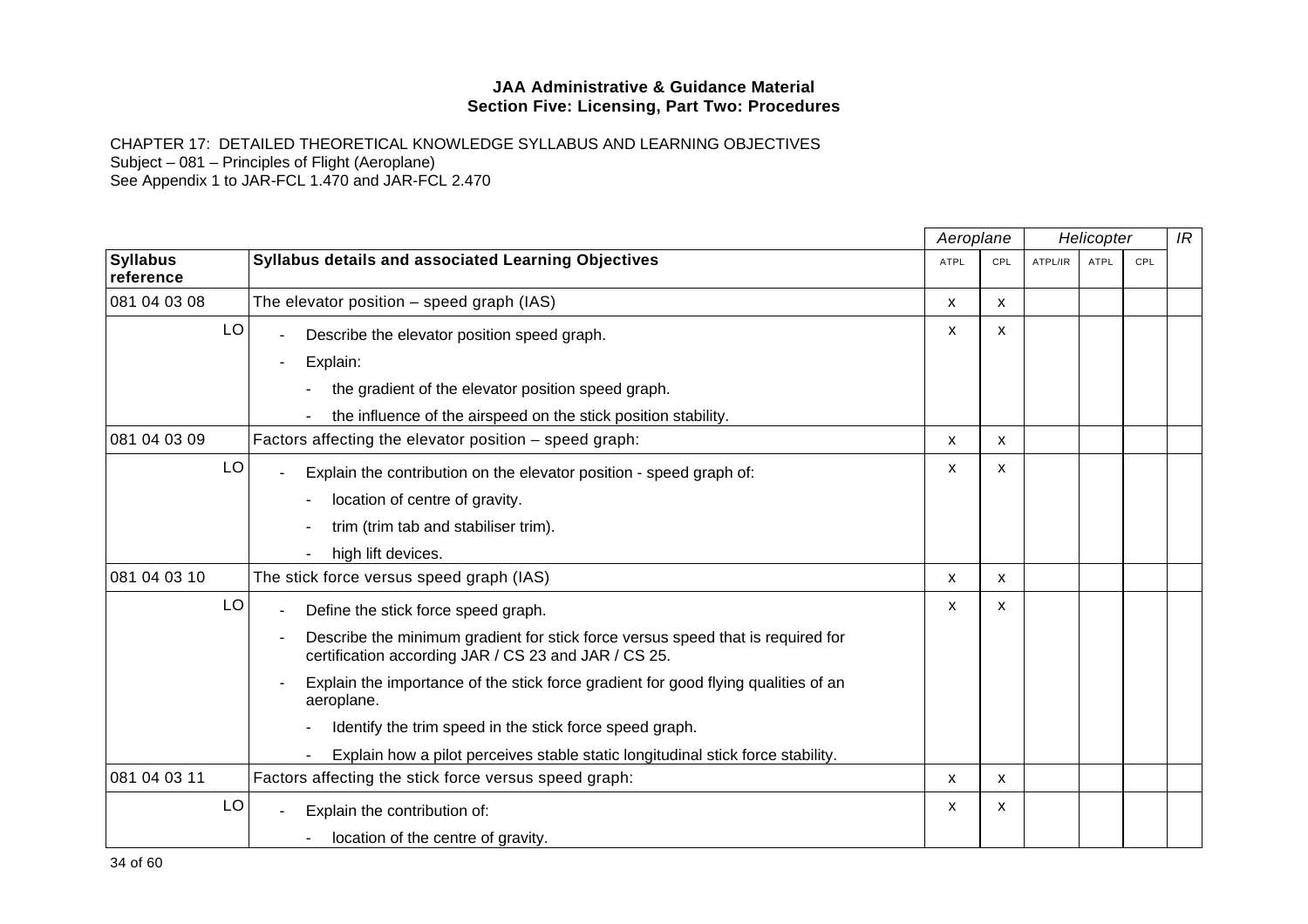|                              |                                                                                                               | Aeroplane   |     |         |             | Helicopter |  |
|------------------------------|---------------------------------------------------------------------------------------------------------------|-------------|-----|---------|-------------|------------|--|
| <b>Syllabus</b><br>reference | Syllabus details and associated Learning Objectives                                                           | <b>ATPL</b> | CPL | ATPL/IR | <b>ATPL</b> | <b>CPL</b> |  |
|                              | trim (trim tab and stabiliser trim).                                                                          |             |     |         |             |            |  |
|                              | downspring.                                                                                                   |             |     |         |             |            |  |
|                              | bob weight.                                                                                                   |             |     |         |             |            |  |
|                              | friction.                                                                                                     |             |     |         |             |            |  |
| LO                           | Explain the contribution of:                                                                                  | X           |     |         |             |            |  |
|                              | Mach number and the effect of Mach tuck-under and the Mach trim system.                                       |             |     |         |             |            |  |
|                              | State that:                                                                                                   |             |     |         |             |            |  |
|                              | in transonic flow due to the Mach tuck under effect the stick force gradient may be<br>too small or unstable. |             |     |         |             |            |  |
|                              | the Mach trim system restores stick force gradient                                                            |             |     |         |             |            |  |
|                              | Explain corrective measures when the Mach trim fails.                                                         |             |     |         |             |            |  |
| 081 04 03 12                 | The manoeuvring stability/stick force per g                                                                   | X           | x   |         |             |            |  |
| LO                           | Define the stick force per g.                                                                                 | x           | X   |         |             |            |  |
|                              | Explain why:                                                                                                  |             |     |         |             |            |  |
|                              | the stick force per g has a prescribed minimum and maximum value.                                             |             |     |         |             |            |  |
|                              | the stick force per g decreases with pressure altitude at the same indicated<br>airspeeds.                    |             |     |         |             |            |  |
| 081 04 03 13                 | Intentionally left blank                                                                                      |             |     |         |             |            |  |
| 081 04 03 14                 | Factors affecting the manoeuvring stability/stick force per g:                                                | x           | X   |         |             |            |  |
| LO                           | Explain that the stick force per g is:                                                                        | X           | X   |         |             |            |  |
|                              | dependent on location of centre of gravity and describe how it changes.                                       |             |     |         |             |            |  |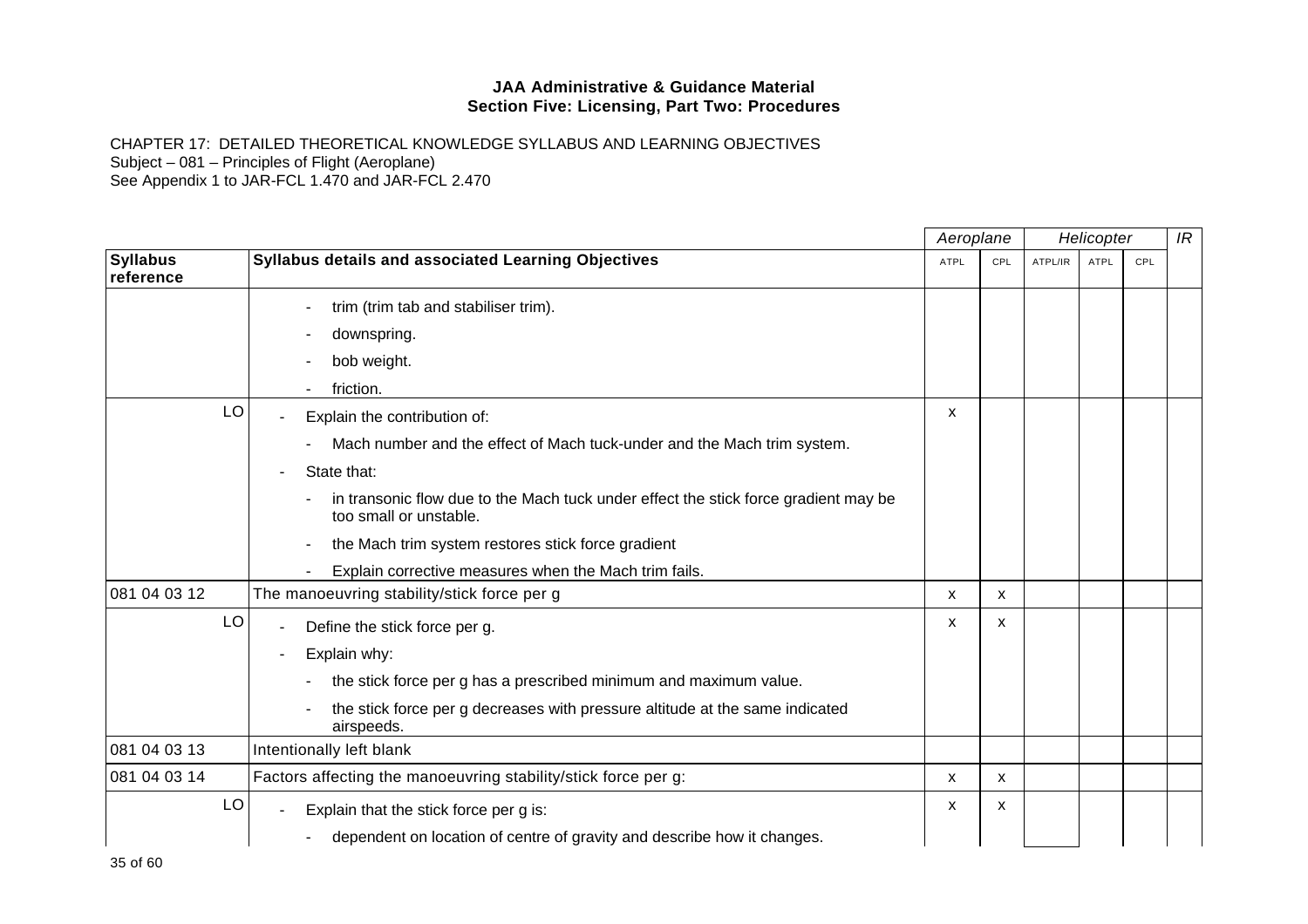|                              |                                                                                                                           | Aeroplane    |              | Helicopter |             |     | IR |
|------------------------------|---------------------------------------------------------------------------------------------------------------------------|--------------|--------------|------------|-------------|-----|----|
| <b>Syllabus</b><br>reference | Syllabus details and associated Learning Objectives                                                                       | <b>ATPL</b>  | CPL          | ATPL/IR    | <b>ATPL</b> | CPL |    |
|                              | independent of the trim setting.                                                                                          |              |              |            |             |     |    |
|                              | independent of a down spring in the control system.                                                                       |              |              |            |             |     |    |
|                              | greater with the application of a bob weight in the control system.                                                       |              |              |            |             |     |    |
| 081 04 03 15                 | Stick force per g and the limit load factor                                                                               | X            | X.           |            |             |     |    |
| LO                           | Explain why the prescribed minimum and maximum values of the stick force per g are<br>dependent on the limit load factor. | х            | x            |            |             |     |    |
|                              | Calculate the stick force to achieve a certain load factor at a given manoeuvre stability.                                |              |              |            |             |     |    |
| 081 04 03 16                 | Refer to 081 01 08 05 and 081 05 02 03                                                                                    | X            | X            |            |             |     |    |
| 081 04 04 00                 | <b>Static directional stability</b>                                                                                       |              |              |            |             |     |    |
| LO                           | Define static directional stability.                                                                                      | X            | X            |            |             |     |    |
|                              | Explain the effects of static directional stability being too small or too large                                          |              |              |            |             |     |    |
| 081 04 04 01                 | Sideslip angle ß                                                                                                          | X.           | X.           |            |             |     |    |
| LO                           | Define sideslip angle.                                                                                                    | X            | X            |            |             |     |    |
|                              | Identify $\beta$ as the symbol used for the sideslip angle.                                                               |              |              |            |             |     |    |
| 081 04 04 02                 | Yaw moment coefficient $C_n$                                                                                              | $\mathsf{x}$ | $\mathsf{x}$ |            |             |     |    |
| LO                           | Define the yawing moment coefficient $C_n$ .                                                                              | X            | X            |            |             |     |    |
|                              | Define the relationship between Cn and $\beta$ for an aeroplane with static directional stability.                        |              |              |            |             |     |    |
| 081 04 04 03                 | $C_n - \beta$ graph                                                                                                       | X            | X            |            |             |     |    |
| LO                           | Explain why:                                                                                                              | X            | x            |            |             |     |    |
|                              | $C_n$ depends on the angle of sideslip.                                                                                   |              |              |            |             |     |    |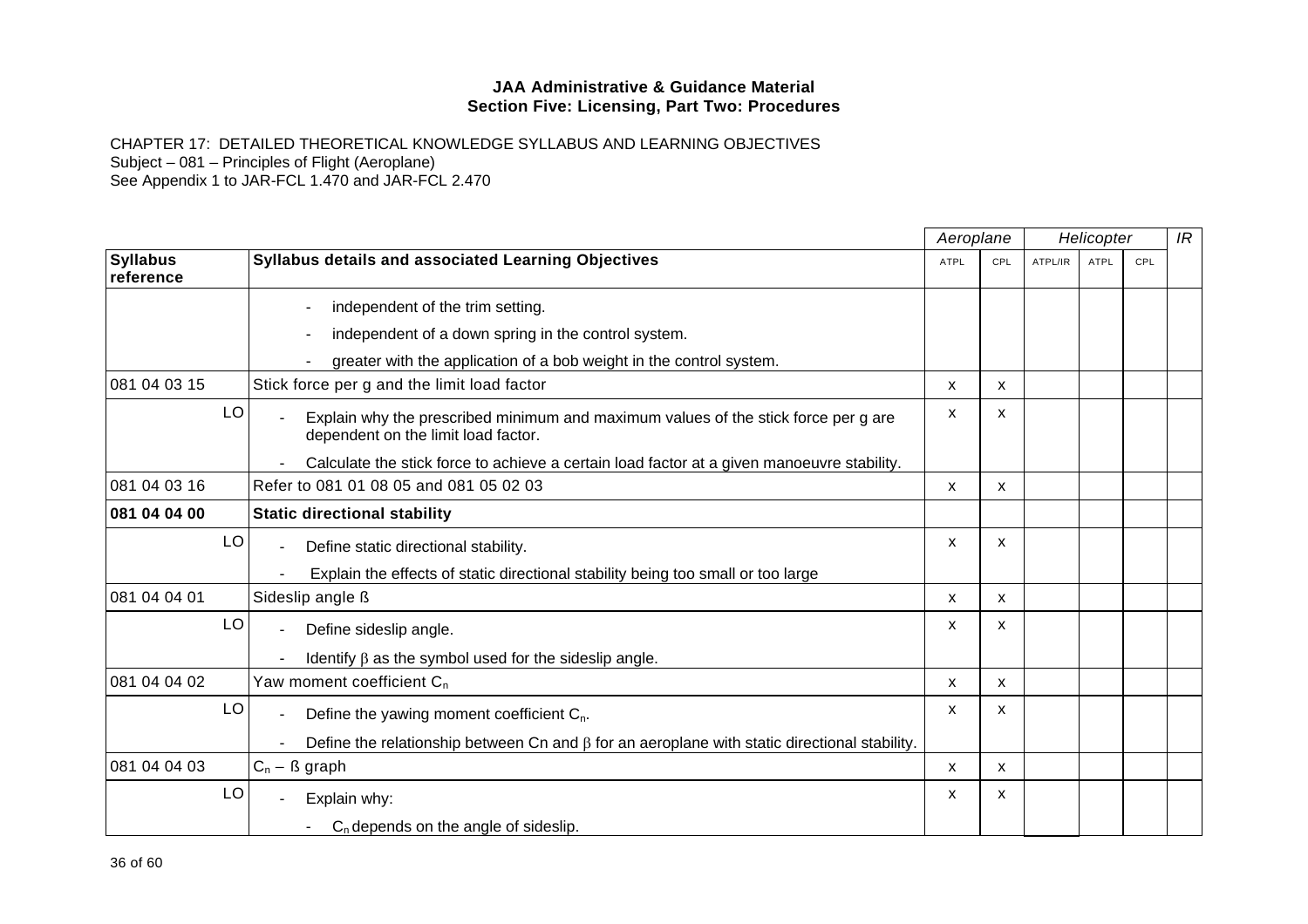|                              |                                                                                                                                            |             | Aeroplane |         | Helicopter  |     |  |
|------------------------------|--------------------------------------------------------------------------------------------------------------------------------------------|-------------|-----------|---------|-------------|-----|--|
| <b>Syllabus</b><br>reference | Syllabus details and associated Learning Objectives                                                                                        | <b>ATPL</b> | CPL       | ATPL/IR | <b>ATPL</b> | CPL |  |
|                              | $C_n$ equals zero for that angle of sideslip that provides static equilibrium about the<br>aeroplane's normal axis.                        |             |           |         |             |     |  |
|                              | if no asymmetric engine thrust, flight control or loading condition prevails, the<br>equilibrium angle of sideslip equals zero.            |             |           |         |             |     |  |
|                              | Identify how the slope of the Cn - $\beta$ graph is a measure for static directional stability.                                            |             |           |         |             |     |  |
| 081 04 04 04                 | Factors affecting static directional stability:                                                                                            | X           | X         |         |             |     |  |
| LO                           | Describe how the following aeroplane components contribute to static directional stability:                                                | x           | X         |         |             |     |  |
|                              | wing.                                                                                                                                      |             |           |         |             |     |  |
|                              | fin.                                                                                                                                       |             |           |         |             |     |  |
|                              | dorsal fin.                                                                                                                                |             |           |         |             |     |  |
|                              | ventral fin.                                                                                                                               |             |           |         |             |     |  |
|                              | angle of sweep of the wing.                                                                                                                |             |           |         |             |     |  |
|                              | angle of sweep of the fin.                                                                                                                 |             |           |         |             |     |  |
|                              | fuselage at high angles of attack.                                                                                                         |             |           |         |             |     |  |
|                              | strakes.                                                                                                                                   |             |           |         |             |     |  |
|                              | Mach number                                                                                                                                |             |           |         |             |     |  |
|                              | Explain why both the fuselage and the fin contribution reduce static directional stability<br>after an aft shift of the centre of gravity. |             |           |         |             |     |  |
| 081 04 05 00                 | <b>Static lateral stability</b>                                                                                                            |             |           |         |             |     |  |
| LO                           | Define static lateral stability.                                                                                                           | x           | X         |         |             |     |  |
|                              | Explain the effects of static lateral stability being too small or too large.                                                              |             |           |         |             |     |  |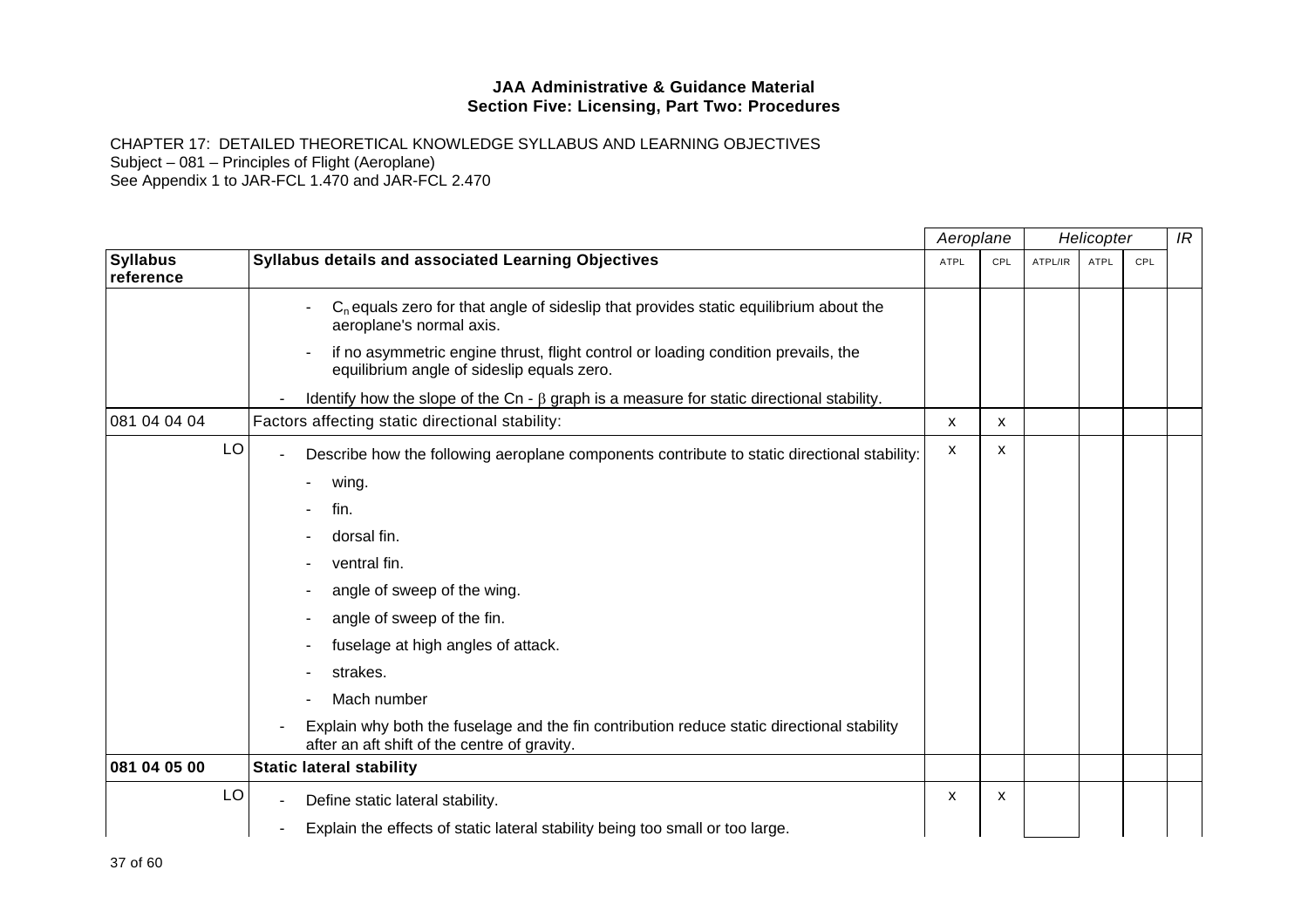|                              |                                                                                            | Aeroplane   |     | Helicopter |      | IR  |  |
|------------------------------|--------------------------------------------------------------------------------------------|-------------|-----|------------|------|-----|--|
| <b>Syllabus</b><br>reference | <b>Syllabus details and associated Learning Objectives</b>                                 | <b>ATPL</b> | CPL | ATPL/IR    | ATPL | CPL |  |
| 081 04 05 01                 | Bank angle ø                                                                               | X           | X   |            |      |     |  |
| LO                           | Define bank angle Ø                                                                        | X           | X   |            |      |     |  |
| 081 04 05 02                 | The roll moment coefficient C <sub>1</sub>                                                 | X           | X   |            |      |     |  |
| LO                           | Define the roll moment coefficient C <sub>1</sub> .                                        | X           | X   |            |      |     |  |
| 081 04 05 03                 | Contribution of sideslip angle ß                                                           | X           | X   |            |      |     |  |
| LO                           | Explain how without co-ordination, the bank angle creates sideslip angle.                  | X           | X   |            |      |     |  |
| 081 04 05 04                 | The $C_1 - B$ graph                                                                        | X           | X   |            |      |     |  |
| LO                           | Describe $C_1$ - $\beta$ graph.                                                            | X           | X   |            |      |     |  |
|                              | Identify the slope of the $C_1$ - $\beta$ graph as a measure for static lateral stability. |             |     |            |      |     |  |
| 081 04 05 05                 | Factors affecting static lateral stability:                                                | X           | X   |            |      |     |  |
| LO                           | Explain the contribution to the static lateral stability of:                               | х           | x   |            |      |     |  |
|                              | dihedral, anhedral.                                                                        |             |     |            |      |     |  |
|                              | high wing, low wing.                                                                       |             |     |            |      |     |  |
|                              | sweep angle of the wing.                                                                   |             |     |            |      |     |  |
|                              | ventral fin.                                                                               |             |     |            |      |     |  |
|                              | vertical tail.                                                                             |             |     |            |      |     |  |
|                              | Mach number.                                                                               |             |     |            |      |     |  |
|                              | altitude.                                                                                  |             |     |            |      |     |  |
|                              | Define dihedral effect                                                                     |             |     |            |      |     |  |
| 081 04 05 06                 | <b>Effective lateral stability</b>                                                         | x           | x   |            |      |     |  |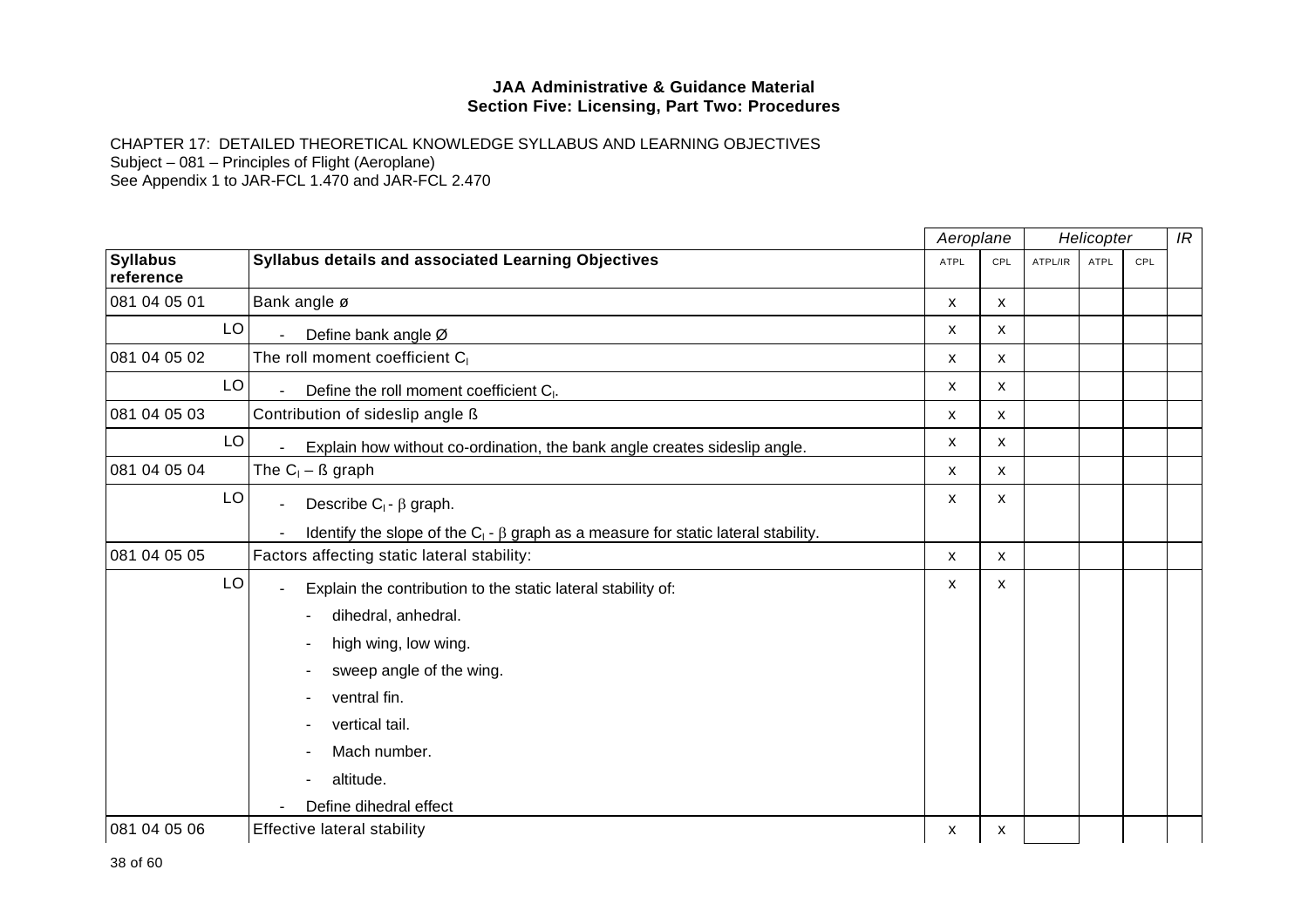|                              |                                                                                                                                                                                                     |             | Aeroplane |         | Helicopter  |     |  |  |
|------------------------------|-----------------------------------------------------------------------------------------------------------------------------------------------------------------------------------------------------|-------------|-----------|---------|-------------|-----|--|--|
| <b>Syllabus</b><br>reference | <b>Syllabus details and associated Learning Objectives</b>                                                                                                                                          | <b>ATPL</b> | CPL       | ATPL/IR | <b>ATPL</b> | CPL |  |  |
| LO                           | Define effective dihedral.                                                                                                                                                                          | X           | X         |         |             |     |  |  |
|                              | Explain the negative effects of high static lateral stability in:                                                                                                                                   |             |           |         |             |     |  |  |
|                              | strong crosswind landings.                                                                                                                                                                          |             |           |         |             |     |  |  |
|                              | asymmetric thrust situations at high power setting and low speed (go-around, take<br>off)                                                                                                           |             |           |         |             |     |  |  |
| 081 04 06 00                 | <b>Dynamic lateral/directional stability</b>                                                                                                                                                        |             |           |         |             |     |  |  |
| 081 04 06 01                 | Effects of asymmetric propeller slipstream                                                                                                                                                          | x           | x         |         |             |     |  |  |
| 081 04 06 02                 | Tendency to spiral dive                                                                                                                                                                             | X           | X         |         |             |     |  |  |
| LO                           | Explain how lateral and directional stability are coupled.                                                                                                                                          | x           | X         |         |             |     |  |  |
|                              | Explain how high static stability and a low static lateral stability may cause spiral<br>divergence (unstable spiral dive) and under which conditions the spiral dive mode is<br>neutral or stable. |             |           |         |             |     |  |  |
|                              | Describe an unstable spiral dive mode with respect to deviations in speed, roll attitude,<br>nose low pitch attitude and decreasing altitude.                                                       |             |           |         |             |     |  |  |
| 081 04 06 03                 | Dutch roll                                                                                                                                                                                          | X           | x         |         |             |     |  |  |
| LO                           | Describe Dutch roll.                                                                                                                                                                                | x           | X         |         |             |     |  |  |
|                              | Explain:                                                                                                                                                                                            |             |           |         |             |     |  |  |
|                              | why Dutch roll occurs when the static lateral stability is large compared to static<br>directional stability.                                                                                       |             |           |         |             |     |  |  |
|                              | the condition for a stable Dutch roll motion and those for marginally stable, neutral or<br>unstable Dutch roll motion.                                                                             |             |           |         |             |     |  |  |
|                              | the function of the yaw damper.                                                                                                                                                                     |             |           |         |             |     |  |  |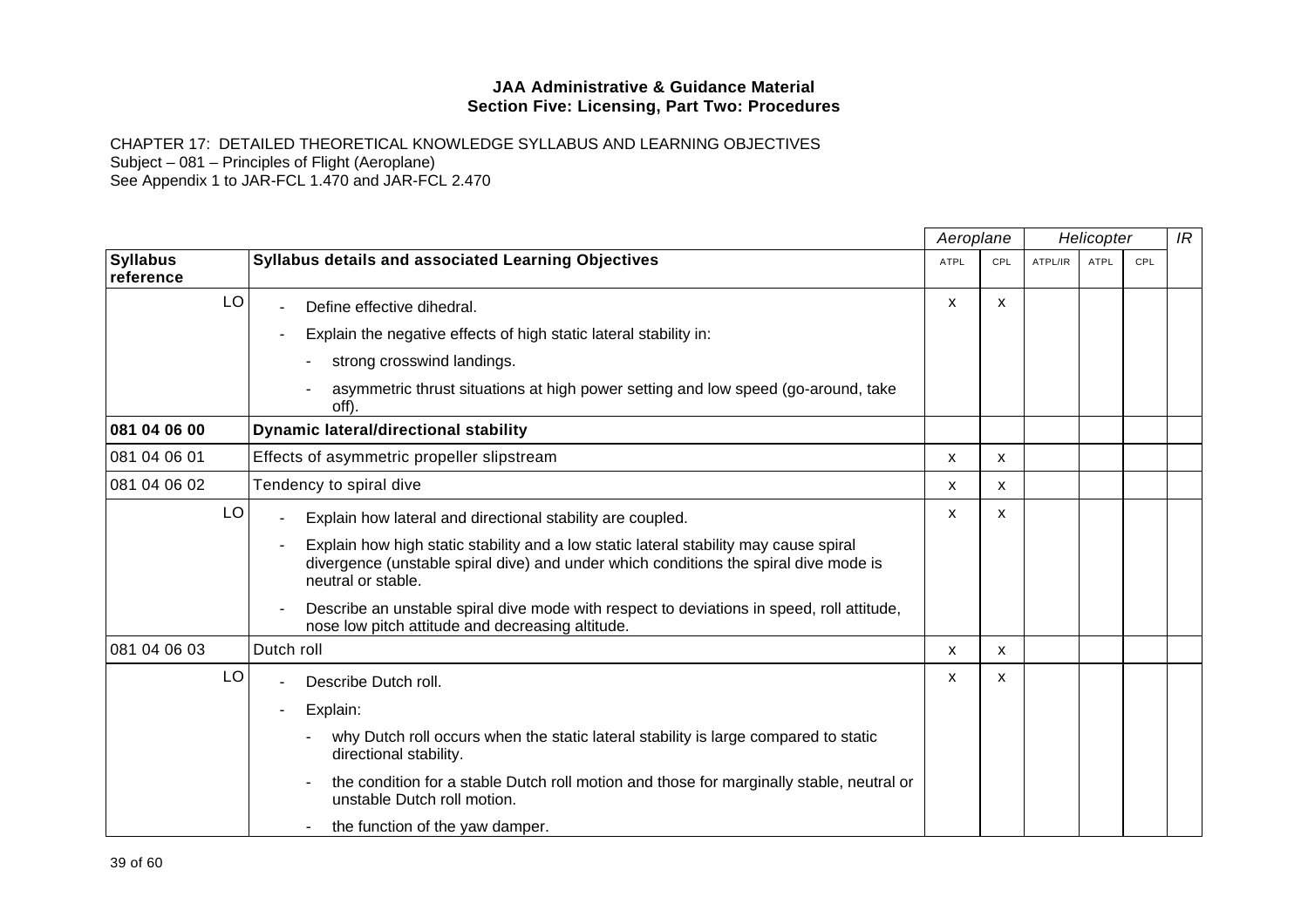|                              |                                                                                                                                                                     | Aeroplane   |     | Helicopter |             |     | IR |
|------------------------------|---------------------------------------------------------------------------------------------------------------------------------------------------------------------|-------------|-----|------------|-------------|-----|----|
| <b>Syllabus</b><br>reference | Syllabus details and associated Learning Objectives                                                                                                                 | <b>ATPL</b> | CPL | ATPL/IR    | <b>ATPL</b> | CPL |    |
|                              | actions to be taken in case of non-availability of the yaw damper.                                                                                                  |             |     |            |             |     |    |
| 081 04 06 04                 | Effects of altitude on dynamic stability                                                                                                                            | X           | X   |            |             |     |    |
| LO                           | Explain that increased pressure altitude reduces dynamic lateral/directional stability,<br>include effect of Mach number.                                           | X           |     |            |             |     |    |
| 081 05 00 00                 | <b>CONTROL</b>                                                                                                                                                      |             |     |            |             |     |    |
| 081 05 01 00                 | General                                                                                                                                                             |             |     |            |             |     |    |
| 081 05 01 01                 | Basics, the Three Planes and Three Axis                                                                                                                             | X           | X   |            |             |     |    |
| LO                           | Define:<br>lateral axis.<br>longitudinal axis.<br>normal axis.<br>Define:<br>pitch angle.<br>roll angle.<br>yaw angle.<br>Describe the motion about the three axes. | x           | X   |            |             |     |    |
| 081 05 01 02                 | Name and describe the devices that control these motions.<br>Camber change                                                                                          | x           | X   |            |             |     |    |
| LO                           | Explain how camber is changed by movement of a control surface.                                                                                                     | x           | х   |            |             |     |    |
| 081 05 01 03                 | Angle of attach change                                                                                                                                              | x           | X   |            |             |     |    |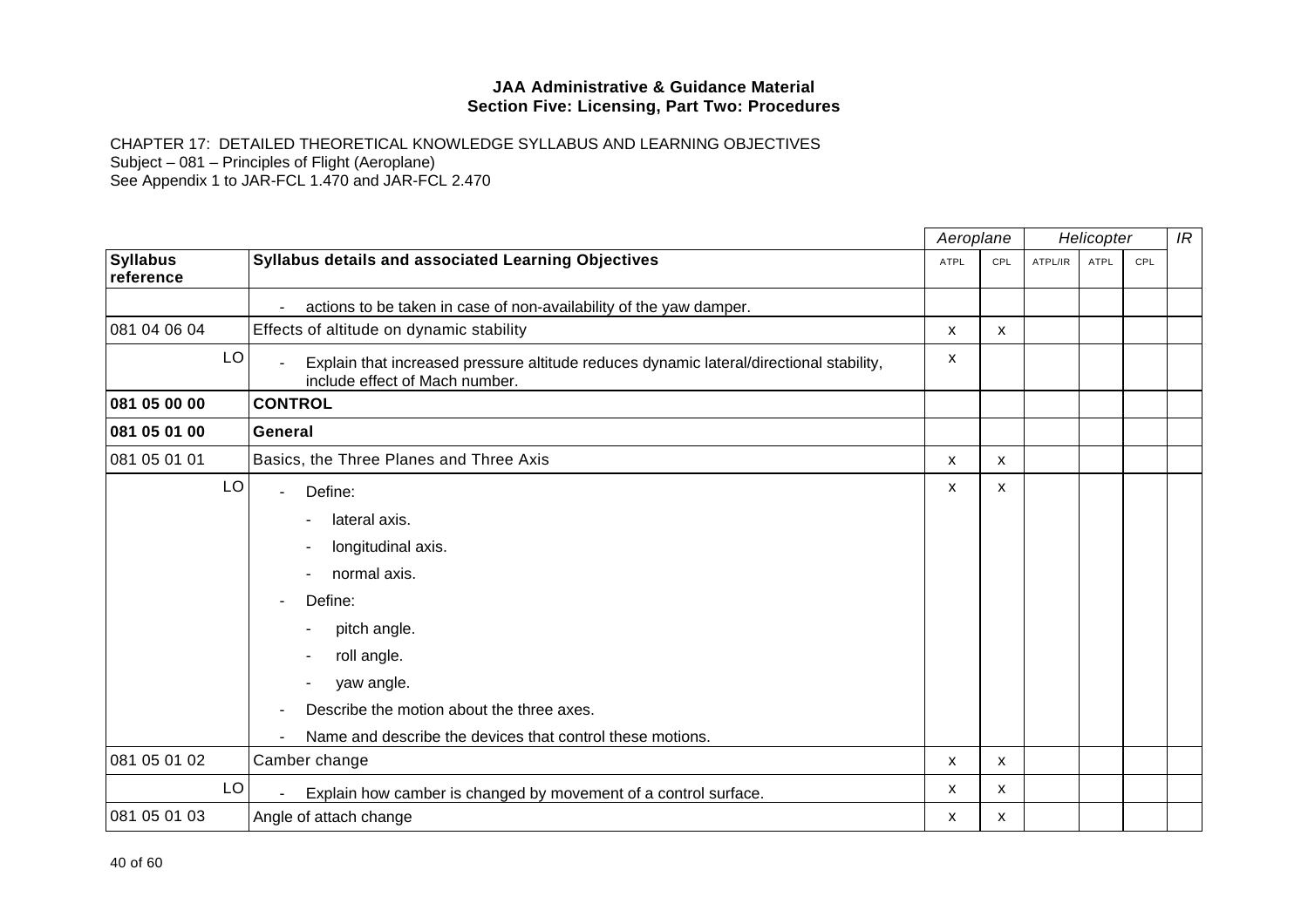|                              |                                                                                                                                                             | Aeroplane |              | Helicopter |             | IR  |  |
|------------------------------|-------------------------------------------------------------------------------------------------------------------------------------------------------------|-----------|--------------|------------|-------------|-----|--|
| <b>Syllabus</b><br>reference | <b>Syllabus details and associated Learning Objectives</b>                                                                                                  | ATPL      | CPL          | ATPL/IR    | <b>ATPL</b> | CPL |  |
| LO                           | Explain the influence of local angle of attack change by movement of a control surface.                                                                     | X         | x            |            |             |     |  |
| 081 05 02 00                 | <b>Pitch control</b>                                                                                                                                        |           |              |            |             |     |  |
| 081 05 02 01                 | Elevator/all flying tails                                                                                                                                   | X         | X            |            |             |     |  |
| LO                           | Explain the working principle of the horizontal tailplane (stabiliser)                                                                                      | X         | x            |            |             |     |  |
|                              | Discuss advantages and disadvantages of T-tails.                                                                                                            |           |              |            |             |     |  |
|                              | Explain the working principle of the elevator and describe its function.                                                                                    |           |              |            |             |     |  |
|                              | State graphically the effect of elevator deflection on the moment curve.                                                                                    |           |              |            |             |     |  |
|                              | Explain why the moment curve is independent of angle of attack.                                                                                             |           |              |            |             |     |  |
|                              | Describe the loads on the tailplane in normal flight, lower than normal flight speeds, and<br>higher than normal speed.                                     |           |              |            |             |     |  |
| 081 05 02 02                 | Downwash effects                                                                                                                                            | X         | $\mathsf{x}$ |            |             |     |  |
| LO                           | Explain the effect of downwash on the tailplane angle of attack.                                                                                            | x         | x            |            |             |     |  |
|                              | Explain in this context the use of a T-tail or stabiliser trim.                                                                                             |           |              |            |             |     |  |
| 081 05 02 03                 | Ice on tail                                                                                                                                                 | x         | X            |            |             |     |  |
| LO                           | Explain how ice can change the aerodynamic characteristics of the tailplane.                                                                                | x         | X            |            |             |     |  |
|                              | Explain how this can affect the tail's proper function.                                                                                                     |           |              |            |             |     |  |
| 081 05 02 04                 | Location of centre of gravity                                                                                                                               | X         | X            |            |             |     |  |
| LO                           | Explain the relationship between pitching moment coefficient and lift coefficient.                                                                          | x         | x            |            |             |     |  |
|                              | Explain the relationship between elevator deflection and location of cg in straight<br>flight, and in a manoeuvre with a load factor higher or lower than 1 |           |              |            |             |     |  |
|                              | Explain effect of forward cg limit on pitch control.                                                                                                        |           |              |            |             |     |  |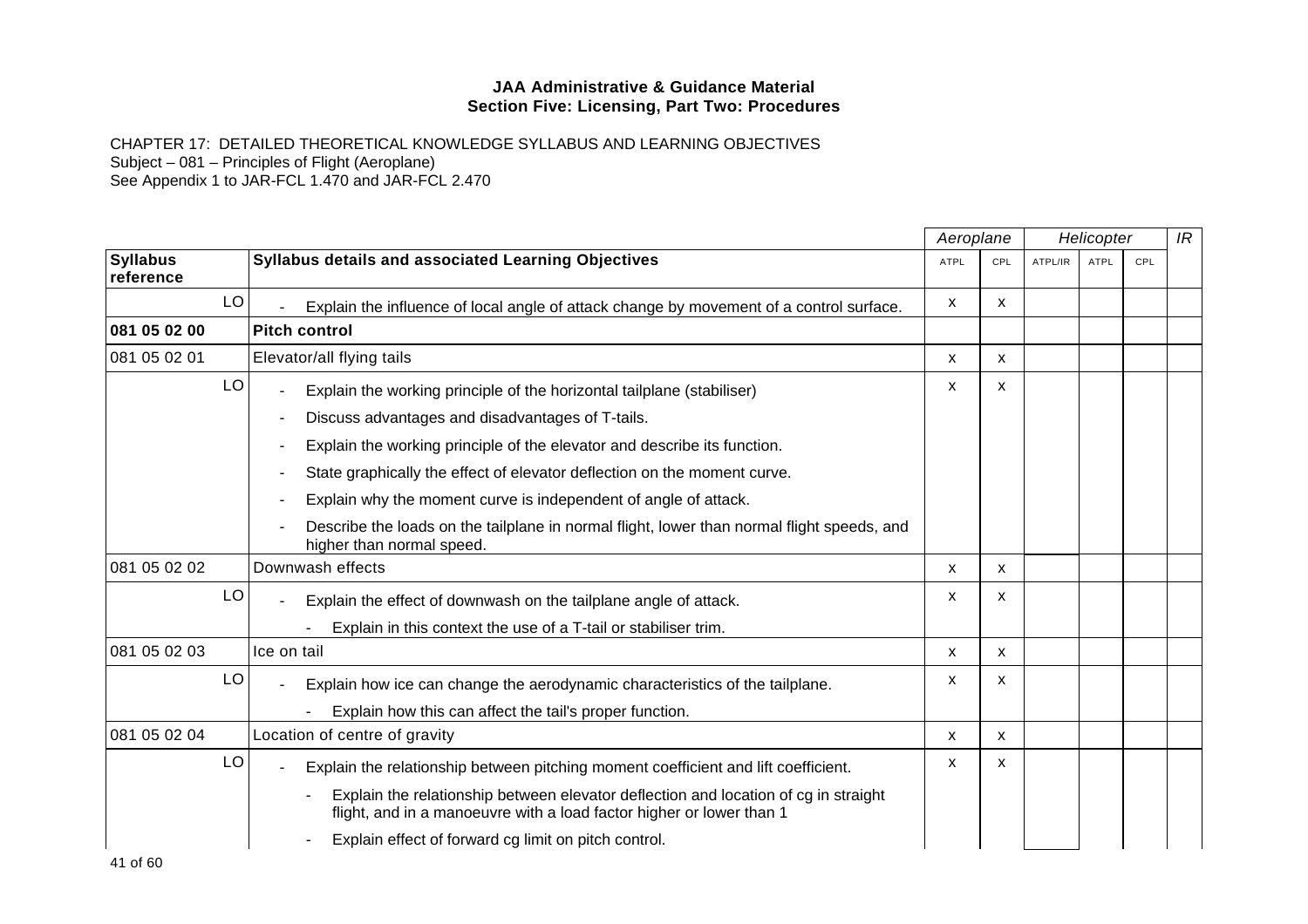|                              |                                                                                                                                                      | Aeroplane<br>Helicopter |     |         | IR          |     |  |
|------------------------------|------------------------------------------------------------------------------------------------------------------------------------------------------|-------------------------|-----|---------|-------------|-----|--|
| <b>Syllabus</b><br>reference | <b>Syllabus details and associated Learning Objectives</b>                                                                                           | <b>ATPL</b>             | CPL | ATPL/IR | <b>ATPL</b> | CPL |  |
| 081 05 03 00                 | Yaw control                                                                                                                                          |                         |     |         |             |     |  |
| LO                           | Explain the working principle of the rudder and describe its function.                                                                               | $\mathsf{x}$            | X   |         |             |     |  |
|                              | State the relationship between rudder deflection and the moment about the normal<br>axis.                                                            |                         |     |         |             |     |  |
|                              | Describe the effect of sideslip on the moment about the normal axis.                                                                                 |                         |     |         |             |     |  |
| 081 05 03 01                 | Pedal/Rudder ratio changer                                                                                                                           | X                       | X   |         |             |     |  |
| LO                           | Describe the purpose of the rudder ratio changer.                                                                                                    | X                       | X   |         |             |     |  |
| 081 05 03 02                 | Moments due to engine thrust                                                                                                                         | $\mathsf{x}$            | X   |         |             |     |  |
| LO                           | Describe the effect of engine thrust on pitching moments                                                                                             | X                       | X   |         |             |     |  |
|                              | Explain fin stall due to rudder displacement.                                                                                                        |                         |     |         |             |     |  |
| 081 05 03 03                 | Engine failure $(n - 1)$                                                                                                                             | X                       | X   |         |             |     |  |
| LO                           | Refer to 081 08 02 00.                                                                                                                               | x                       | X   |         |             |     |  |
| 081 05 04 00                 | <b>Roll control</b>                                                                                                                                  |                         |     |         |             |     |  |
| 081 05 04 01                 | Ailerons                                                                                                                                             | x                       | x   |         |             |     |  |
| LO                           | Explain the functioning of ailerons.<br>٠                                                                                                            | X                       | X   |         |             |     |  |
|                              | Describe the adverse effects of ailerons, refer to 081 05 04 04 and 081 06 01 02                                                                     |                         |     |         |             |     |  |
|                              | Explain in this context the use of inboard and outboard ailerons.                                                                                    |                         |     |         |             |     |  |
|                              | Explain outboard aileron lockout and conditions under which this feature is used.                                                                    |                         |     |         |             |     |  |
|                              | Describe the use of aileron deflection in normal flight, flight with sideslip, cross wind<br>landings, horizontal turns, flight with one engine out. |                         |     |         |             |     |  |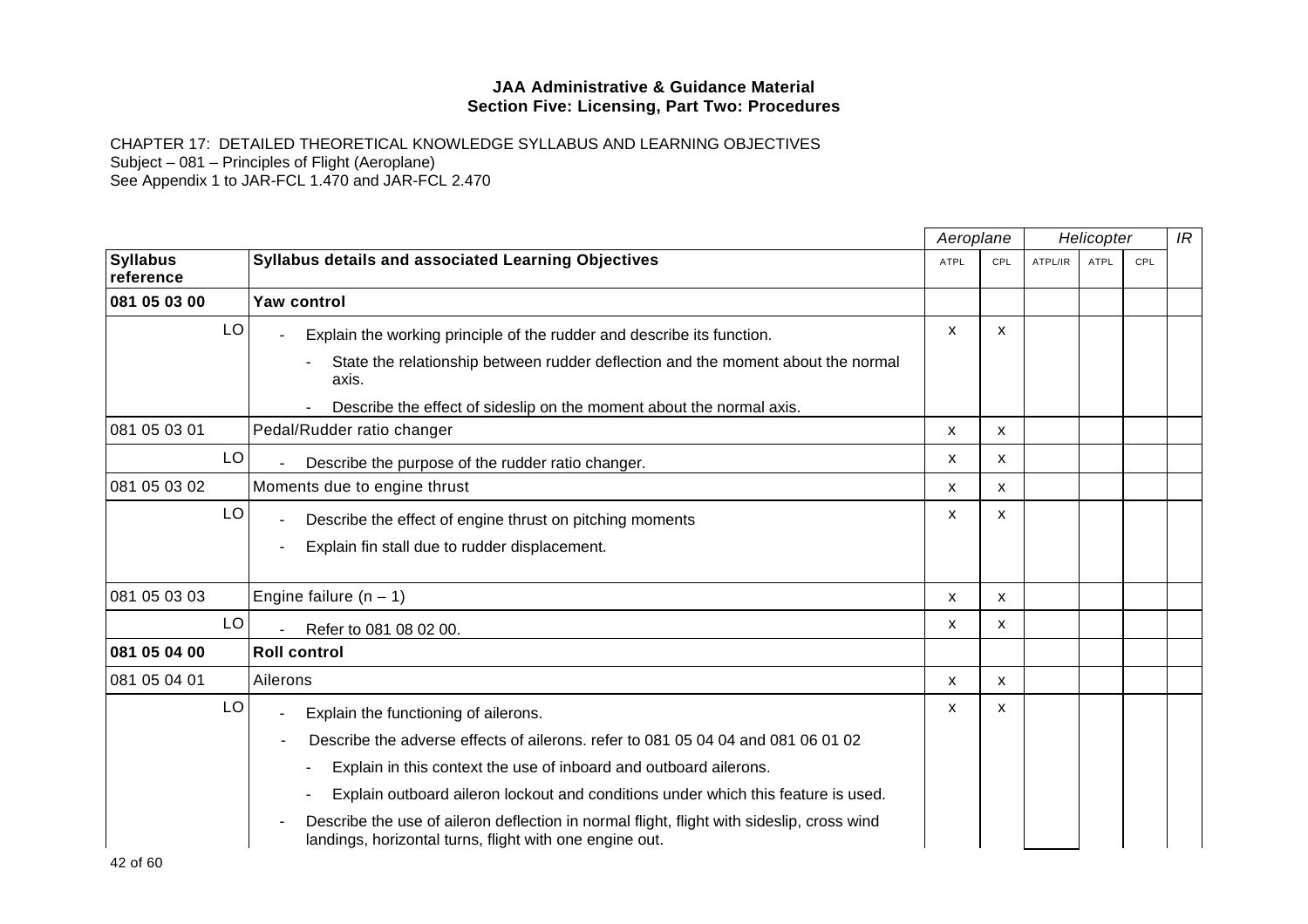|                              |                                                                                                                     |             | Aeroplane | Helicopter |             |     | IR |
|------------------------------|---------------------------------------------------------------------------------------------------------------------|-------------|-----------|------------|-------------|-----|----|
| <b>Syllabus</b><br>reference | Syllabus details and associated Learning Objectives                                                                 | <b>ATPL</b> | CPL       | ATPL/IR    | <b>ATPL</b> | CPL |    |
|                              | Define roll rate.                                                                                                   |             |           |            |             |     |    |
|                              | List the factors that effect roll rate.                                                                             |             |           |            |             |     |    |
|                              | Flaperons, aileron droop.                                                                                           |             |           |            |             |     |    |
| 081 05 04 02                 | Intentionally left blank                                                                                            |             |           |            |             |     |    |
| 081 05 04 03                 | Spoilers                                                                                                            | X           | X         |            |             |     |    |
| LO                           | refer to 081 01 10 00                                                                                               | X           | x         |            |             |     |    |
|                              | Explain how spoilers can be used to control the rolling movement in combination with or<br>instead of the ailerons. |             |           |            |             |     |    |
| 081 05 04 04                 | Adverse yaw                                                                                                         | X           | X         |            |             |     |    |
| LO                           | Explain how the use of ailerons induces adverse yaw.                                                                | х           | x         |            |             |     |    |
| 081 05 04 05                 | Means to avoid adverse yaw                                                                                          | X           | x         |            |             |     |    |
| LO                           | Explain how the following reduce adverse yaw:                                                                       | x           | X         |            |             |     |    |
|                              | frise ailerons.                                                                                                     |             |           |            |             |     |    |
|                              | differential ailerons deflection.                                                                                   |             |           |            |             |     |    |
|                              | coupling aileron deflection.                                                                                        |             |           |            |             |     |    |
|                              | roll spoilers.                                                                                                      |             |           |            |             |     |    |
|                              | effects of asymmetric propeller slipstream.                                                                         |             |           |            |             |     |    |
| 081 05 05 00                 | Interaction in different planes (yaw/roll)                                                                          |             |           |            |             |     |    |
| LO                           | Describe the coupling effect of roll and yaw.                                                                       | X           | X         |            |             |     |    |
|                              | Explain the secondary effect of ailerons.                                                                           |             |           |            |             |     |    |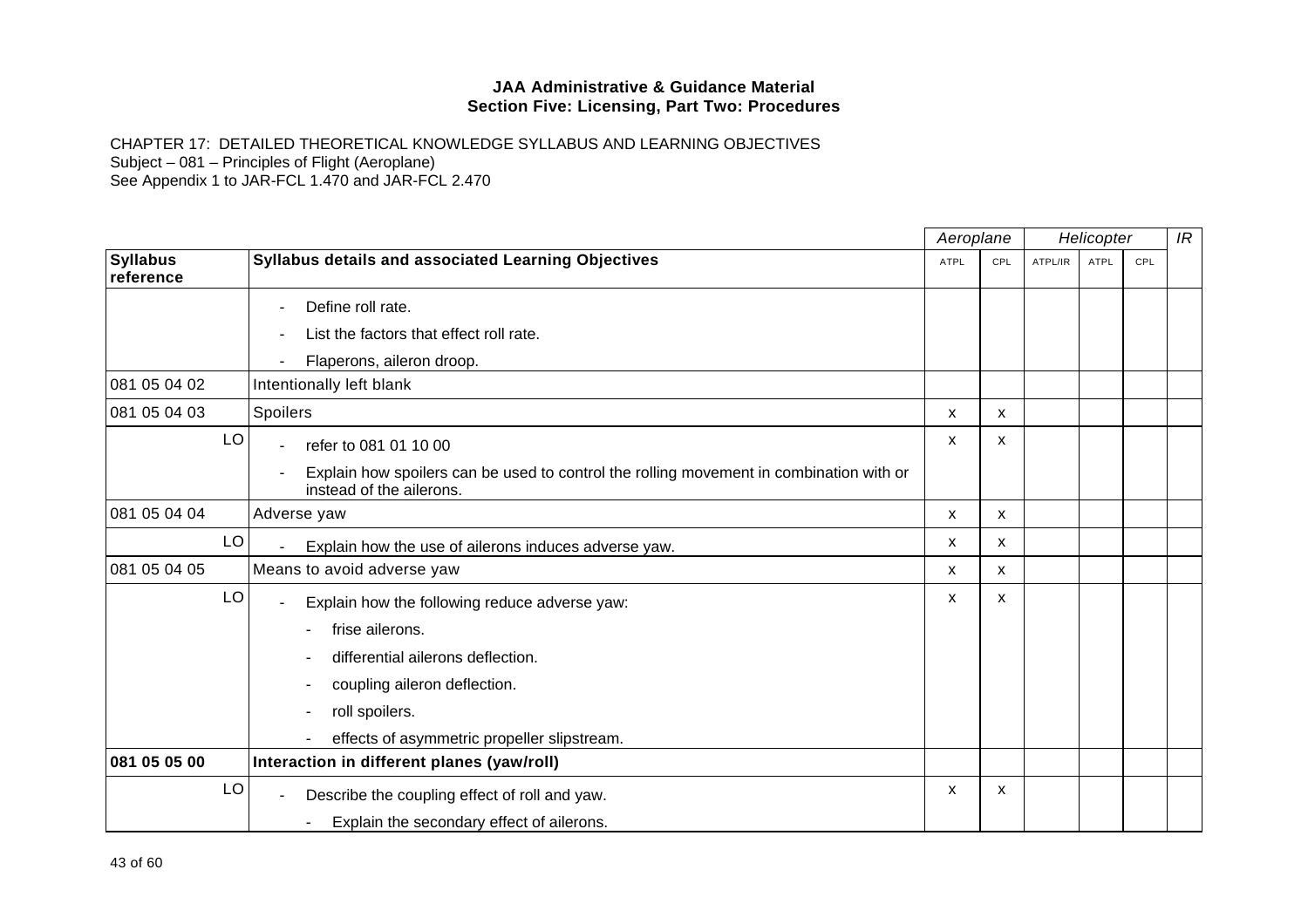|                              |                                                                                                                                   |             | Aeroplane |         | Helicopter  |     |  |
|------------------------------|-----------------------------------------------------------------------------------------------------------------------------------|-------------|-----------|---------|-------------|-----|--|
| <b>Syllabus</b><br>reference | <b>Syllabus details and associated Learning Objectives</b>                                                                        | <b>ATPL</b> | CPL       | ATPL/IR | <b>ATPL</b> | CPL |  |
|                              | Explain the secondary effect of rudder.                                                                                           |             |           |         |             |     |  |
| 081 05 05 01                 | Limitations of asymmetric power                                                                                                   | X           | X         |         |             |     |  |
| LO                           | Refer to 081 08 02 06.                                                                                                            | x           | х         |         |             |     |  |
| 081 05 06 00                 | Means to reduce control forces                                                                                                    |             |           |         |             |     |  |
| 081 05 06 01                 | Aerodynamic balance                                                                                                               | x           | x         |         |             |     |  |
| LO                           | Describe the working principle of the nose and horn balancing (positioning of the hinge<br>line in elevator, aileron and rudder). | X           | X         |         |             |     |  |
|                              | Describe the working principle of internal balance.                                                                               |             |           |         |             |     |  |
|                              | Describe the working principle of:                                                                                                |             |           |         |             |     |  |
|                              | balance tab.                                                                                                                      |             |           |         |             |     |  |
|                              | anti-balance tab.                                                                                                                 |             |           |         |             |     |  |
|                              | spring tab.                                                                                                                       |             |           |         |             |     |  |
|                              | servo tab.                                                                                                                        |             |           |         |             |     |  |
|                              | Mention where, when and why these devices are applied                                                                             |             |           |         |             |     |  |
| 081 05 06 02                 | Artificial                                                                                                                        | X           | X         |         |             |     |  |
| LO                           | List examples of artificial means of to reduce/increase aerodynamic force.                                                        | х           | X         |         |             |     |  |
|                              | Describe fully powered controls.                                                                                                  |             |           |         |             |     |  |
|                              | Describe power assisted controls.                                                                                                 |             |           |         |             |     |  |
|                              | Explain why artificial feel is required.                                                                                          |             |           |         |             |     |  |
|                              | Explain how artificial feel is produced (inputs).                                                                                 |             |           |         |             |     |  |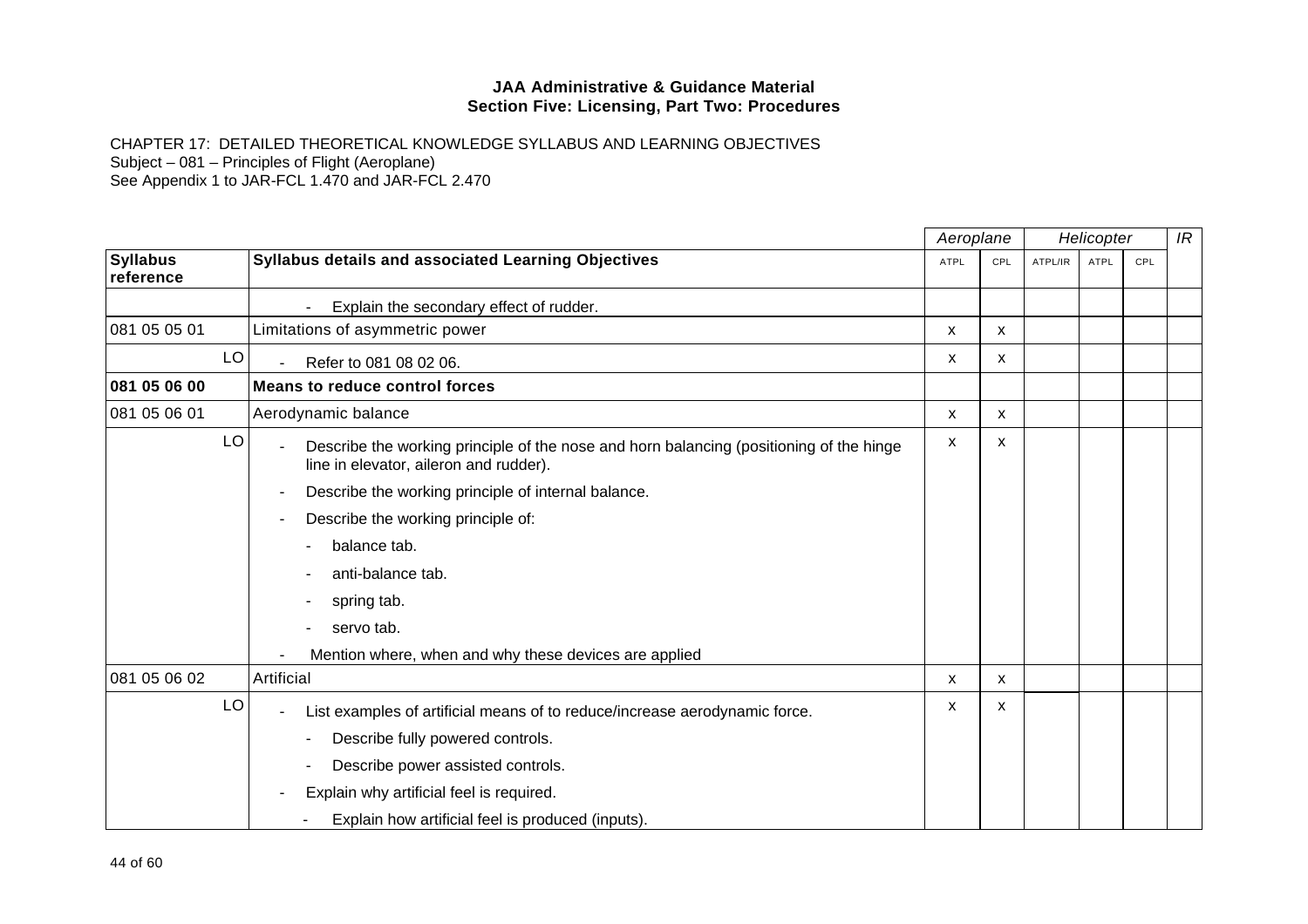|                              |                                                                                            | Aeroplane<br>Helicopter |     |         | IR          |     |  |
|------------------------------|--------------------------------------------------------------------------------------------|-------------------------|-----|---------|-------------|-----|--|
| <b>Syllabus</b><br>reference | Syllabus details and associated Learning Objectives                                        | <b>ATPL</b>             | CPL | ATPL/IR | <b>ATPL</b> | CPL |  |
|                              | Dynamic pressure.                                                                          |                         |     |         |             |     |  |
|                              | Stabiliser setting.                                                                        |                         |     |         |             |     |  |
|                              | Elevator deflection                                                                        |                         |     |         |             |     |  |
| 081 05 07 00                 | <b>Mass balance</b>                                                                        |                         |     |         |             |     |  |
| LO                           | Refer to 081 06 01 00 for mass balance.<br>$\blacksquare$                                  | X                       | X   |         |             |     |  |
|                              | Refer to 081 04 03 11 and 081 04 03 14 for bob weight.                                     |                         |     |         |             |     |  |
| 081 05 07 01                 | Reasons to balance                                                                         | X                       | X   |         |             |     |  |
| LO                           | Reasons to use mass balance.                                                               | x                       | X   |         |             |     |  |
| 081 05 08 00                 | <b>Trimming</b>                                                                            |                         |     |         |             |     |  |
| 081 05 08 01                 | Reasons to trim                                                                            | X                       | X   |         |             |     |  |
| LO                           | State the reasons for trimming devices.                                                    | X                       | X   |         |             |     |  |
|                              | Explain the difference between a trim tab and the various balance tabs.                    |                         |     |         |             |     |  |
| 081 05 08 02                 | Trim tabs                                                                                  | x                       | X   |         |             |     |  |
| LO                           | Describe the working principle of a trim tab including cockpit indications.                | X                       | X   |         |             |     |  |
| 081 05 08 03                 | Stabiliser trim/Trim rate versus IAS                                                       | х                       | X   |         |             |     |  |
| LO                           | Describe stabiliser trim/trim rate versus IAS.                                             | X                       | X   |         |             |     |  |
|                              | Explain the advantages and disadvantages of a stabiliser trim compared with a trim<br>tab. |                         |     |         |             |     |  |
|                              | Discuss the effects of jammed and runaway stabiliser.                                      |                         |     |         |             |     |  |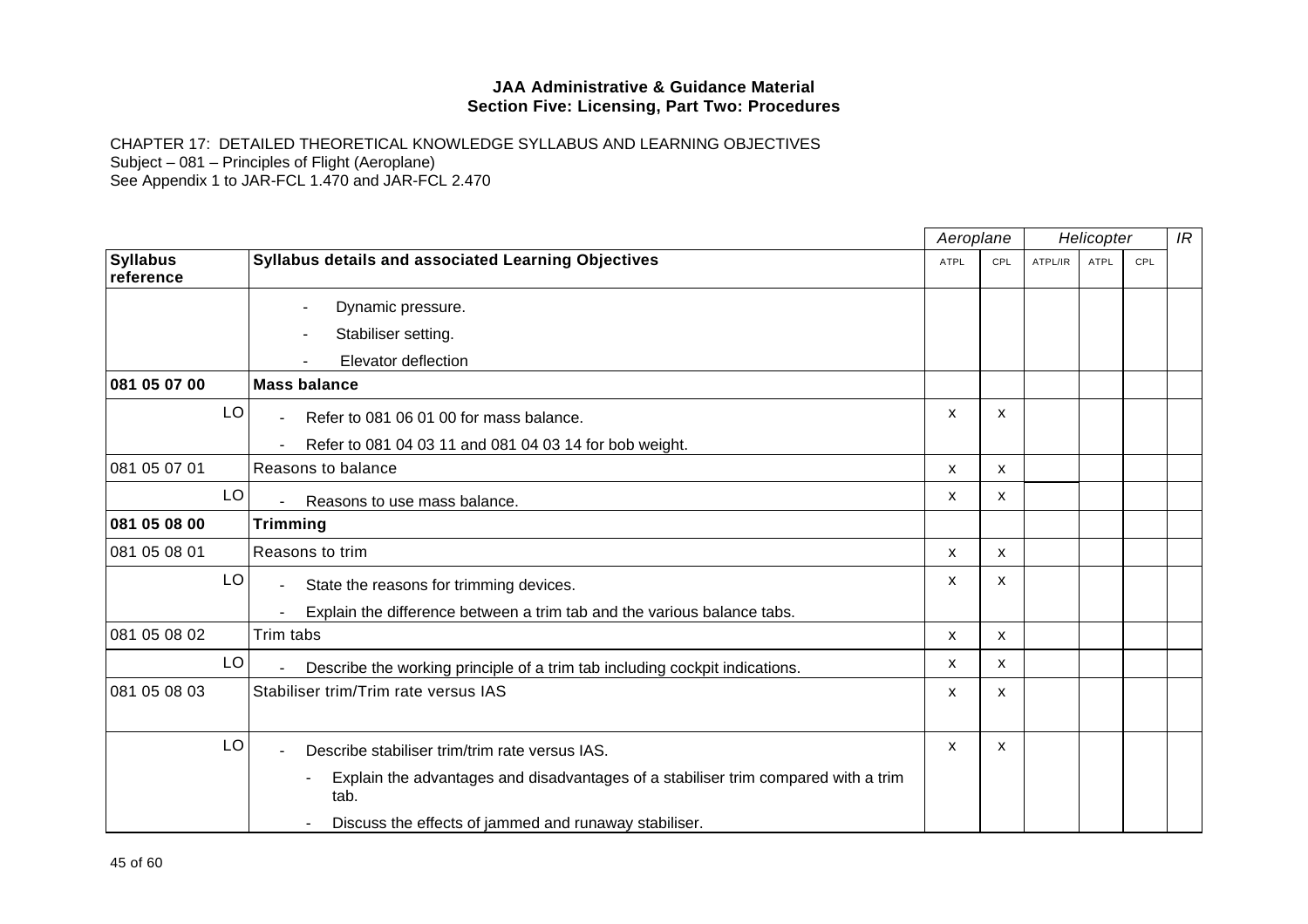|                              |                                                                                                                                                    | Aeroplane   |     | Helicopter |             | IR  |  |
|------------------------------|----------------------------------------------------------------------------------------------------------------------------------------------------|-------------|-----|------------|-------------|-----|--|
| <b>Syllabus</b><br>reference | Syllabus details and associated Learning Objectives                                                                                                | <b>ATPL</b> | CPL | ATPL/IR    | <b>ATPL</b> | CPL |  |
|                              | Explain elevator deflection when aeroplane is trimmed for fully powered and power<br>assisted pitch controls.                                      |             |     |            |             |     |  |
|                              | Explain the factors influencing stabiliser setting:                                                                                                |             |     |            |             |     |  |
|                              | in-flight.                                                                                                                                         |             |     |            |             |     |  |
|                              | before take-off.                                                                                                                                   |             |     |            |             |     |  |
|                              | Explain the influence of take-off stabiliser trim setting on stick force during rotation at<br>varying cg positions within the allowable cg range. |             |     |            |             |     |  |
|                              | Explain the landing technique with a jammed stabiliser.                                                                                            |             |     |            |             |     |  |
| 081 06 00 00                 | <b>LIMITATIONS</b>                                                                                                                                 |             |     |            |             |     |  |
| 081 06 01 00                 | <b>Operating limitations</b>                                                                                                                       |             |     |            |             |     |  |
| 081 06 01 01                 | Flutter                                                                                                                                            | X           | X   |            |             |     |  |
| LO                           | Describe the phenomenon of flutter and list the factors:<br>$\overline{\phantom{a}}$                                                               | x           | X   |            |             |     |  |
|                              | elasticity.                                                                                                                                        |             |     |            |             |     |  |
|                              | backlash.                                                                                                                                          |             |     |            |             |     |  |
|                              | aero-elastic coupling.                                                                                                                             |             |     |            |             |     |  |
|                              | mass distribution.                                                                                                                                 |             |     |            |             |     |  |
|                              | structural properties.                                                                                                                             |             |     |            |             |     |  |
|                              | IAS.<br>÷.                                                                                                                                         |             |     |            |             |     |  |
|                              | List the flutter modes of an aeroplane:                                                                                                            |             |     |            |             |     |  |
|                              | wing.                                                                                                                                              |             |     |            |             |     |  |
|                              | tailplane.                                                                                                                                         |             |     |            |             |     |  |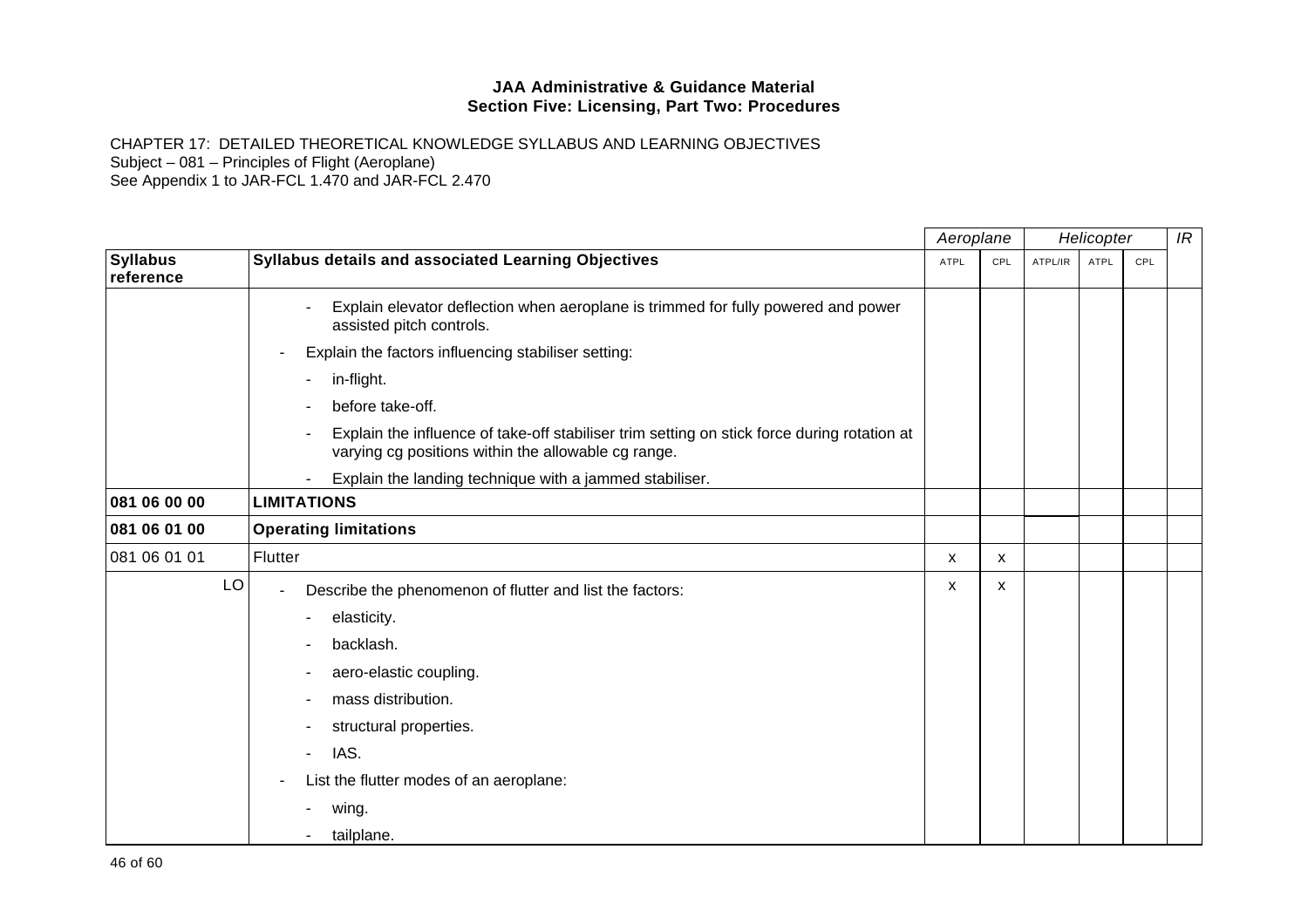|                              |                                                                                                                       | Aeroplane   |              | Helicopter |             | IR  |  |
|------------------------------|-----------------------------------------------------------------------------------------------------------------------|-------------|--------------|------------|-------------|-----|--|
| <b>Syllabus</b><br>reference | Syllabus details and associated Learning Objectives                                                                   | <b>ATPL</b> | CPL          | ATPL/IR    | <b>ATPL</b> | CPL |  |
|                              | fin.<br>$\blacksquare$                                                                                                |             |              |            |             |     |  |
|                              | control surfaces including tabs.                                                                                      |             |              |            |             |     |  |
|                              | Describe the use of mass balance to alleviate the flutter problem by adjusting the mass<br>distribution:              |             |              |            |             |     |  |
|                              | wing mounted pylons.                                                                                                  |             |              |            |             |     |  |
|                              | control surface mass balance.                                                                                         |             |              |            |             |     |  |
|                              | List the possible actions in the case of flutter in flight.                                                           |             |              |            |             |     |  |
| 081 06 01 02                 | Aileron reversal                                                                                                      | X           | X            |            |             |     |  |
| LO                           | Describe the phenomenon of aileron reversal:                                                                          | x           | X            |            |             |     |  |
|                              | at low speeds - aileron deflection/stall angle relationship.                                                          |             |              |            |             |     |  |
|                              | at high speeds - aileron deflection causing the wing to twist.                                                        |             |              |            |             |     |  |
|                              | Describe the aileron reversal speed in relationship to VNE and VNO.                                                   |             |              |            |             |     |  |
| 081 06 01 03                 | Gear/flap operating                                                                                                   | X           | $\mathsf{x}$ |            |             |     |  |
| LO                           | Describe the reason for flap/landing gear limitations.                                                                | x           | $\mathsf{x}$ |            |             |     |  |
|                              | define $V_{LO}$ .                                                                                                     |             |              |            |             |     |  |
|                              | define $V_{LE}$ .                                                                                                     |             |              |            |             |     |  |
|                              | Explain why there is a difference between $V_{\text{LO}}$ and $V_{\text{LE}}$ in the case of some aeroplane<br>types. |             |              |            |             |     |  |
|                              | Define $V_{FE}$ .                                                                                                     |             |              |            |             |     |  |
|                              | Describe flap design features to prevent overload.                                                                    |             |              |            |             |     |  |
| 081 06 01 04                 | $V_{MO}$ , $V_{NO}$ , $V_{NE}$                                                                                        | x           | X            |            |             |     |  |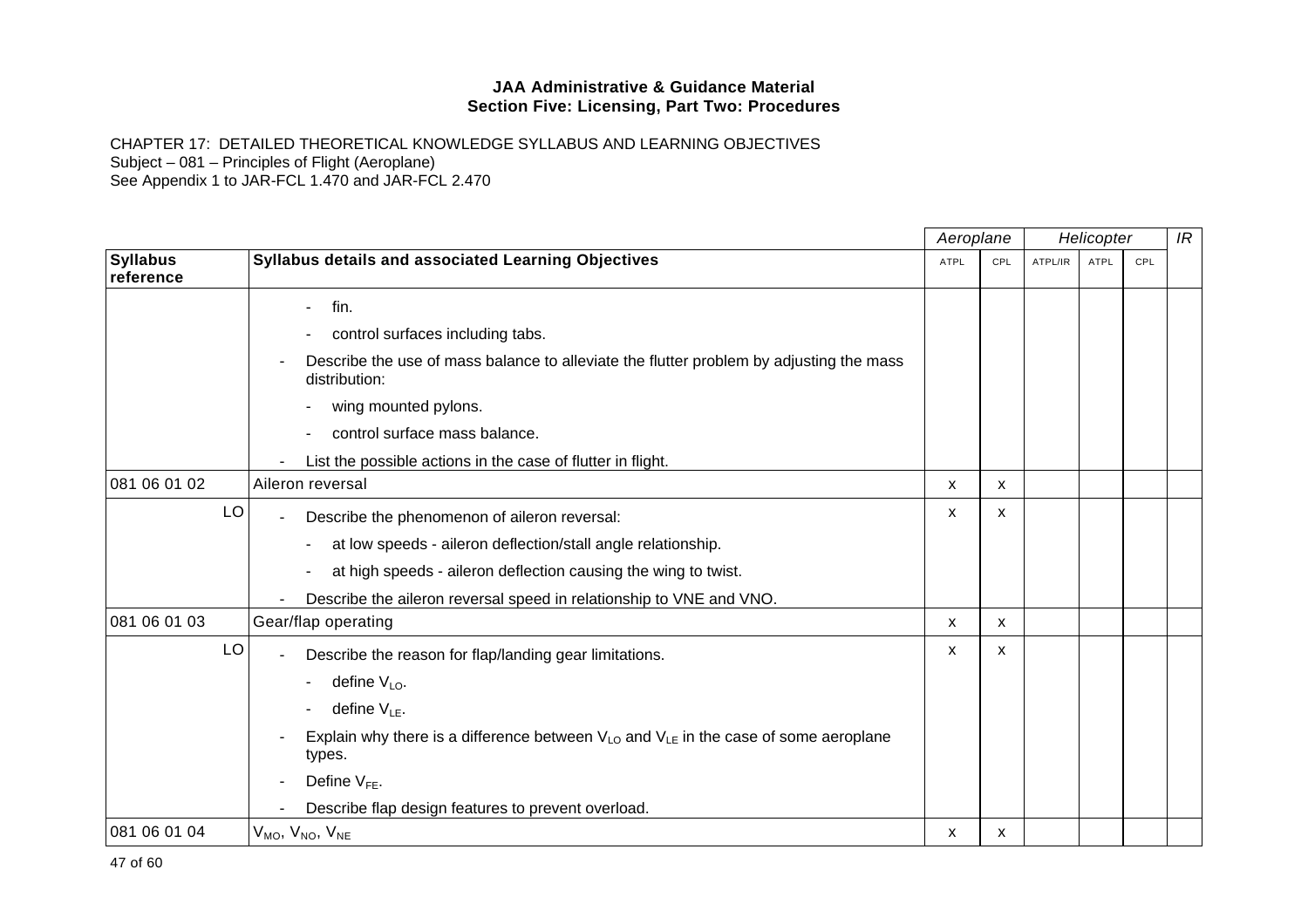|                              |                                                                                                    | Aeroplane   |     | Helicopter |      | IR  |  |
|------------------------------|----------------------------------------------------------------------------------------------------|-------------|-----|------------|------|-----|--|
| <b>Syllabus</b><br>reference | Syllabus details and associated Learning Objectives                                                | <b>ATPL</b> | CPL | ATPL/IR    | ATPL | CPL |  |
| LO                           | Define $V_{MO}$ and $V_{NE}$ .                                                                     | x           | x   |            |      |     |  |
|                              | Describe the difference between $V_{MO}$ and $V_{NE}$ .                                            |             |     |            |      |     |  |
|                              | Describe the relationship between $V_{MO}$ and $V_C$ .<br>$\overline{\phantom{a}}$                 |             |     |            |      |     |  |
|                              | Define $V_{NO}$ .                                                                                  |             |     |            |      |     |  |
|                              | Explain the dangers of flying at speeds close to VNE.                                              |             |     |            |      |     |  |
| 081 06 01 05                 | $M_{MO}$                                                                                           | x           |     |            |      |     |  |
| LO                           | Define M <sub>MO</sub> and state its limiting factors.                                             |             |     |            |      |     |  |
| 081 06 02 00                 | <b>Manoeuvring envelope</b>                                                                        |             |     |            |      |     |  |
| 081 06 02 01                 | Manoeuvring load diagram                                                                           | X           | x   |            |      |     |  |
| LO                           | Describe the manoeuvring load diagram.                                                             | x           | X   |            |      |     |  |
|                              | Define limit and ultimate load factor and explain what can happen if these values are<br>exceeded. |             |     |            |      |     |  |
|                              | define VA, VC, VD                                                                                  |             |     |            |      |     |  |
|                              | Identify the varying features on the diagram:                                                      |             |     |            |      |     |  |
|                              | load factor 'n'.                                                                                   |             |     |            |      |     |  |
|                              | speed scale, equivalent airspeed, EAS.                                                             |             |     |            |      |     |  |
|                              | $C_{LMAX}$ boundary.                                                                               |             |     |            |      |     |  |
|                              | accelerated stall speed refer to 081 01 08 02                                                      |             |     |            |      |     |  |
|                              | $V_A$                                                                                              |             |     |            |      |     |  |
|                              | $V_{\rm C}$                                                                                        |             |     |            |      |     |  |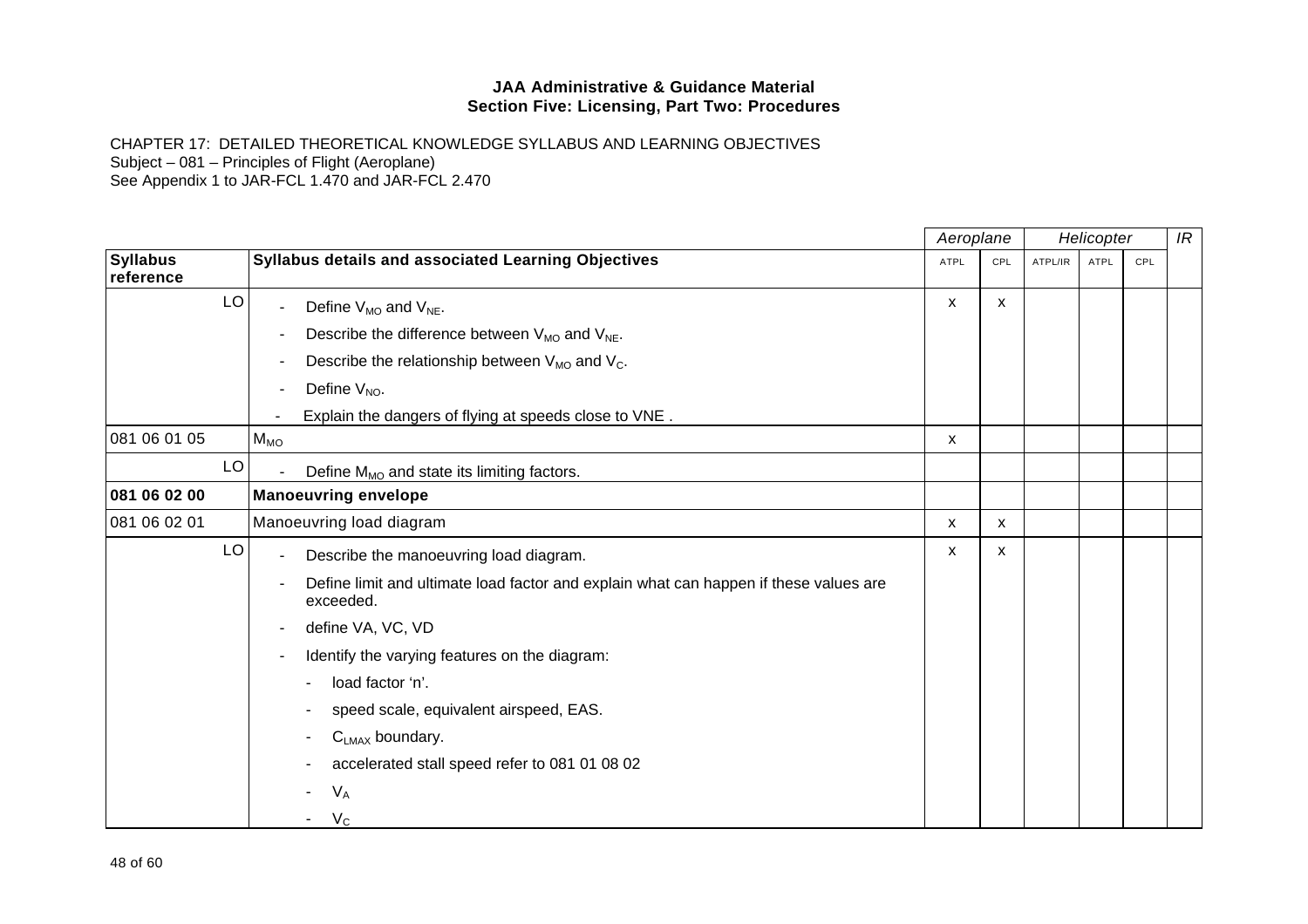|                              |                                                                                                                          | Aeroplane    |     |         | Helicopter  |     | IR |
|------------------------------|--------------------------------------------------------------------------------------------------------------------------|--------------|-----|---------|-------------|-----|----|
| <b>Syllabus</b><br>reference | Syllabus details and associated Learning Objectives                                                                      | <b>ATPL</b>  | CPL | ATPL/IR | <b>ATPL</b> | CPL |    |
|                              | $-VD$                                                                                                                    |              |     |         |             |     |    |
|                              | State the load factor limits for JAR / CS 23 and 25 aeroplanes in a typical cruise<br>condition and with flaps extended. |              |     |         |             |     |    |
|                              | Explain the relationship between VA and VS in a formula.                                                                 |              |     |         |             |     |    |
|                              | Explain the adverse consequences of exceeding VA and its limitations                                                     |              |     |         |             |     |    |
| 081 06 02 02                 | Factors affecting the manoeuvring load diagram:                                                                          | X            | X   |         |             |     |    |
| LO                           | State the relationship of mass to:                                                                                       | X            | X   |         |             |     |    |
|                              | load factor limits.                                                                                                      |              |     |         |             |     |    |
|                              | accelerated stall speed limit.                                                                                           |              |     |         |             |     |    |
|                              | $V_A$ and $V_C$ .                                                                                                        |              |     |         |             |     |    |
|                              | Explain the relationship between $V_A$ , aeroplane mass and altitude.                                                    |              |     |         |             |     |    |
|                              | Calculate the change of $V_A$ with changing mass.                                                                        |              |     |         |             |     |    |
| LO                           | Describe the effect of altitude on Mach number, with respect to limitations.                                             | $\mathbf{x}$ |     |         |             |     |    |
|                              | Explain why $V_A$ loses significance at higher altitude where compressibility effects occur.                             |              |     |         |             |     |    |
| 081 06 03 00                 | <b>Gust envelope</b>                                                                                                     |              |     |         |             |     |    |
| 081 06 03 01                 | Gust load diagram                                                                                                        | X            | X   |         |             |     |    |
| LO                           | Recognise a typical gust load diagram.                                                                                   | x            | X   |         |             |     |    |
|                              | Identify the various features shown on the diagram:                                                                      |              |     |         |             |     |    |
|                              | gust load factor 'n'.                                                                                                    |              |     |         |             |     |    |
|                              | calculate gust load factor 'n' as a result of increasing angle of attack. -<br>speed<br>scale, equivalent airspeed, EAS. |              |     |         |             |     |    |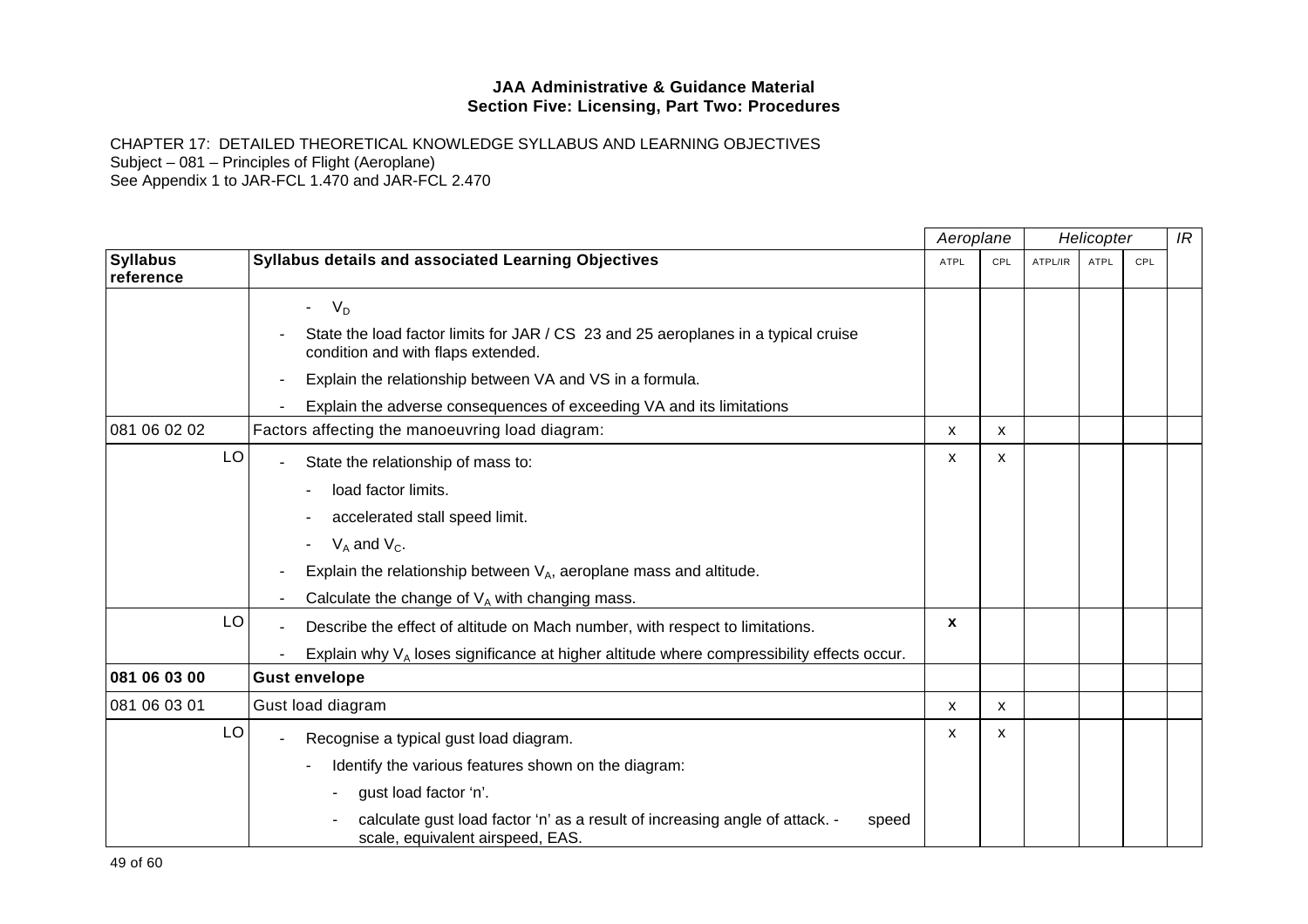|                              |    |                                                                                                                                                                                                      | Aeroplane   |     |         | Helicopter  |     | IR |
|------------------------------|----|------------------------------------------------------------------------------------------------------------------------------------------------------------------------------------------------------|-------------|-----|---------|-------------|-----|----|
| <b>Syllabus</b><br>reference |    | Syllabus details and associated Learning Objectives                                                                                                                                                  | <b>ATPL</b> | CPL | ATPL/IR | <b>ATPL</b> | CPL |    |
|                              |    | $C_{LMAX}$ boundary.                                                                                                                                                                                 |             |     |         |             |     |    |
|                              |    | vertical gust velocities.                                                                                                                                                                            |             |     |         |             |     |    |
|                              |    | relationship of $V_B$ to $V_C$ and $V_D$ .                                                                                                                                                           |             |     |         |             |     |    |
|                              |    | gust limit load factor.                                                                                                                                                                              |             |     |         |             |     |    |
|                              |    | Define $V_{RA}$ , $V_B$ .                                                                                                                                                                            |             |     |         |             |     |    |
|                              |    | Discuss considerations for the selection of this speed.                                                                                                                                              |             |     |         |             |     |    |
|                              |    | Explain adverse effects on the aeroplane when flying in turbulence.                                                                                                                                  |             |     |         |             |     |    |
| 081 06 03 02                 |    | Factors affecting the gust load diagram:                                                                                                                                                             | X           | X   |         |             |     |    |
|                              | LO | Explain the relationship between the gust load factor, lift curve slope, density ratio, wing<br>loading, EAS and equivalent vertical sharp edged gust velocity and perform relevant<br>calculations. | X           | x   |         |             |     |    |
| 081 07 00 00                 |    | <b>PROPELLERS</b>                                                                                                                                                                                    |             |     |         |             |     |    |
| 081 07 01 00                 |    | Conversion of engine torque to thrust                                                                                                                                                                |             |     |         |             |     |    |
|                              | LO | Describe thrust and torque load and discuss variation with speed                                                                                                                                     | X           | x   |         |             |     |    |
|                              |    | Explain resolution of aerodynamic force on a propeller blade element into lift and drag or<br>into thrust and torque.                                                                                |             |     |         |             |     |    |
| 081 07 01 01                 |    | Relevant propeller parameters                                                                                                                                                                        | х           | x   |         |             |     |    |
|                              | LO | Describe the geometry of a typical propeller blade element at the reference section:                                                                                                                 | X           | X   |         |             |     |    |
|                              |    | blade chord line.                                                                                                                                                                                    |             |     |         |             |     |    |
|                              |    | propeller rotational velocity vector.                                                                                                                                                                |             |     |         |             |     |    |
|                              |    | true airspeed vector.                                                                                                                                                                                |             |     |         |             |     |    |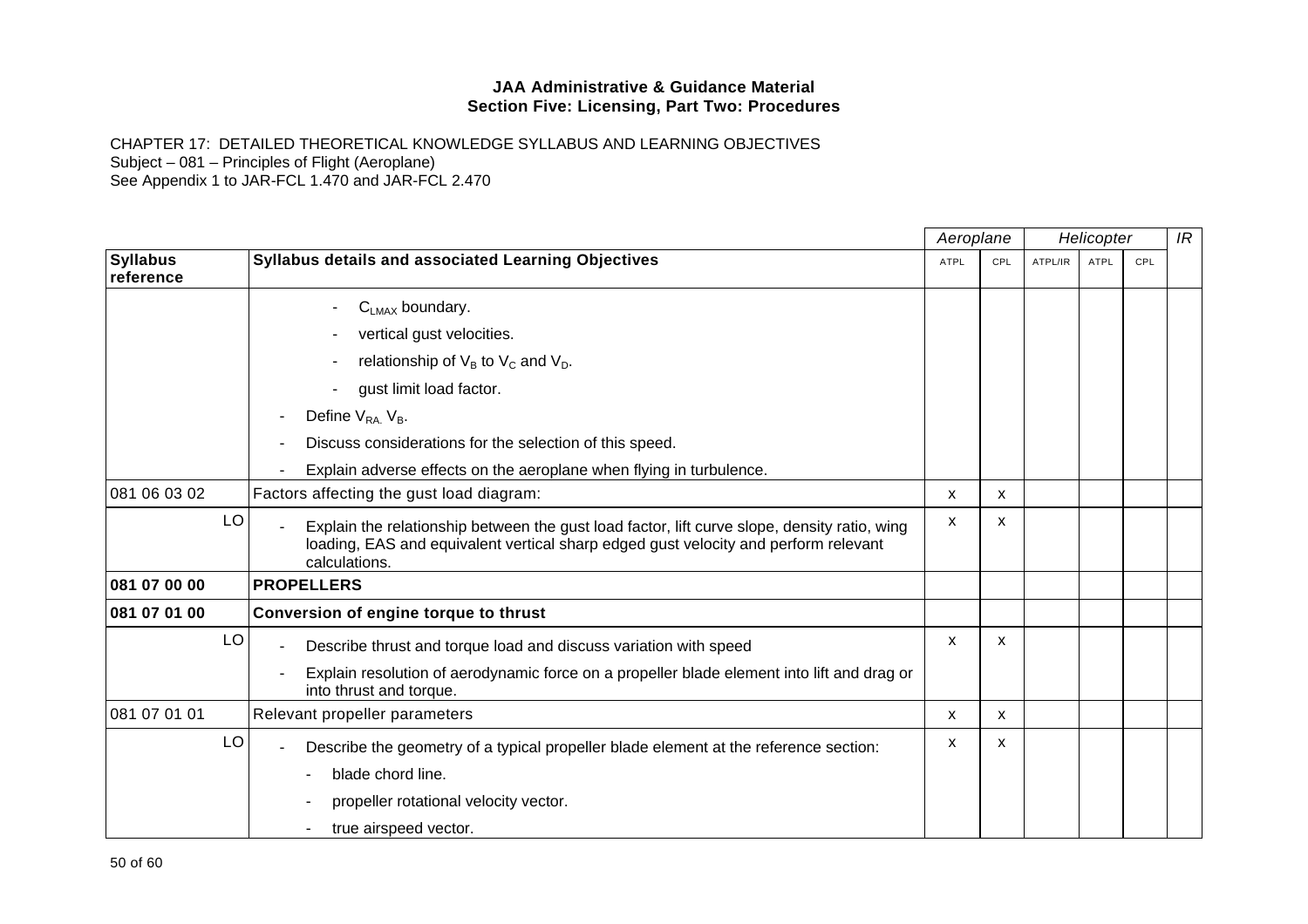|                              |                                                                                                                                                                                                                                                                                           | Aeroplane   |     |         | Helicopter |     | IR |
|------------------------------|-------------------------------------------------------------------------------------------------------------------------------------------------------------------------------------------------------------------------------------------------------------------------------------------|-------------|-----|---------|------------|-----|----|
| <b>Syllabus</b><br>reference | Syllabus details and associated Learning Objectives                                                                                                                                                                                                                                       | <b>ATPL</b> | CPL | ATPL/IR | ATPL       | CPL |    |
|                              | blade angle of attack.                                                                                                                                                                                                                                                                    |             |     |         |            |     |    |
|                              | pitch or blade angle.                                                                                                                                                                                                                                                                     |             |     |         |            |     |    |
|                              | advance or helix angle.                                                                                                                                                                                                                                                                   |             |     |         |            |     |    |
|                              | define geometric pitch, effective pitch and propeller slip.                                                                                                                                                                                                                               |             |     |         |            |     |    |
|                              | Note: since there are several definitions for geometric pitch throughout Europe, for<br>standardisation purposes the SET 081 uses the following definition for geometric<br>pitch: the theoretical distance a propeller would advance in one revolution at zero<br>blade angle of attack. |             |     |         |            |     |    |
|                              | define fine and coarse pitch.                                                                                                                                                                                                                                                             |             |     |         |            |     |    |
| 081 07 01 02                 | <b>Blade twist</b>                                                                                                                                                                                                                                                                        | X           | X   |         |            |     |    |
| LO                           | Define blade twist.                                                                                                                                                                                                                                                                       | x           | X   |         |            |     |    |
|                              | Explain why blade twist is necessary.                                                                                                                                                                                                                                                     |             |     |         |            |     |    |
| 081 07 01 03                 | Fixed pitch and variable pitch/constant speed                                                                                                                                                                                                                                             | X           | X   |         |            |     |    |
| LO                           | List the different types of propeller:                                                                                                                                                                                                                                                    | x           | x   |         |            |     |    |
|                              | fixed pitch.                                                                                                                                                                                                                                                                              |             |     |         |            |     |    |
|                              | adjustable pitch or variable pitch (non-governing).                                                                                                                                                                                                                                       |             |     |         |            |     |    |
|                              | variable pitch (governing)/constant speed.                                                                                                                                                                                                                                                |             |     |         |            |     |    |
|                              | Discuss advantages and disadvantages of fixed pitch and constant speed propellers                                                                                                                                                                                                         |             |     |         |            |     |    |
|                              | Discuss climb and cruise propellers.                                                                                                                                                                                                                                                      |             |     |         |            |     |    |
|                              | Explain the relationship between blade angle, blade angle of attack and airspeed for<br>fixed and variable pitch propellers.                                                                                                                                                              |             |     |         |            |     |    |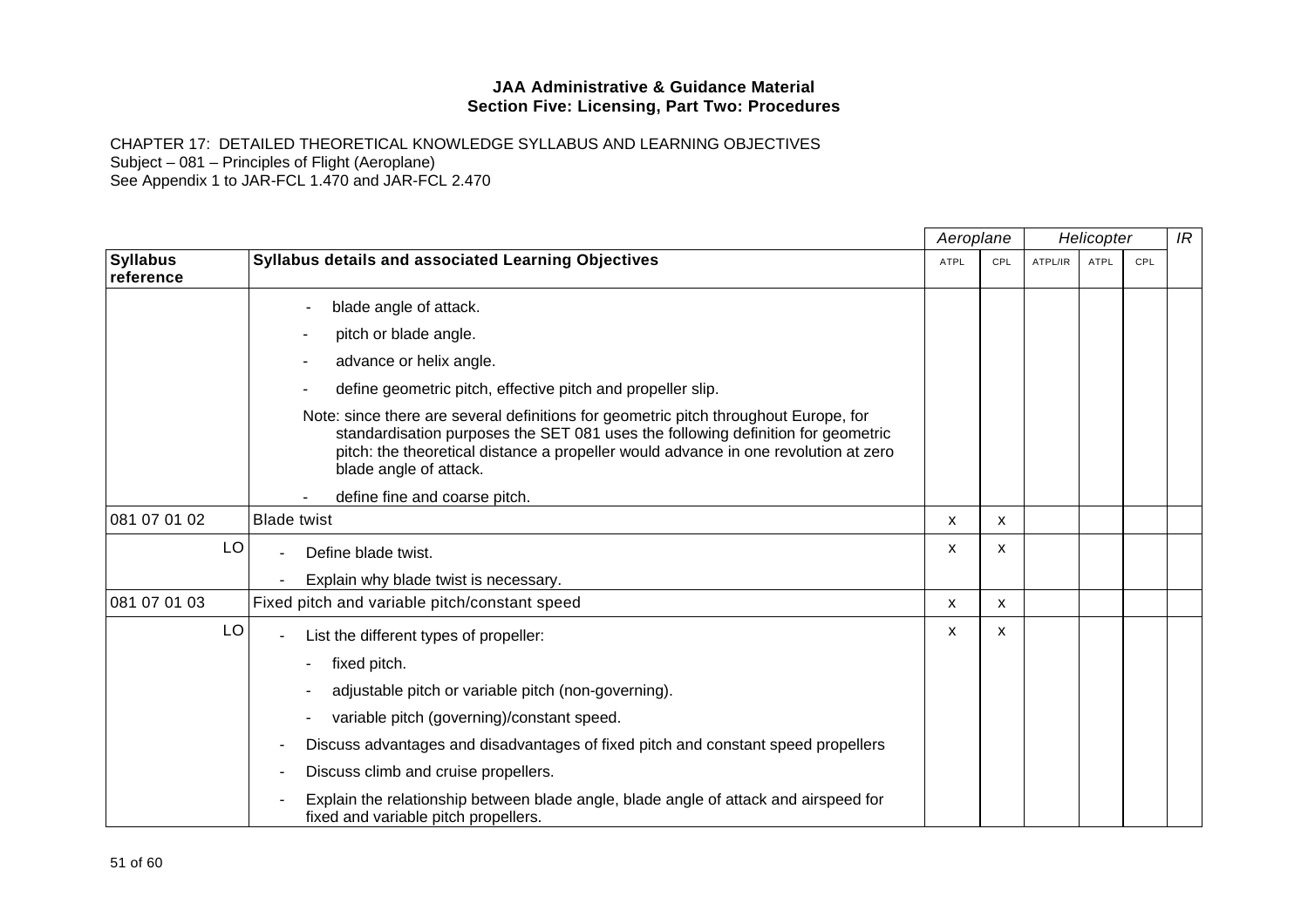|                              |                                                                                                                                    | Aeroplane    |              |         | Helicopter |     | IR |
|------------------------------|------------------------------------------------------------------------------------------------------------------------------------|--------------|--------------|---------|------------|-----|----|
| <b>Syllabus</b><br>reference | <b>Syllabus details and associated Learning Objectives</b>                                                                         | <b>ATPL</b>  | CPL          | ATPL/IR | ATPL       | CPL |    |
|                              | Given a diagram, explain the forces acting on a rotating blade element in normal,<br>feathered, windmilling and reverse operation. |              |              |         |            |     |    |
|                              | Explain the effects of changing propeller pitch on the aeroplane at constant IAS                                                   |              |              |         |            |     |    |
| 081 07 01 04                 | Propeller efficiency versus speed                                                                                                  | x            | x            |         |            |     |    |
| LO                           | Define propeller efficiency.                                                                                                       | X            | x            |         |            |     |    |
|                              | Explain the relationship between propeller efficiency and speed (TAS).                                                             |              |              |         |            |     |    |
|                              | Plot propeller efficiency against speed for the types of propellers listed in 081 07 01 03<br>above.                               |              |              |         |            |     |    |
|                              | Explain the relationship between blade angle and thrust.                                                                           |              |              |         |            |     |    |
| 081 07 01 05                 | Effects of ice on propeller                                                                                                        | X            | X            |         |            |     |    |
| LO                           | Describe the effects of ice on a propeller.                                                                                        | X            | x            |         |            |     |    |
| 081 07 02 00                 | Engine failure or engine stop                                                                                                      |              |              |         |            |     |    |
| 081 07 02 01                 | Windmilling drag                                                                                                                   | X            | X            |         |            |     |    |
| LO                           | List the effects of an inoperative engine on the performance and controllability of an<br>aeroplane:                               | X            | x            |         |            |     |    |
|                              | thrust loss/drag increase.                                                                                                         |              |              |         |            |     |    |
|                              | influence on yaw moment during asymmetric power.                                                                                   |              |              |         |            |     |    |
| 081 07 02 02                 | Feathering                                                                                                                         | $\mathsf{x}$ | $\mathsf{x}$ |         |            |     |    |
| LO                           | Explain the reasons for feathering and the effect on performance and controllability.                                              | x            | x            |         |            |     |    |
|                              | Influence on yaw moment during asymmetric power.                                                                                   |              |              |         |            |     |    |
| 081 07 03 00                 | Design feature for power absorption                                                                                                |              |              |         |            |     |    |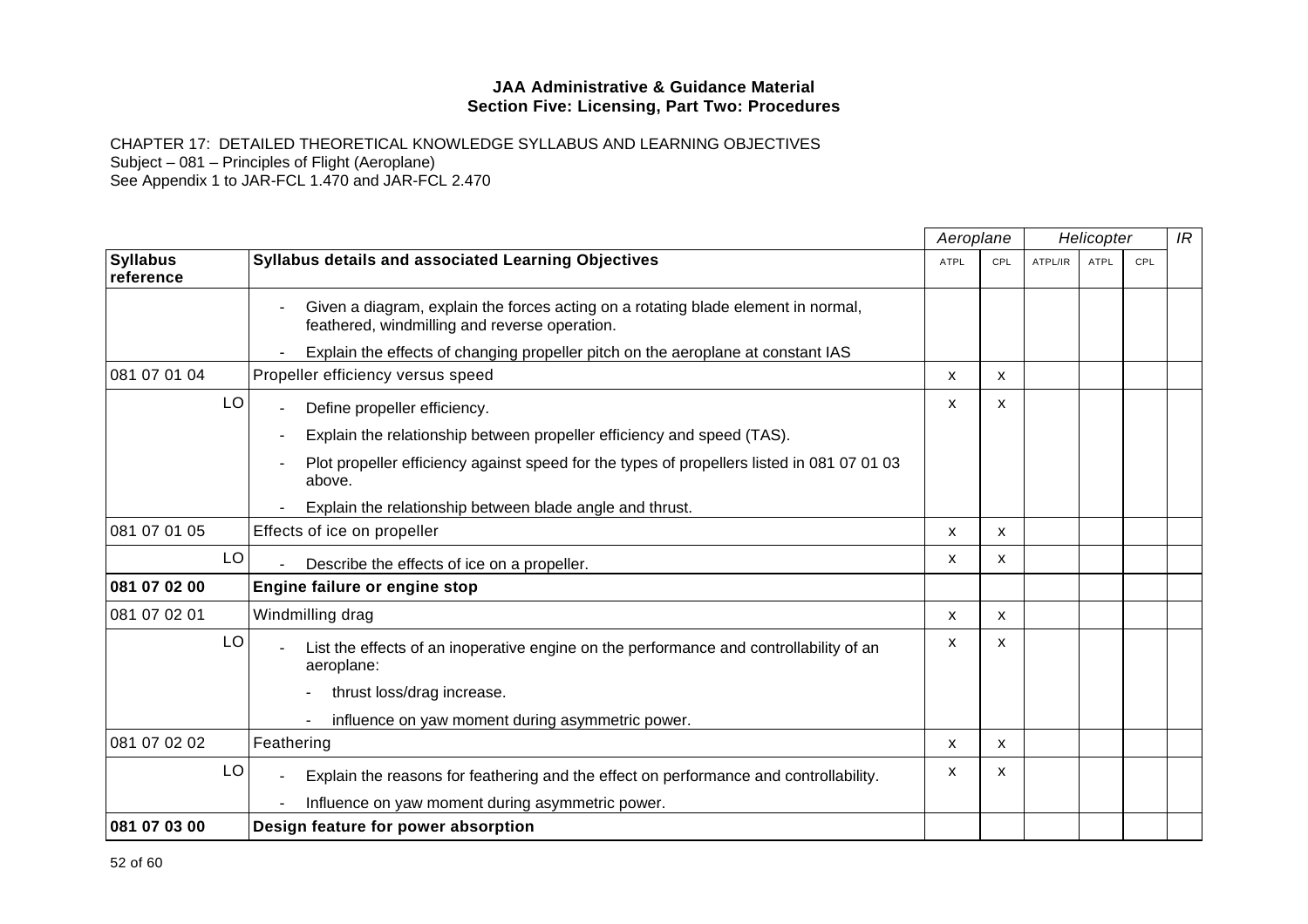|                              |                                                                                    | Aeroplane   |              |         | Helicopter  |            | IR |
|------------------------------|------------------------------------------------------------------------------------|-------------|--------------|---------|-------------|------------|----|
| <b>Syllabus</b><br>reference | Syllabus details and associated Learning Objectives                                | <b>ATPL</b> | CPL          | ATPL/IR | <b>ATPL</b> | <b>CPL</b> |    |
| LO                           | Describe the factors concerning propeller design, which increase power absorption. | X           | $\mathsf{x}$ |         |             |            |    |
| 081 07 03 01                 | Aspect ratio of blade                                                              | X           | X            |         |             |            |    |
| LO                           | Define blade aspect ratio.                                                         | x           | $\mathsf{x}$ |         |             |            |    |
| 081 07 03 02                 | Diameter of propeller                                                              | x           | X            |         |             |            |    |
| LO                           | Explain the reasons for restricting propeller diameter.                            | X           | X            |         |             |            |    |
| 081 07 03 03                 | Number of blades                                                                   | X           | X            |         |             |            |    |
| LO                           | Define "solidity".                                                                 | x           | X            |         |             |            |    |
|                              | Describe the advantages and disadvantages of increasing the number of blades.      |             |              |         |             |            |    |
| 081 07 03 04                 | Propeller noise                                                                    | X           | X            |         |             |            |    |
| LO                           | Explain how propeller noise can be minimised.                                      | x           | x            |         |             |            |    |
| 081 07 04 00                 | Moments and couples due to propeller operation                                     |             |              |         |             |            |    |
| 081 07 04 01                 | Torque reaction                                                                    | x           | x            |         |             |            |    |
| LO                           | Describe the effects of engine/propeller torque.                                   | x           | X            |         |             |            |    |
|                              | Describe the following methods for counteracting engine/propeller torque:          |             |              |         |             |            |    |
|                              | counter-rotating propellers.                                                       |             |              |         |             |            |    |
|                              | contra-rotating propellers.                                                        |             |              |         |             |            |    |
| 081 07 04 02                 | Gyroscopic precession                                                              | X           | X            |         |             |            |    |
| LO                           | Describe what causes gyroscopic precession.                                        | x           | X            |         |             |            |    |
|                              | Describe the effect on the aeroplane due to the gyroscopic effect.                 |             |              |         |             |            |    |
| 081 07 04 03                 | Asymmetric slipstream effect                                                       | x           | X            |         |             |            |    |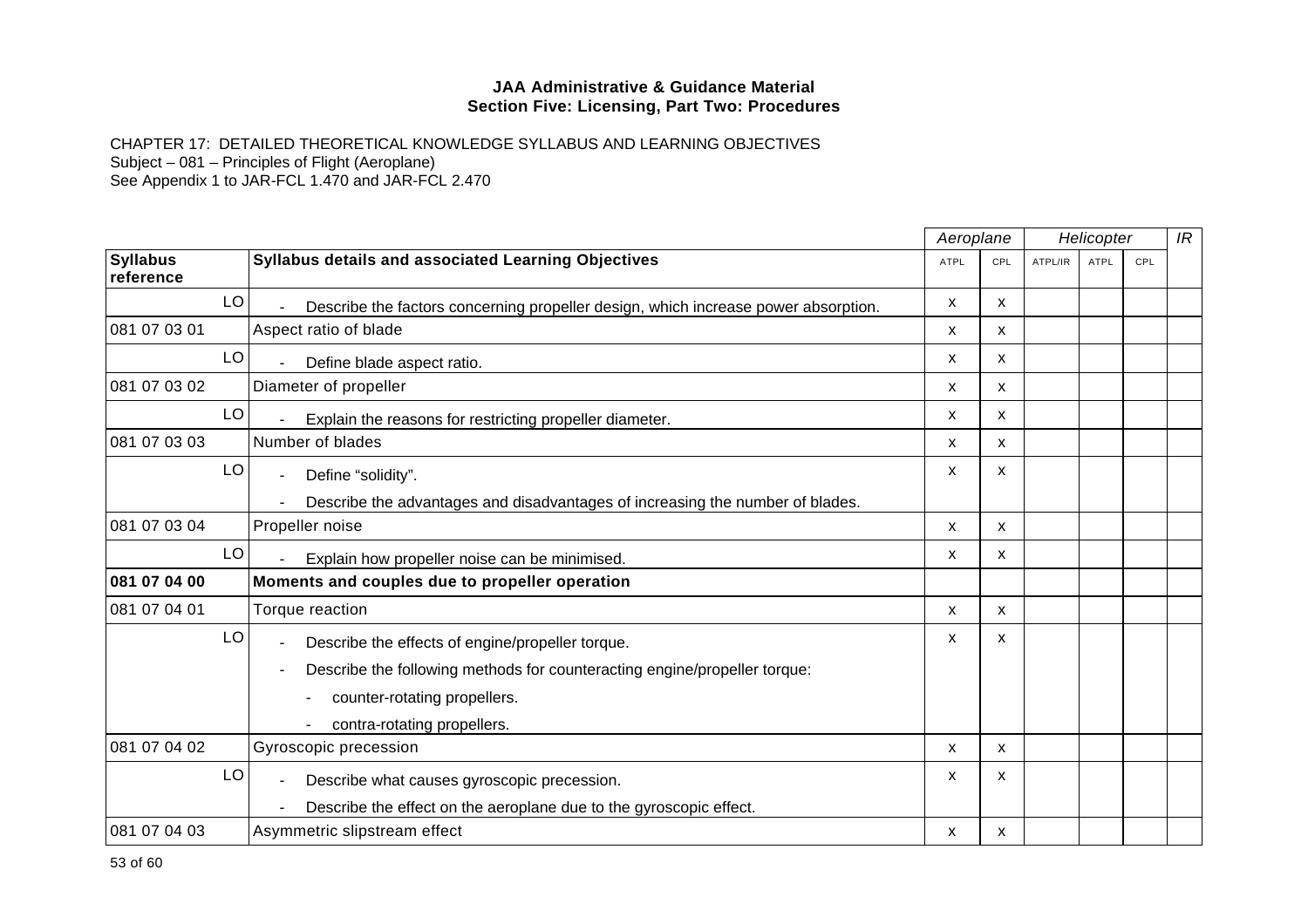|                              |    |                                                                                                                                                                                                             | Aeroplane   |              |         | Helicopter  |     | IR |
|------------------------------|----|-------------------------------------------------------------------------------------------------------------------------------------------------------------------------------------------------------------|-------------|--------------|---------|-------------|-----|----|
| <b>Syllabus</b><br>reference |    | Syllabus details and associated Learning Objectives                                                                                                                                                         | <b>ATPL</b> | CPL          | ATPL/IR | <b>ATPL</b> | CPL |    |
|                              | LO | Describe the possible asymmetric effects of the rotating propeller slipstream.                                                                                                                              | X.          | X            |         |             |     |    |
| 081 07 04 04                 |    | Asymmetric blade effect                                                                                                                                                                                     | X           | x            |         |             |     |    |
|                              | LO | Explain the asymmetric blade effect.                                                                                                                                                                        | X           | X            |         |             |     |    |
|                              |    | Explain influence of direction of rotation on critical engine on twin engine aeroplanes.                                                                                                                    |             |              |         |             |     |    |
| 081 08 00 00                 |    | <b>FLIGHT MECHANICS</b>                                                                                                                                                                                     |             |              |         |             |     |    |
| 081 08 01 00                 |    | Forces acting on an aeroplane                                                                                                                                                                               |             |              |         |             |     |    |
| 081 08 01 01                 |    | Straight horizontal steady flight                                                                                                                                                                           | X           | $\mathsf{x}$ |         |             |     |    |
|                              | LO | Describe the forces acting on an aeroplane in straight horizontal steady flight.                                                                                                                            | x           | X            |         |             |     |    |
|                              |    | List the four forces and state where they act.                                                                                                                                                              |             |              |         |             |     |    |
|                              |    | Explain how the four forces are balanced.                                                                                                                                                                   |             |              |         |             |     |    |
|                              |    | Describe the function of the tailplane.                                                                                                                                                                     |             |              |         |             |     |    |
| 081 08 01 02                 |    | Straight steady climb                                                                                                                                                                                       | X           | X            |         |             |     |    |
|                              | LO | Define $\gamma$ flight path angle.                                                                                                                                                                          | X           | X            |         |             |     |    |
|                              |    | Describe the relationship between pitch attitude, flight path angle and angle of attack for<br>the zero wind, zero bank and sideslip conditions (note also applicable for horizontal flight<br>and descent) |             |              |         |             |     |    |
|                              |    | Describe the forces acting on an aeroplane in a straight steady climb.                                                                                                                                      |             |              |         |             |     |    |
|                              |    | Name the forces parallel and perpendicular to the direction of flight.                                                                                                                                      |             |              |         |             |     |    |
|                              |    | Apply the formula relating to the parallel forces $(T = D + W \sin \gamma)$ .                                                                                                                               |             |              |         |             |     |    |
|                              |    | Apply the formula relating to the perpendicular forces (L = W cos $\gamma$ ).                                                                                                                               |             |              |         |             |     |    |
|                              |    | Explain why thrust is greater than drag.                                                                                                                                                                    |             |              |         |             |     |    |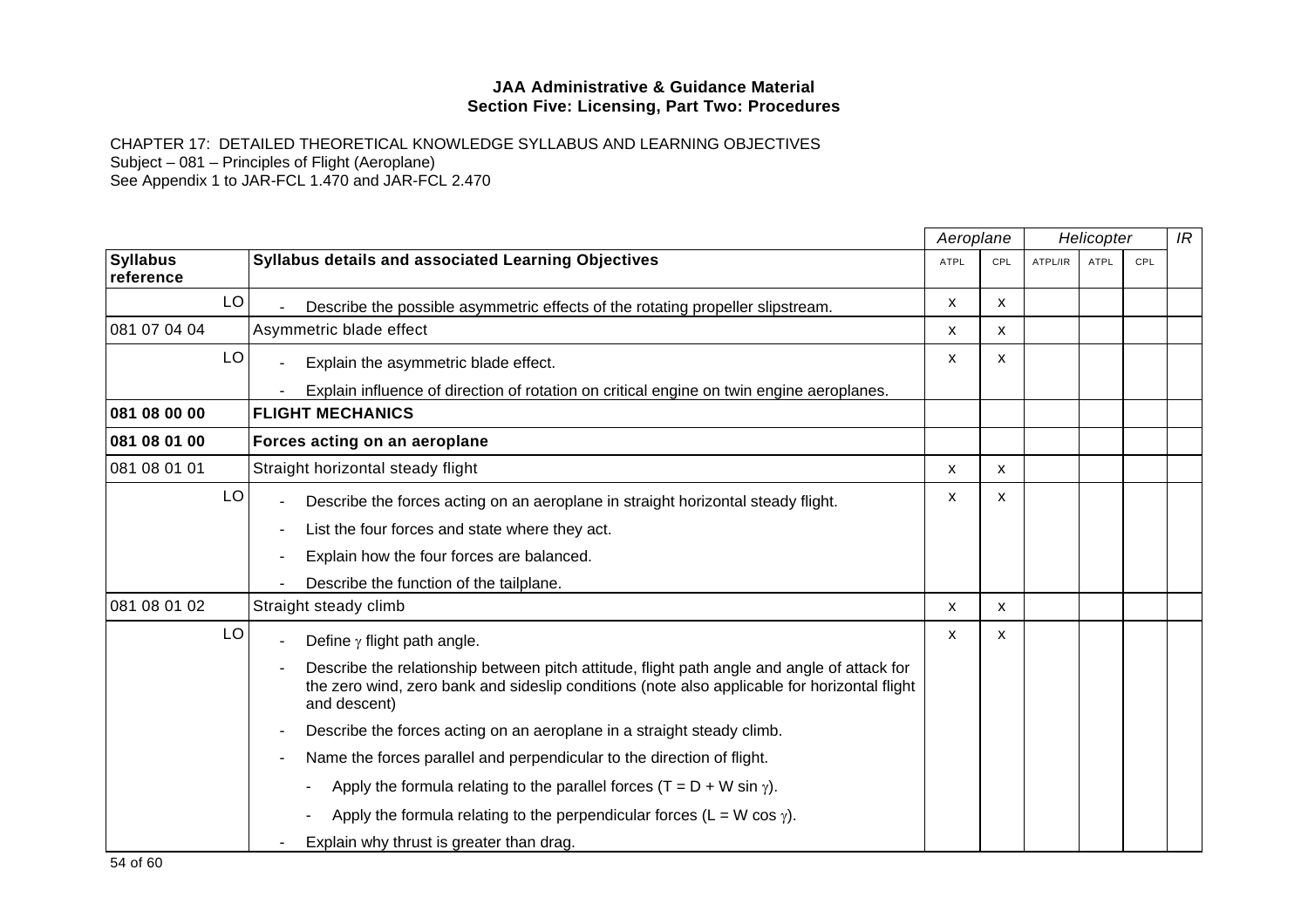|                              |    |                                                                                                                                                                               | Aeroplane   |     |         | Helicopter  |            | IR |
|------------------------------|----|-------------------------------------------------------------------------------------------------------------------------------------------------------------------------------|-------------|-----|---------|-------------|------------|----|
| <b>Syllabus</b><br>reference |    | <b>Syllabus details and associated Learning Objectives</b>                                                                                                                    | <b>ATPL</b> | CPL | ATPL/IR | <b>ATPL</b> | <b>CPL</b> |    |
|                              |    | Explain why lift is less than weight.                                                                                                                                         |             |     |         |             |            |    |
|                              |    | Explain the formula (for small angles) giving the relationship between flight path angle,<br>thrust, weight and lift/drag ratio and use this formula for simple calculations. |             |     |         |             |            |    |
|                              |    | Explain how IAS, angle of attack and flight path angle change in a climb performed with<br>constant pitch attitude and normal thrust decay with altitude.                     |             |     |         |             |            |    |
| 081 08 01 03                 |    | Straight steady descent                                                                                                                                                       | X           | x   |         |             |            |    |
|                              | LO | Describe the forces acting on an aeroplane in a straight steady descent.                                                                                                      | X           | X   |         |             |            |    |
|                              |    | Name the forces parallel and perpendicular to the direction of flight.                                                                                                        |             |     |         |             |            |    |
|                              |    | Apply the formula parallel to the direction of flight (T = D - W sin $\gamma$ ).                                                                                              |             |     |         |             |            |    |
|                              |    | Apply the formula relating to the perpendicular forces (L = W cos $\gamma$ ).                                                                                                 |             |     |         |             |            |    |
|                              |    | Explain why lift is less than weight.                                                                                                                                         |             |     |         |             |            |    |
|                              |    | Explain why thrust is less than drag.                                                                                                                                         |             |     |         |             |            |    |
|                              |    | Explain relationship of Mach number, TAS and IAS during descent at constant Mach<br>number and IAS and explain variation of lift coefficient.                                 |             |     |         |             |            |    |
| 081 08 01 04                 |    | Straight steady glide                                                                                                                                                         | X           | X   |         |             |            |    |
|                              | LO | Describe the forces acting on an aeroplane in a straight steady glide.                                                                                                        | X           | X   |         |             |            |    |
|                              |    | Name the forces parallel and perpendicular to the direction of flight.                                                                                                        |             |     |         |             |            |    |
|                              |    | Apply the formula for forces parallel to the direction of flight ( $D = W \sin \gamma$ ).                                                                                     |             |     |         |             |            |    |
|                              |    | Apply the formula for forces perpendicular to the direction of flight<br>$(L = W \cos \gamma).$                                                                               |             |     |         |             |            |    |
|                              |    | Describe the relationship between the glide angle and the lift/drag ratio.                                                                                                    |             |     |         |             |            |    |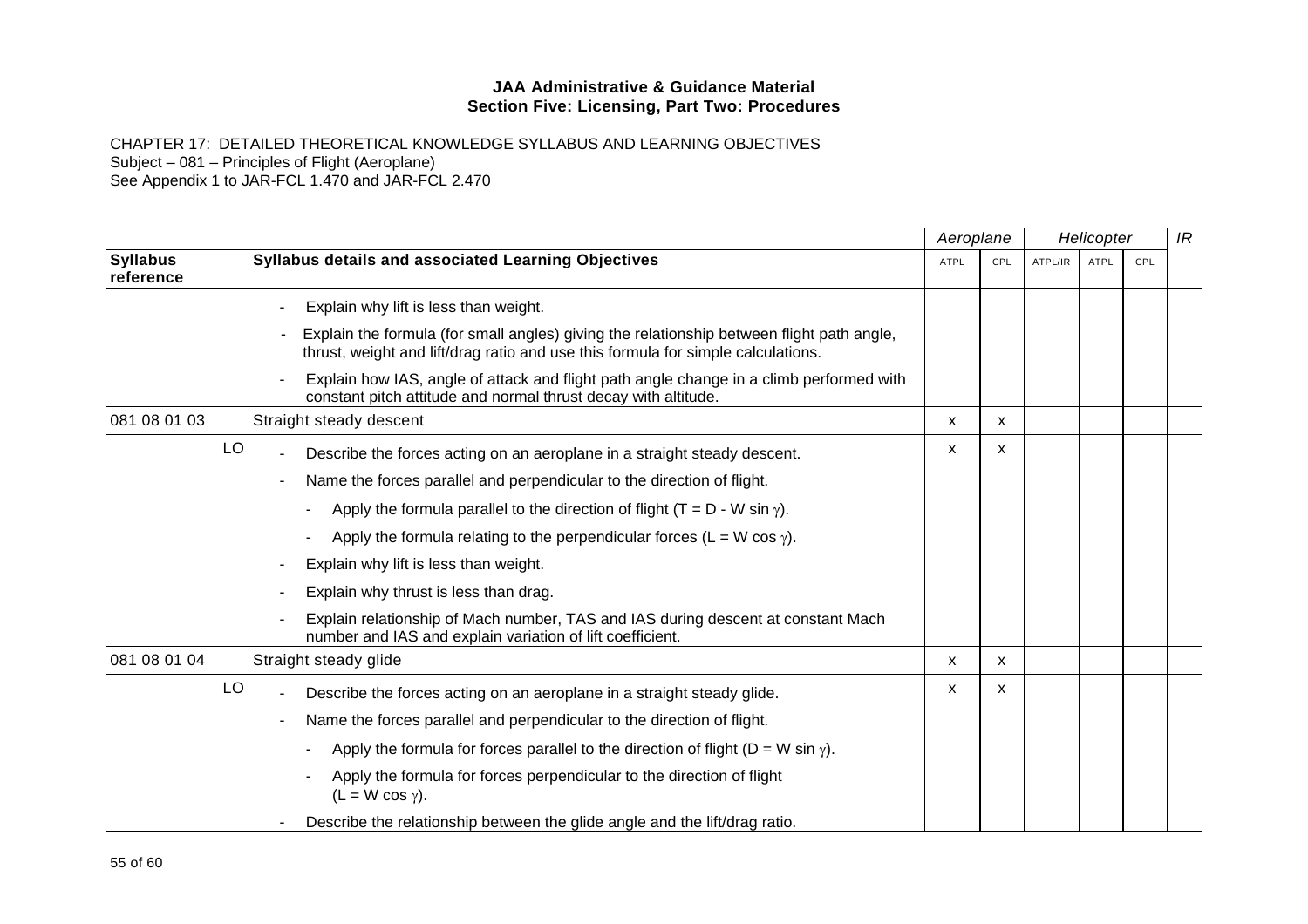|                              |                                                                                                                                                               | Aeroplane   |     |         | Helicopter  |     | IR |
|------------------------------|---------------------------------------------------------------------------------------------------------------------------------------------------------------|-------------|-----|---------|-------------|-----|----|
| <b>Syllabus</b><br>reference | Syllabus details and associated Learning Objectives                                                                                                           | <b>ATPL</b> | CPL | ATPL/IR | <b>ATPL</b> | CPL |    |
|                              | Describe the relationship between angle of attack and the best lift/drag ratio.                                                                               |             |     |         |             |     |    |
|                              | Explain the effect of wind component on glide angle, duration and distance.                                                                                   |             |     |         |             |     |    |
|                              | Explain the effect of mass change on glide angle, duration and distance.                                                                                      |             |     |         |             |     |    |
|                              | Explain the effect of configuration change on glide angle, duration and distance.                                                                             |             |     |         |             |     |    |
|                              | Describe the relation between TAS and sink rate including minimum glide angle and<br>minimum sink rate.                                                       |             |     |         |             |     |    |
| 081 08 01 05                 | Steady co-ordinated turn                                                                                                                                      | x           | x   |         |             |     |    |
| LO                           | Describe the forces acting on an aeroplane in a steady co-ordinated turn.                                                                                     | x           | x   |         |             |     |    |
|                              | Resolve the forces acting horizontally and vertically during a co-ordinated turn (tan $\phi =$                                                                |             |     |         |             |     |    |
|                              | $\frac{V^2}{\ }$ ).<br>$\mathfrak{g}R$                                                                                                                        |             |     |         |             |     |    |
|                              | Describe the difference between a co-ordinated and an unco-ordinated turn and explain<br>how to correct an unco-ordinated turn using turn and slip indicator. |             |     |         |             |     |    |
|                              | Explain why the angle of bank is independent of mass and only depends on TAS and<br>radius of turn.                                                           |             |     |         |             |     |    |
|                              | Resolve the forces to show that for a given angle of bank the radius of turn is determined                                                                    |             |     |         |             |     |    |
|                              | solely by airspeed (tan $\phi = \frac{V^2}{V}$ ).                                                                                                             |             |     |         |             |     |    |
|                              | Calculate the turn radius, load factor and the time for a complete turn for parameters<br>given for a steady turn.                                            |             |     |         |             |     |    |
|                              | Discuss effects of bank angle on:                                                                                                                             |             |     |         |             |     |    |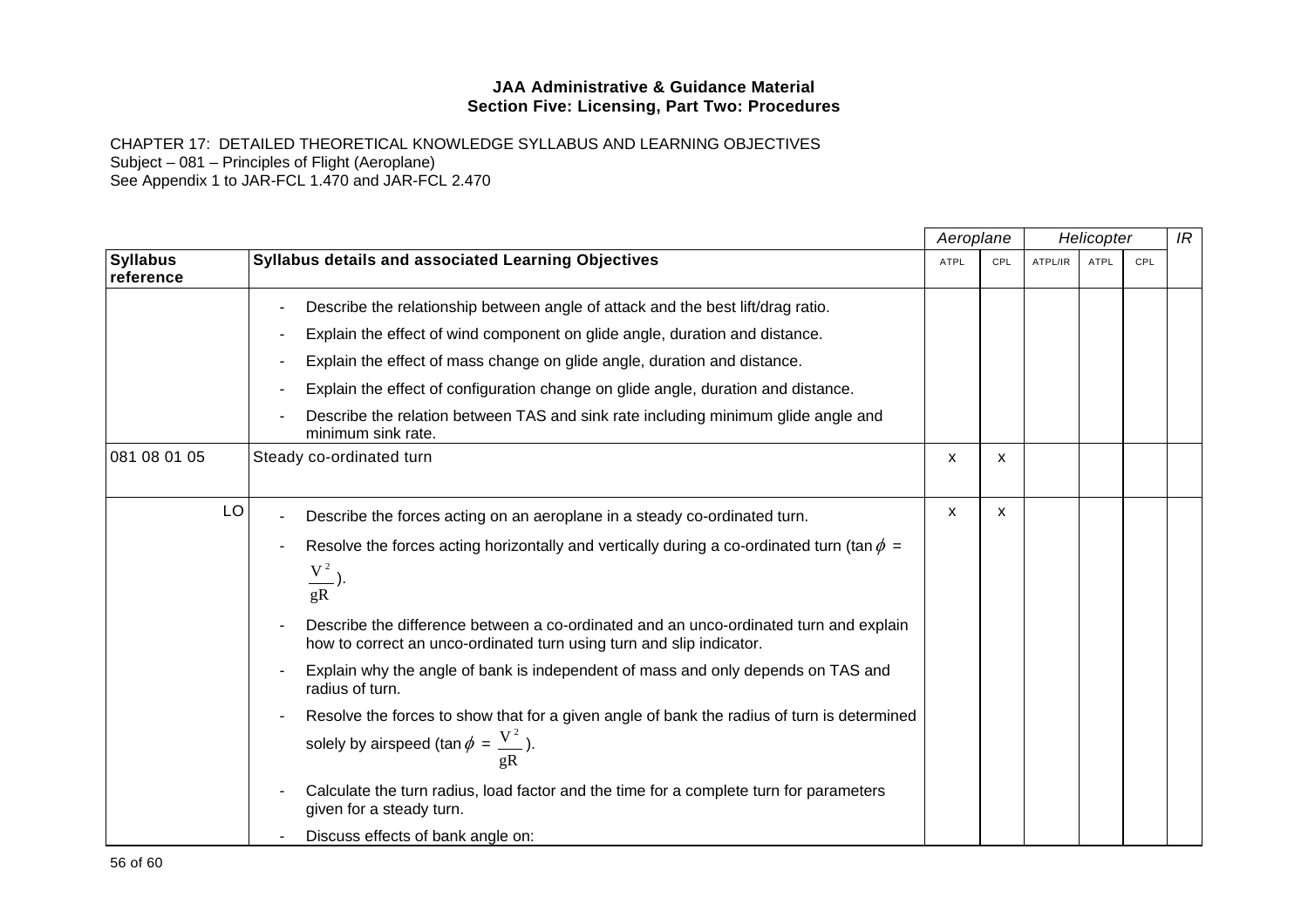|                              |                                                                                                                                         | Aeroplane   |              |         | Helicopter  |     | IR |
|------------------------------|-----------------------------------------------------------------------------------------------------------------------------------------|-------------|--------------|---------|-------------|-----|----|
| <b>Syllabus</b><br>reference | Syllabus details and associated Learning Objectives                                                                                     | <b>ATPL</b> | CPL          | ATPL/IR | <b>ATPL</b> | CPL |    |
|                              | load factor                                                                                                                             |             |              |         |             |     |    |
|                              | angle of attack                                                                                                                         |             |              |         |             |     |    |
|                              | thrust                                                                                                                                  |             |              |         |             |     |    |
|                              | drag                                                                                                                                    |             |              |         |             |     |    |
|                              | Define angular velocity.                                                                                                                |             |              |         |             |     |    |
|                              | Define rate of turn and rate one turn.                                                                                                  |             |              |         |             |     |    |
|                              | Explain the influence of TAS on rate of turn at a given bank angle.                                                                     |             |              |         |             |     |    |
| 081 08 02 00                 | <b>Asymmetric thrust</b>                                                                                                                |             |              |         |             |     |    |
| LO                           | Describe the effects on the aeroplane during flight with asymmetric thrust including both<br>jet engine and propeller driven aeroplanes | X           | X            |         |             |     |    |
|                              | Define critical engine, include effect of crosswind when on the ground.                                                                 |             |              |         |             |     |    |
|                              | Explain effect of steady asymmetric flight on a conventional (needle, ball) turn and slip<br>indicator.                                 |             |              |         |             |     |    |
| 081 08 02 01                 | Moments about the normal axis                                                                                                           | X           | $\mathsf{x}$ |         |             |     |    |
| LO                           | Describe the moments about the normal axis.                                                                                             | х           | X            |         |             |     |    |
|                              | Explain the yawing moments about the cg.                                                                                                |             |              |         |             |     |    |
|                              | Describe the change to yawing moment caused by power changes.                                                                           |             |              |         |             |     |    |
|                              | Describe the changes to yawing moment caused by engine distance from cg.                                                                |             |              |         |             |     |    |
|                              | Describe the methods to achieve balance.                                                                                                |             |              |         |             |     |    |
| 081 08 02 02                 | Forces on vertical fin                                                                                                                  | х           | X            |         |             |     |    |
| LO                           | Describe the forces acting on the fin.                                                                                                  | x           | X            |         |             |     |    |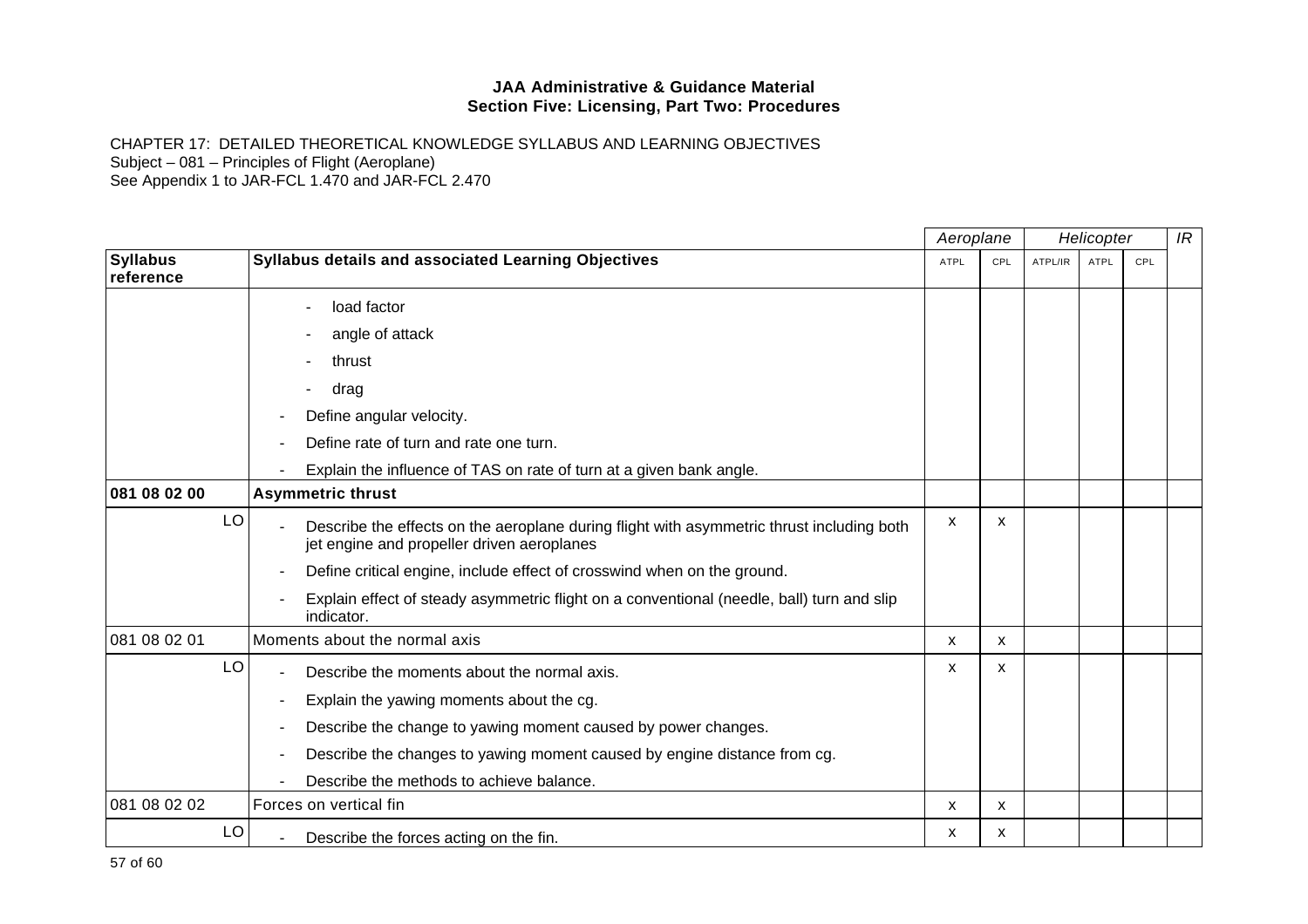|                              |                                                                                                   | Aeroplane |              |         | Helicopter |     | IR |
|------------------------------|---------------------------------------------------------------------------------------------------|-----------|--------------|---------|------------|-----|----|
| <b>Syllabus</b><br>reference | Syllabus details and associated Learning Objectives                                               | ATPL      | CPL          | ATPL/IR | ATPL       | CPL |    |
|                              | Describe the side force on the fin which counteracts the aeroplane yawing moment about<br>the cg. |           |              |         |            |     |    |
|                              | Resolve the aeroplane yawing moment and fin side force by simple calculation.                     |           |              |         |            |     |    |
| 081 08 02 03                 | Influence of bank angle                                                                           | x         | X.           |         |            |     |    |
| LO                           | Describe the influence of bank angle on yawing moment.                                            | x         | X            |         |            |     |    |
|                              | Explain the effect on fin side force when the aeroplane is banked towards the live engine.        |           |              |         |            |     |    |
|                              | Explain why the bank angle must be limited.                                                       |           |              |         |            |     |    |
|                              | Explain the effect on fin angle of attack due to sideslip.                                        |           |              |         |            |     |    |
| 081 08 02 04                 | Influence of aeroplane mass                                                                       | X         | X            |         |            |     |    |
| LO                           | Describe the effect of mass increase.                                                             | x         | X            |         |            |     |    |
|                              | Describe how mass increase will increase the yawing moment.                                       |           |              |         |            |     |    |
|                              | Describe the effect on sideslip with mass increase.                                               |           |              |         |            |     |    |
|                              | Describe the effect on rudder effectiveness.                                                      |           |              |         |            |     |    |
| 081 08 02 05                 | Influence of use of ailerons                                                                      | x         | X            |         |            |     |    |
| LO                           | Describe the influence of ailerons.                                                               | x         | x            |         |            |     |    |
|                              | Explain why aileron effectiveness is reduced.                                                     |           |              |         |            |     |    |
| 081 08 02 06                 | Influence of special propeller effects on roll moments                                            | x         | X            |         |            |     |    |
| LO                           | Describe the effect on roll moment created by propeller effect.                                   | X         | $\mathsf{x}$ |         |            |     |    |
|                              | Explain the influence of torque reaction.                                                         |           |              |         |            |     |    |
|                              | Explain the influence of flaps on roll moment.                                                    |           |              |         |            |     |    |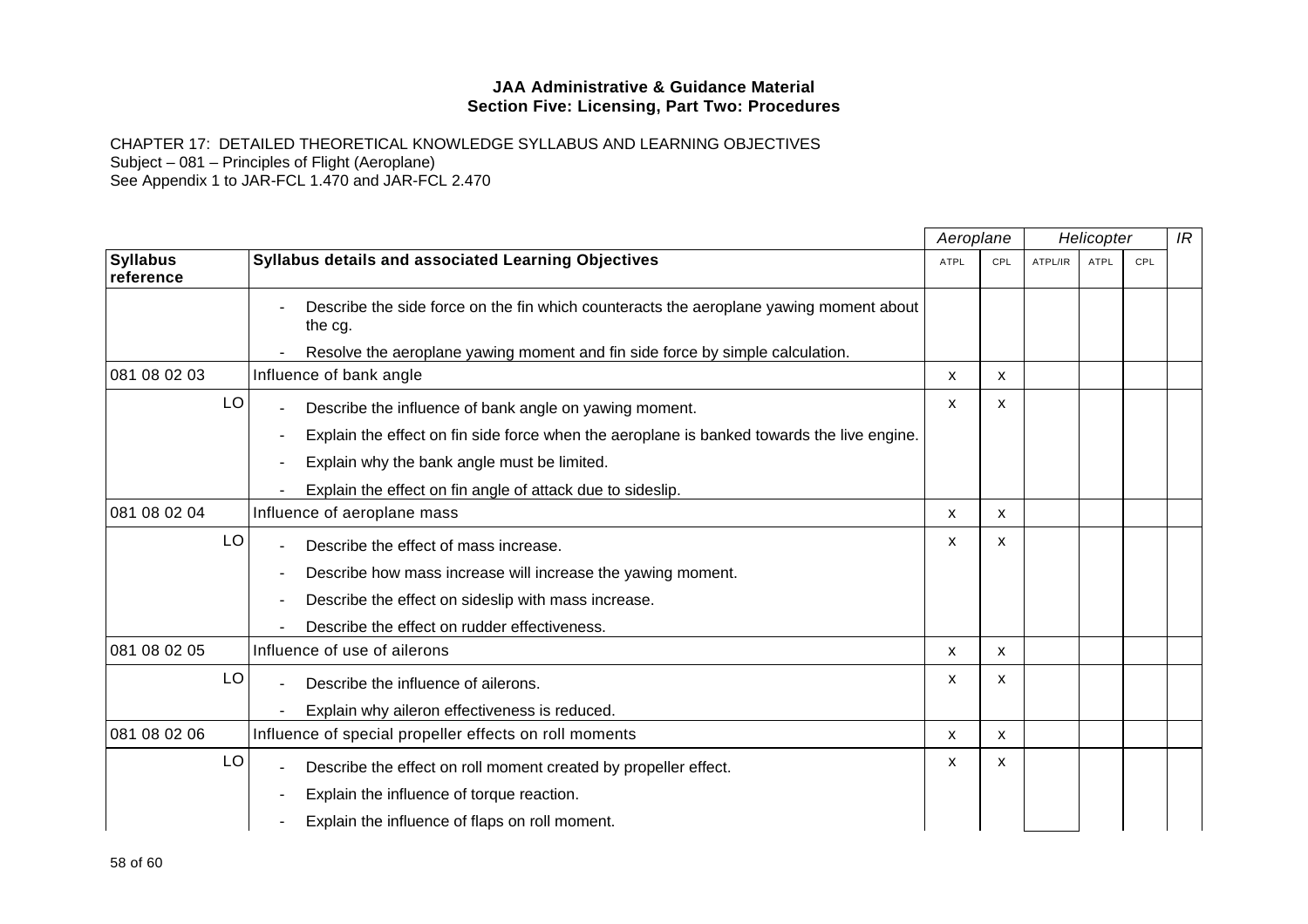|                              |                                                                                 | Aeroplane   |     |         | Helicopter  |     | IR |
|------------------------------|---------------------------------------------------------------------------------|-------------|-----|---------|-------------|-----|----|
| <b>Syllabus</b><br>reference | Syllabus details and associated Learning Objectives                             | <b>ATPL</b> | CPL | ATPL/IR | <b>ATPL</b> | CPL |    |
| 081 08 02 07                 | Influence of sideslip angle on roll moments                                     | X           | X   |         |             |     |    |
| LO                           | Describe the influence of sideslip angle on roll moments.                       | х           | X   |         |             |     |    |
|                              | Explain how sidelip angle changes the $C_L$ of the left and right wings.        |             |     |         |             |     |    |
| 081 08 02 08                 | $V_{MCA}$                                                                       | X           | x   |         |             |     |    |
| LO                           | Define V <sub>MCA</sub> .                                                       | x           | X   |         |             |     |    |
|                              | Describe how V <sub>MCA</sub> is determined.                                    |             |     |         |             |     |    |
|                              | Explain influence of cg location.                                               |             |     |         |             |     |    |
| 081 08 02 09                 | $V_{MCL}$                                                                       | X           | X   |         |             |     |    |
| LO                           | Define $V_{ML}$ .                                                               | x           | X   |         |             |     |    |
|                              | Describe how V <sub>MCL</sub> is determined.                                    |             |     |         |             |     |    |
|                              | Explain influence of cg location.                                               |             |     |         |             |     |    |
| 081 08 02 10                 | $V_{MCG}$                                                                       | X           | x   |         |             |     |    |
| LO                           | Define V <sub>MCG</sub> .                                                       | x           | X   |         |             |     |    |
|                              | Describe how V <sub>MCG</sub> is determined.                                    |             |     |         |             |     |    |
|                              | Explain influence of cg location.                                               |             |     |         |             |     |    |
| 081 08 02 11                 | Influence of altitude and temperature                                           | X           | X   |         |             |     |    |
| LO                           | Describe the influence of altitude and temperature.<br>$\blacksquare$           | x           | X   |         |             |     |    |
|                              | Explain why VMCA and VMCG reduces with an increase in altitude and temperature. |             |     |         |             |     |    |
| 081 08 03 00                 | <b>Emergency descent</b>                                                        | X           | X   |         |             |     |    |
| LO                           | Describe low and high speed emergency descent.                                  | x           | X   |         |             |     |    |